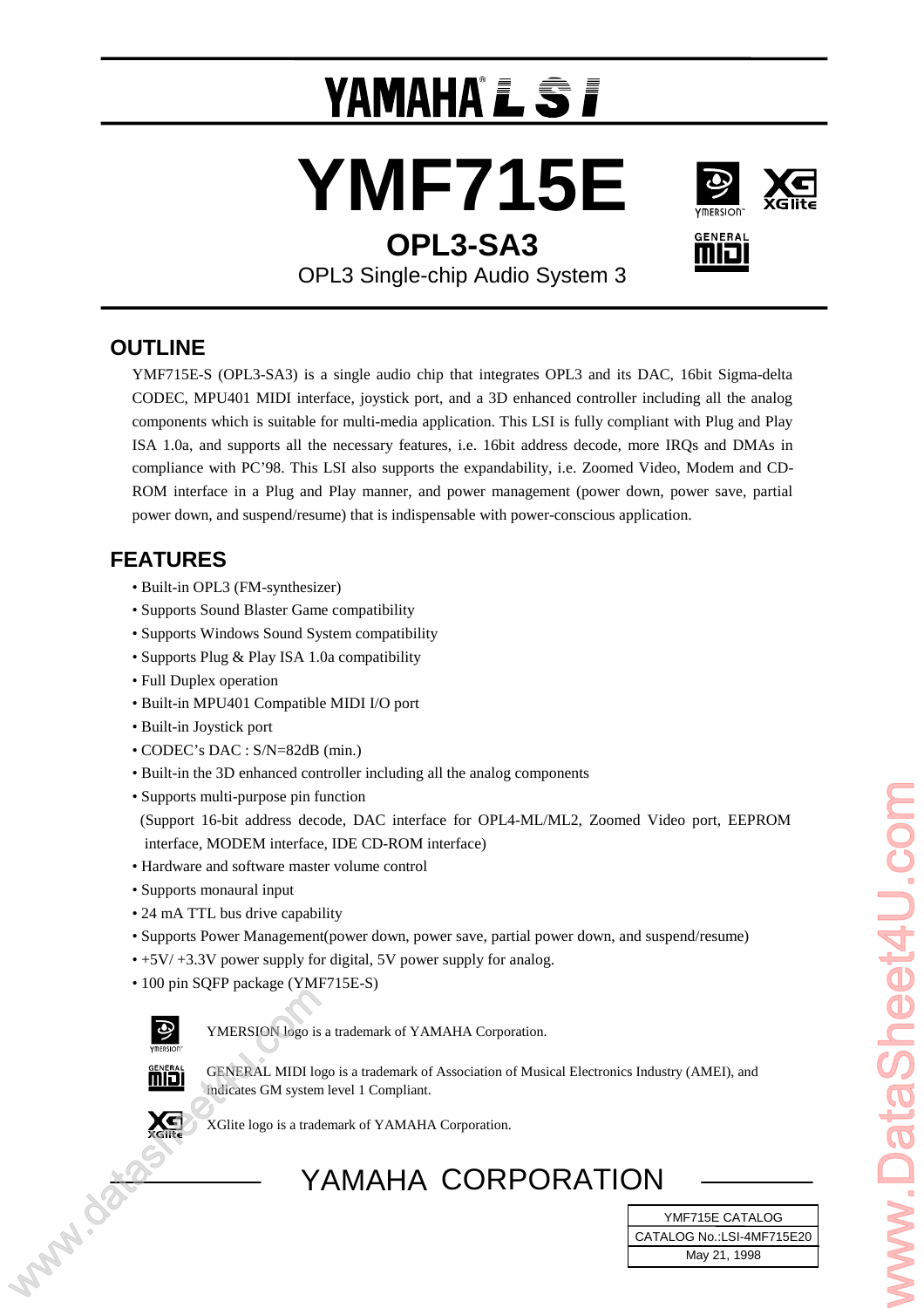# **PIN CONFIGURATION**

YMF715E-S



**100 pin SQFP Top View**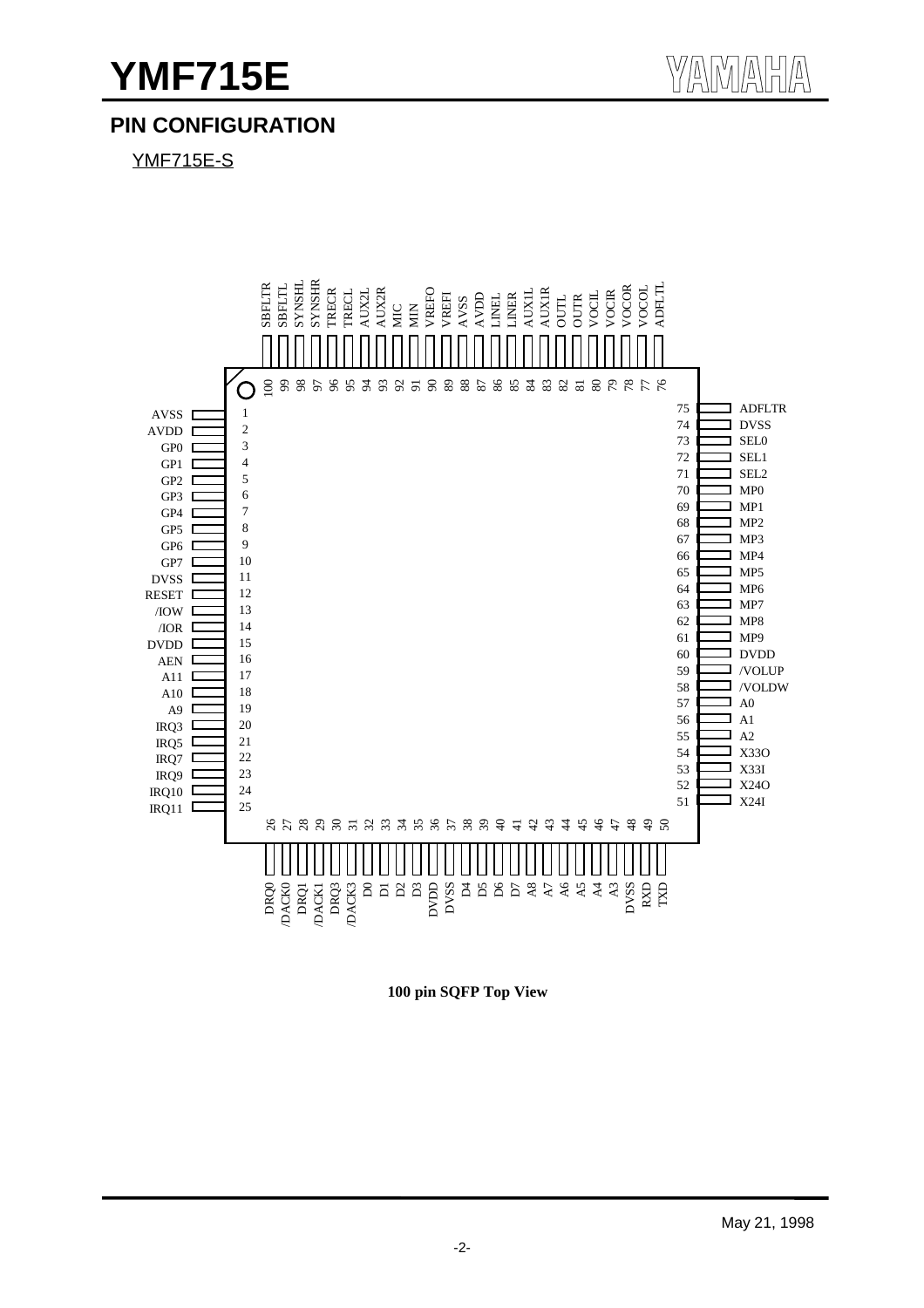# **PIN DESCRIPTION**

| ISA bus interface: 36 pins |      |          |            |                          |                           |  |  |  |  |
|----------------------------|------|----------|------------|--------------------------|---------------------------|--|--|--|--|
| name                       | pins | $\rm LO$ | type       | Size                     | function                  |  |  |  |  |
| $D7-0$                     | 8    | I/O      | <b>TTL</b> | 24mA                     | Data Bus                  |  |  |  |  |
| $A11-0$                    | 12   | I        | <b>TTL</b> | ۰                        | <b>Address Bus</b>        |  |  |  |  |
| <b>AEN</b>                 |      | T        | <b>TTL</b> | ۰                        | <b>Address Bus Enable</b> |  |  |  |  |
| /IOW                       |      |          | Schmitt    | ۰                        | Write Enable              |  |  |  |  |
| /IOR                       |      | I        | Schmitt    | $\overline{\phantom{a}}$ | Read Enable               |  |  |  |  |
| <b>RESET</b>               |      |          | Schmitt    | $\overline{\phantom{a}}$ | Reset                     |  |  |  |  |
| IRQ3,5,7,9,10,11           | 6    | T        | <b>TTL</b> | 12mA                     | Interrupt request         |  |  |  |  |
| DRQ0, 1, 3                 | 3    | T        | <b>TTL</b> | 12mA                     | <b>DMA</b> Request        |  |  |  |  |
| /DACK0, 1, 3               | 3    |          | <b>TTL</b> |                          | DMA Acknowledge           |  |  |  |  |

| Analog Input & Output : 24 pins |              |                          |                          |                          |                                      |  |  |
|---------------------------------|--------------|--------------------------|--------------------------|--------------------------|--------------------------------------|--|--|
| name                            | pins         | ${\rm I/O}$              | type                     | size                     | function                             |  |  |
| <b>OUTL</b>                     |              | $\Omega$                 | $\overline{\phantom{a}}$ | $\overline{\phantom{a}}$ | Left mixed analog output             |  |  |
| <b>OUTR</b>                     | 1            | $\Omega$                 |                          | $\sim$                   | Right mixed analog output            |  |  |
| <b>VREFI</b>                    | $\mathbf{1}$ | $\mathbf I$              | $\overline{\phantom{a}}$ | $\overline{\phantom{a}}$ | Voltage reference input              |  |  |
| <b>VREFO</b>                    | $\mathbf{1}$ | $\mathbf O$              | $\overline{\phantom{a}}$ | $\blacksquare$           | Voltage reference output             |  |  |
| <b>AUX1L</b>                    | 1            | I                        |                          | $\overline{\phantom{a}}$ | Left AUX1 input                      |  |  |
| AUX1R                           | 1            | I                        | $\overline{a}$           | $\overline{\phantom{a}}$ | Right AUX1 input                     |  |  |
| AUX2L                           | 1            | I                        | $\blacksquare$           | $\blacksquare$           | Left AUX2 input                      |  |  |
| AUX2R                           | 1            | I                        | $\overline{\phantom{a}}$ | $\overline{\phantom{a}}$ | Right AUX2 input                     |  |  |
| <b>LINEL</b>                    | $\mathbf{1}$ | I                        | $\overline{\phantom{a}}$ | $\overline{\phantom{a}}$ | Left LINE input                      |  |  |
| <b>LINER</b>                    | 1            | I                        | $\overline{\phantom{a}}$ | $\blacksquare$           | Right LINE input                     |  |  |
| <b>MIC</b>                      | 1            | I                        | $\overline{\phantom{m}}$ | $\blacksquare$           | MIC input                            |  |  |
| <b>MIN</b>                      | $\mathbf{1}$ | I                        | $\overline{\phantom{a}}$ | $\blacksquare$           | Monaural input                       |  |  |
| <b>TRECL</b>                    | 1            | $\overline{\phantom{a}}$ | $\overline{\phantom{0}}$ | $\blacksquare$           | Left Treble capacitor                |  |  |
| <b>TRECR</b>                    | 1            | $\overline{\phantom{a}}$ | $\overline{a}$           | $\blacksquare$           | <b>Right Treble capacitor</b>        |  |  |
| <b>SBFLTL</b>                   | 1            | $\overline{\phantom{a}}$ | $\overline{\phantom{a}}$ | $\blacksquare$           | Left SBDAC filter                    |  |  |
| <b>SBFLTR</b>                   | 1            | $\overline{\phantom{a}}$ | $\overline{\phantom{a}}$ | $\blacksquare$           | Right SBDAC filter                   |  |  |
| <b>SYNSHL</b>                   | 1            | $\overline{\phantom{a}}$ | -                        | $\overline{\phantom{a}}$ | Left SYNDAC sample / hold capacitor  |  |  |
| <b>SYNSHR</b>                   | 1            | $\blacksquare$           | $\overline{\phantom{a}}$ | $\overline{\phantom{a}}$ | Right SYNDAC sample / hold capacitor |  |  |
| <b>ADFLTL</b>                   | 1            | $\blacksquare$           | $\overline{\phantom{a}}$ | $\blacksquare$           | Left input filter                    |  |  |
| <b>ADFLTR</b>                   | $\mathbf{1}$ | $\overline{\phantom{a}}$ | $\overline{\phantom{a}}$ | $\overline{\phantom{a}}$ | Right input filter                   |  |  |
| <b>VOCOL</b>                    | 1            | $\mathbf{O}$             | $\overline{\phantom{a}}$ | $\overline{\phantom{a}}$ | Left voice output                    |  |  |
| <b>VOCOR</b>                    | 1            | $\mathbf O$              | $\overline{a}$           | $\overline{\phantom{a}}$ | Right voice output                   |  |  |
| <b>VOCIL</b>                    | 1            | I                        | $\overline{\phantom{a}}$ | $\blacksquare$           | Left voice input                     |  |  |
| <b>VOCIR</b>                    | 1            | I                        | $\overline{\phantom{a}}$ | $\overline{\phantom{a}}$ | Right voice input                    |  |  |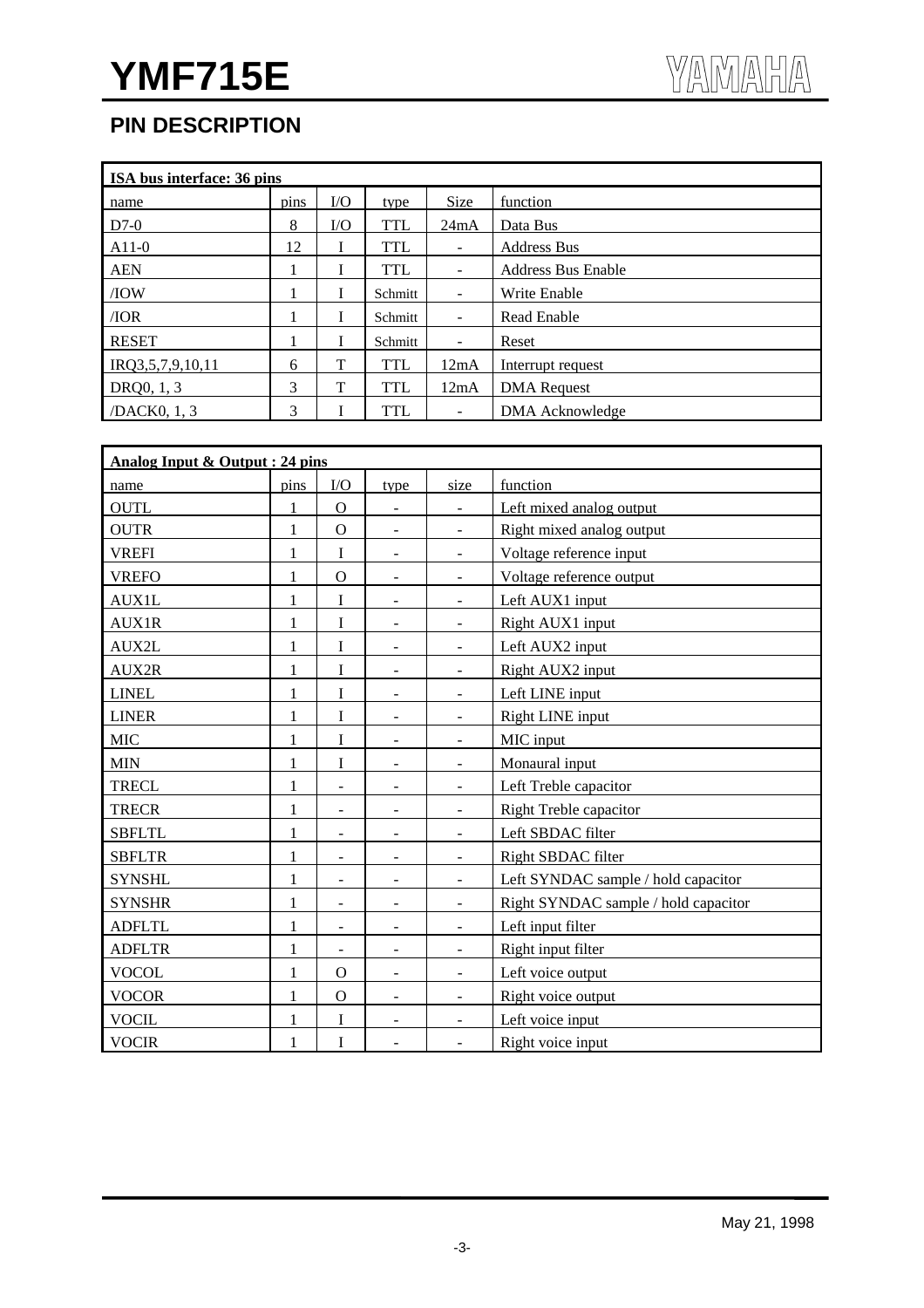| Multi-purpose pins : 13 pins |      |                   |            |        |                                       |  |  |
|------------------------------|------|-------------------|------------|--------|---------------------------------------|--|--|
| name                         | pins | I/C               | type       | size   | function                              |  |  |
| $SEL2-0$                     |      |                   | CMOS       | $\sim$ | Refer to "Multi-purpose pins" section |  |  |
| $MP9-0$                      | 10   | $f + \mathcal{K}$ | <b>TTL</b> | 2mA    | Refer to "multi-purpose pins" section |  |  |

| Others: 27 pins |      |                          |                   |                          |                                                    |
|-----------------|------|--------------------------|-------------------|--------------------------|----------------------------------------------------|
| name            | pins | $\rm LO$                 | type              | size                     | function                                           |
| $GP3-0$         | 4    | IA                       |                   | ۰                        | Game Port                                          |
| GP7-4           | 4    | $I+$                     | Schmitt           | $\overline{\phantom{a}}$ | Game Port                                          |
| <b>RXD</b>      |      | $I+$                     | Schmitt           | $\overline{\phantom{0}}$ | <b>MIDI</b> Data Receive                           |
| <b>TXD</b>      |      | $\Omega$                 | <b>TTL</b>        | 4mA                      | <b>MIDI</b> Data Transfer                          |
| /VOLUP          | 1    | $I+$                     | Schmitt           | $\blacksquare$           | Hardware Volume (Up)                               |
| /VOLDW          | 1    | $I+$                     | Schmitt           | $\blacksquare$           | Hardware Volume (Down)                             |
| X33I            |      |                          | <b>CMOS</b>       | $\overline{\phantom{a}}$ | 33.8688 MHz                                        |
| X330            |      | $\Omega$                 | <b>CMOS</b>       | 2mA                      | 33.8688 MHz                                        |
| X24I            |      |                          | <b>CMOS</b>       | $\blacksquare$           | 24.576 MHz                                         |
| X240            | 1    | $\Omega$                 | <b>CMOS</b>       | 2mA                      | 24.576 MHz                                         |
| <b>AVDD</b>     | 2    |                          |                   | $\blacksquare$           | Analog Power Supply (put on $+5.0V$ )              |
| <b>DVDD</b>     | 3    | $\overline{\phantom{0}}$ | $\qquad \qquad -$ | ۰                        | Digital Power Supply (put on $+5.0$ V or $+3.3$ V) |
| <b>AVSS</b>     | 2    | $\overline{\phantom{a}}$ |                   | ۰                        | Analog GND                                         |
| <b>DVSS</b>     | 4    |                          |                   |                          | Digital GND                                        |

# **Total : 100 pins**

- Note : I+: Input Pin with Pull up Resistor T: TTL-tri-state output pin Schmitt: TTL-Schmitt input pin
	-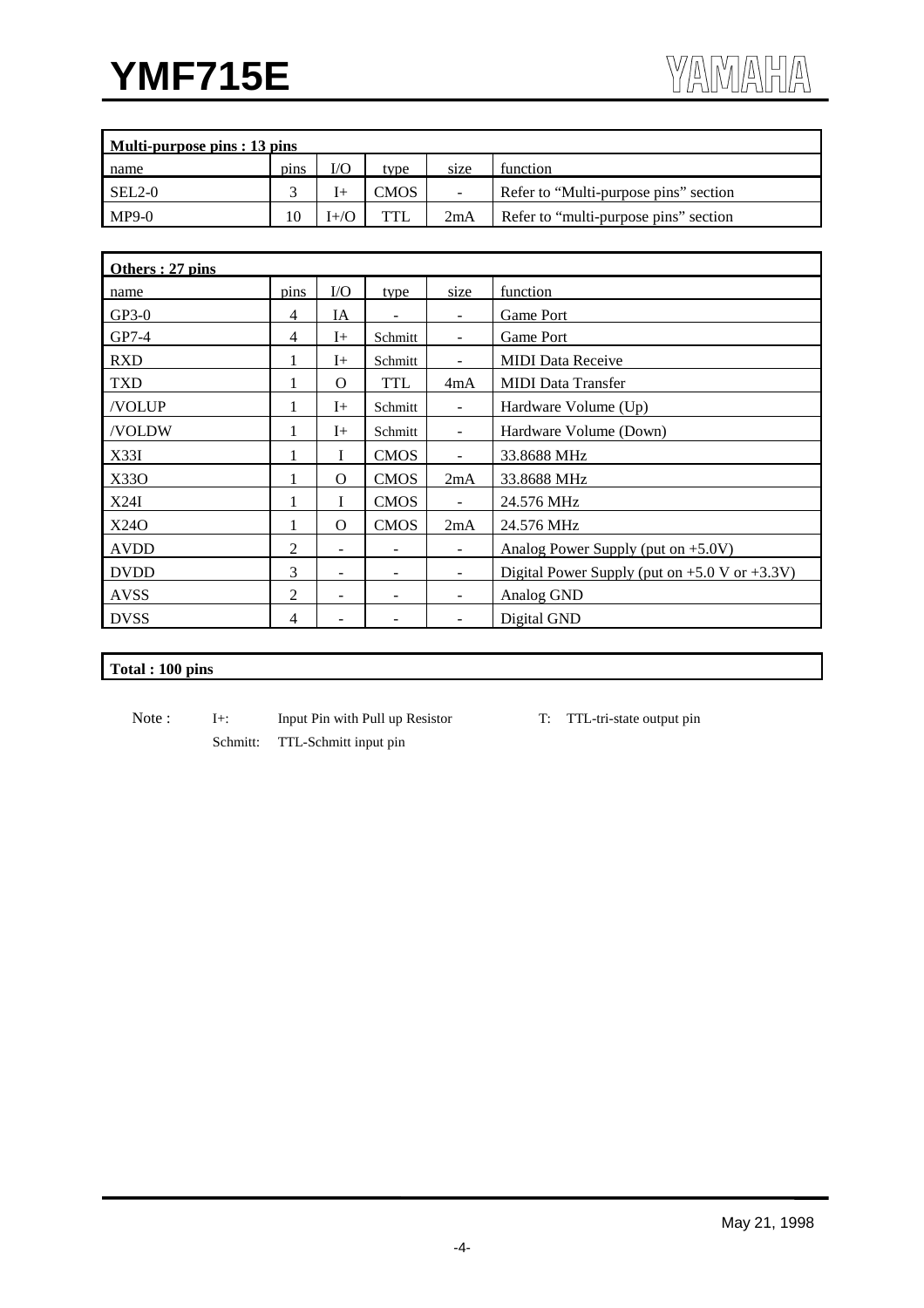# **BLOCK DIAGRAM**

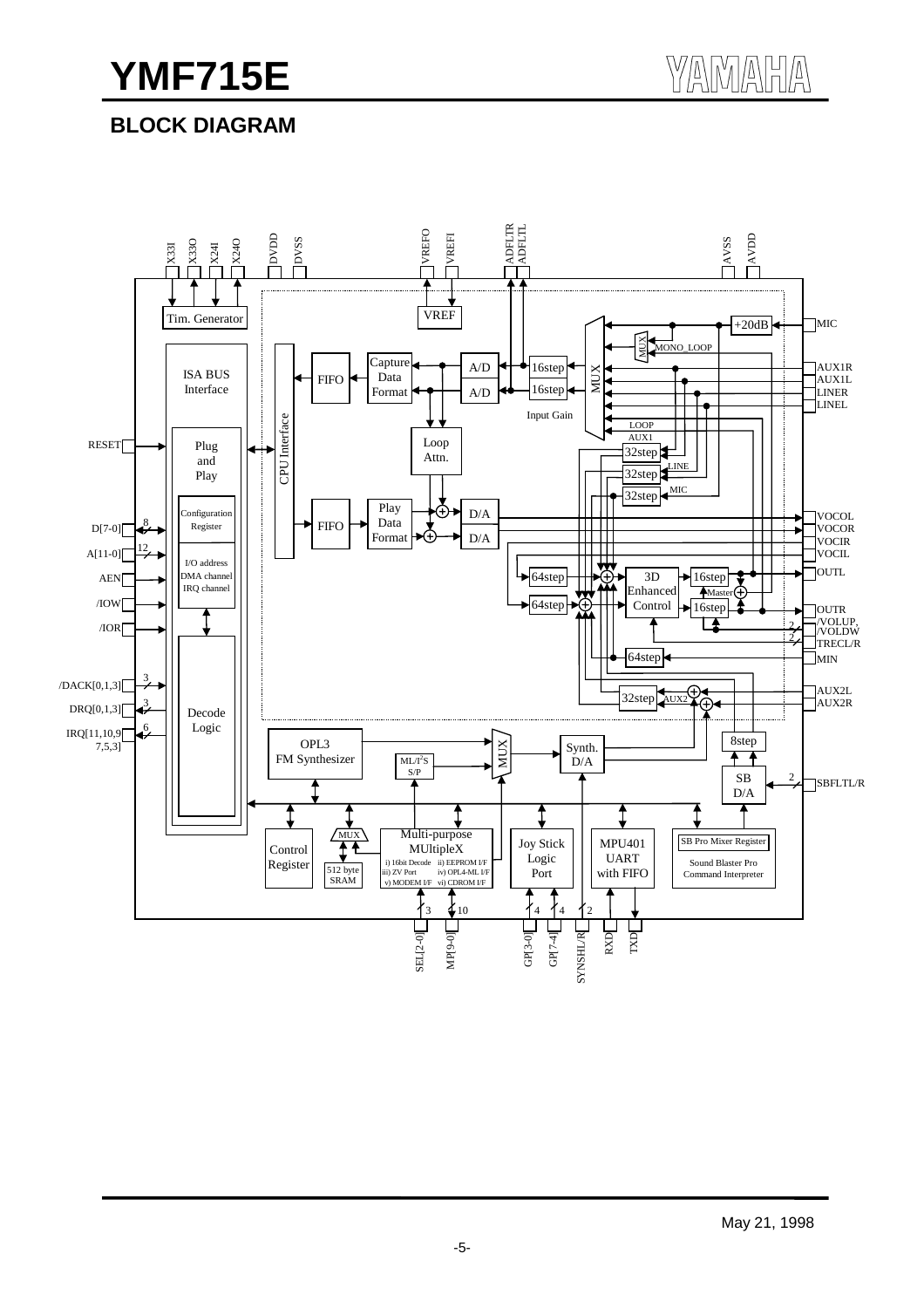# **FUNCTION OVERVIEW**

1. Multi-purpose pin

## 1-1. Multi-purpose function

OPL3-SA3 can support the various functions listed below by programming SEL2-0 pins.

- A. 16-bit address decode
- B. EEPROM interface
- C. Zoomed video port
- D. CPU and DAC interface for OPL4-ML/ML2
- E. MODEM interface
- F. IDE CD-ROM interface

Following table shows what combinations of the above functions are available for each SEL2-0 pins.

| <b>SEL</b> | 16bit Dec.  | EEPROM                   | ZV port  | OPL4-ML/ML2 | <b>MODEM</b>             | <b>CDROM</b>             | Remark              |
|------------|-------------|--------------------------|----------|-------------|--------------------------|--------------------------|---------------------|
| 0          |             |                          |          |             |                          | ۰                        | Test mode           |
|            | $(*1)$<br>O | O                        |          | $O(^{*}2)$  | O                        | $O(^{*}1)$               | $S/C, C/C$ (add-in) |
| 2          | O           | O                        |          | $O(^{*}3)$  | Ω                        | ٠                        | S/C (add-in)        |
| 3          | $(*4)$<br>O | O                        |          | O           |                          | ٠                        | S/C (add-in)        |
| 4          | $(*4)$<br>O | $\overline{\phantom{0}}$ | ∩        | ∩           | $\overline{\phantom{0}}$ | $\overline{\phantom{a}}$ | Note PC             |
| 5          | O           | $\overline{\phantom{0}}$ | $\Omega$ | $O(^{*}3)$  | ∩                        | $\overline{\phantom{a}}$ | Note PC             |
| 6          |             | ۰                        |          |             | $\blacksquare$           | $\overline{\phantom{a}}$ | reserved            |
|            |             | -                        |          |             |                          | ٠                        | M/B, Note PC        |

Where,

S/C : Sound Card

C/C : Combo Card (Sound and Modem)

M/B : Desktop Mother Board

|          | $SEL=0$ | $SEL=1$   $SEL=2$   $SEL=3$   $SEL=4$   $SEL=5$   $SEL=6$   $SEL=7$ |  |  |  |
|----------|---------|---------------------------------------------------------------------|--|--|--|
| SEL0 pin |         |                                                                     |  |  |  |
| SEL1 pin |         |                                                                     |  |  |  |
| SEL2 pin |         |                                                                     |  |  |  |

Notice

- \*1 : External PAL is needed.
- \*2 : External wavetable synthesizer (ex.OPL4-ML/ML2) is mixed as analog signal using external DAC.
- \*3 : Clock module (ex.MK1420) is used to generate the clock for OPL4-ML/ML2 and it will be mixed analog signal by having an additional DAC.
- \*4 : External TTLs (ex.LS138) is needed.

See section 1-2 and 1-3 for implementation detail.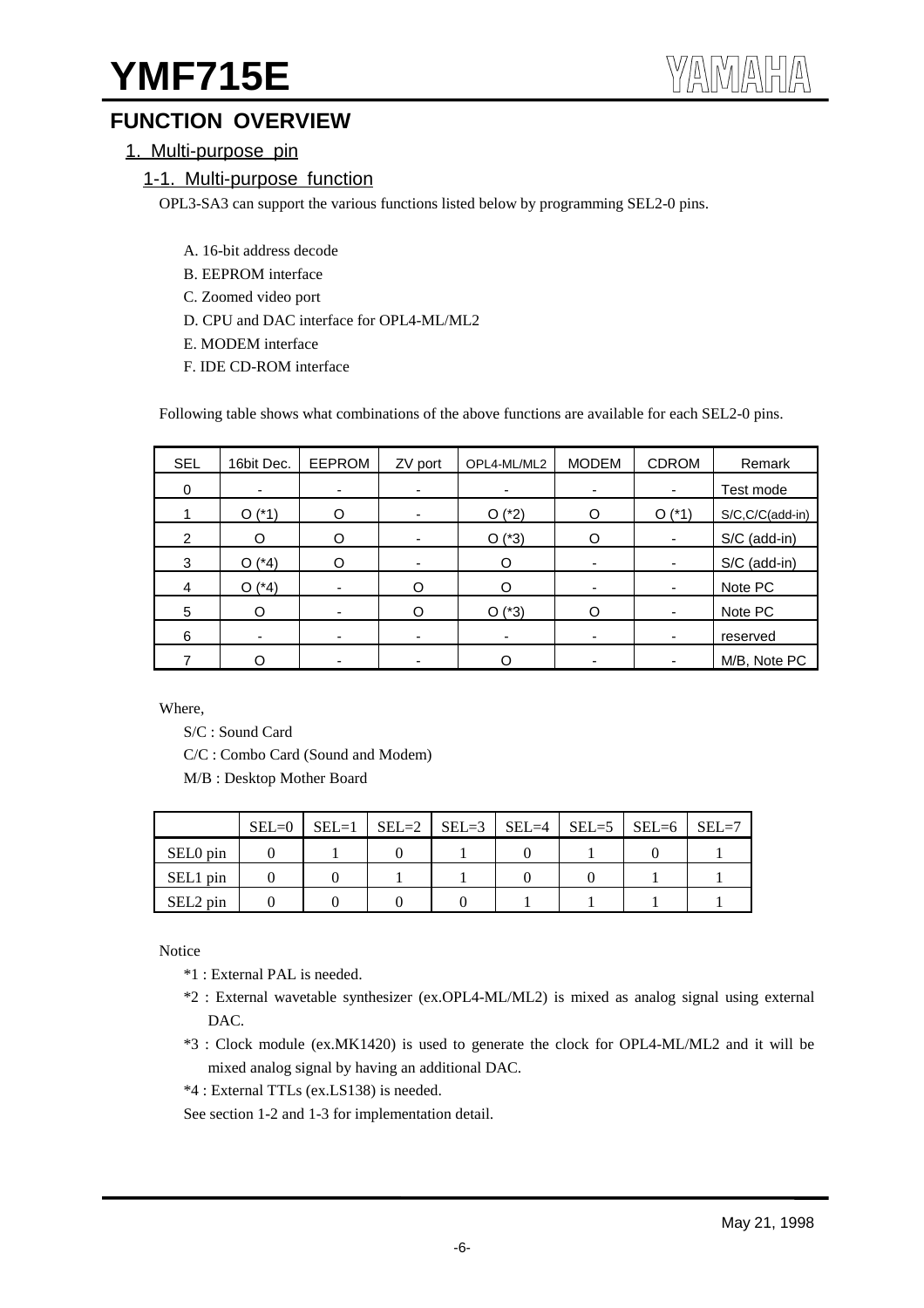# 1-2. Pin description

|                 | $SEL = 0$                | $SEL = 1$     | $SEL = 2$       | $SEL = 3$      | $SEL = 4$      | $SEL = 5$       | $SEL = 6$ | $SEL = 7$       |
|-----------------|--------------------------|---------------|-----------------|----------------|----------------|-----------------|-----------|-----------------|
| MP <sub>0</sub> |                          | /MCS          | /MCS            | /EXTEN         | /EXTEN         | /MCS            |           | /EXTEN          |
| MP <sub>1</sub> | ۰                        | <b>MIRQ</b>   | <b>MIRQ</b>     | /SYNCS         | /SYNCS         | <b>MIRQ</b>     | ٠         | /SYNCS          |
| MP <sub>2</sub> |                          | <b>ROMCLK</b> | <b>ROMCLK</b>   | <b>ROMCLK</b>  | <b>BCLK ZV</b> | A <sub>12</sub> |           | A12             |
| MP <sub>3</sub> |                          | <b>ROMCS</b>  | <b>ROMCS</b>    | <b>ROMCS</b>   | LRCK_ZV        | A <sub>13</sub> |           | A <sub>13</sub> |
| MP4             |                          | <b>ROMDI</b>  | <b>ROMDI</b>    | <b>ROMDI</b>   | SIN ZV         | A14             |           | A14             |
| MP <sub>5</sub> |                          | <b>ROMDO</b>  | <b>ROMDO</b>    | <b>ROMDO</b>   | /XRST          | A <sub>15</sub> | ٠         | A <sub>15</sub> |
| MP <sub>6</sub> | $\overline{\phantom{a}}$ | /CDCS0        | A12             | <b>BCLK ML</b> | <b>BCLK ML</b> | <b>BCLK ZV</b>  |           | BCLK ML         |
| MP7             |                          | /CDCS1        | A <sub>13</sub> | LRCK ML        | <b>LRCK ML</b> | LRCK ZV         |           | LRCK ML         |
| MP <sub>8</sub> | ٠                        | <b>CDIRQ</b>  | A14             | SIN ML         | SIN ML         | SIN_ZV          | ٠         | SIN_ML          |
| MP <sub>9</sub> |                          | <b>CLKO</b>   | A15             | <b>CLKO</b>    | <b>CLKO</b>    | /XRST           |           | <b>CLKO</b>     |

Note : do not select SEL=0 and SEL=6.

SEL=0 ; TEST mode SEL=6 ; reserved

| <b>Mutil-purpose pins:</b> |                |                                                 |
|----------------------------|----------------|-------------------------------------------------|
| name                       | $\rm LO$       | function                                        |
| /MCS                       | $\Omega$       | Chip select output for MODEM chip (COM)         |
| <b>MIRQ</b>                | $I+$           | Interrupt request input for MODEM (COM)         |
| <b>ROMCLK</b>              | $\Omega$       | Serial data clock output for external EEPROM    |
| <b>ROMCS</b>               | $\Omega$       | Chip select output for external EEPROM          |
| <b>ROMDI</b>               | $I+$           | Serial data input for external EEPROM           |
| <b>ROMDO</b>               | $\overline{O}$ | Serial data output for external EEPROM          |
| /CDCS0                     | $\Omega$       | Chip select output for IDE CD-ROM (/CS1FX)      |
| /CDCS1                     | $\mathbf{O}$   | Chip select output for IDE CD-ROM (/CS3FX)      |
| <b>CDIRQ</b>               | $I+$           | Interrupt request input for IDE CD-ROM          |
| $A12 - 15$                 | I              | Address bus for ISA-bus                         |
| /EXTEN                     | $I+$           | Enable OPL4-ML/ML2 interface                    |
| /SYNCS                     | $\Omega$       | Chip select output for OPL4-ML/ML2              |
| <b>BCLK_ML</b>             | $I+$           | Bit clock input for OPL4-ML/ML2                 |
| LRCK_ML                    | $I+$           | L/R clock input for OPL4-ML/ML2                 |
| SIN_ML                     | $I+$           | Serial data input for OPL4-ML/ML2               |
| <b>CLKO</b>                | $\Omega$       | Master clock output (33.8688MHz)                |
| <b>BCLK ZV</b>             | $I+$           | Bit clock input for Zoomed Video port $(I2S)$   |
| LRCK_ZV                    | $I+$           | L/R clock input for Zoomed Video port $(I^2S)$  |
| SIN_ZV                     | $I+$           | Serial data input for Zoomed Video port $(I2S)$ |
| /XRST                      | $\Omega$       | <b>Inverted RESET output</b>                    |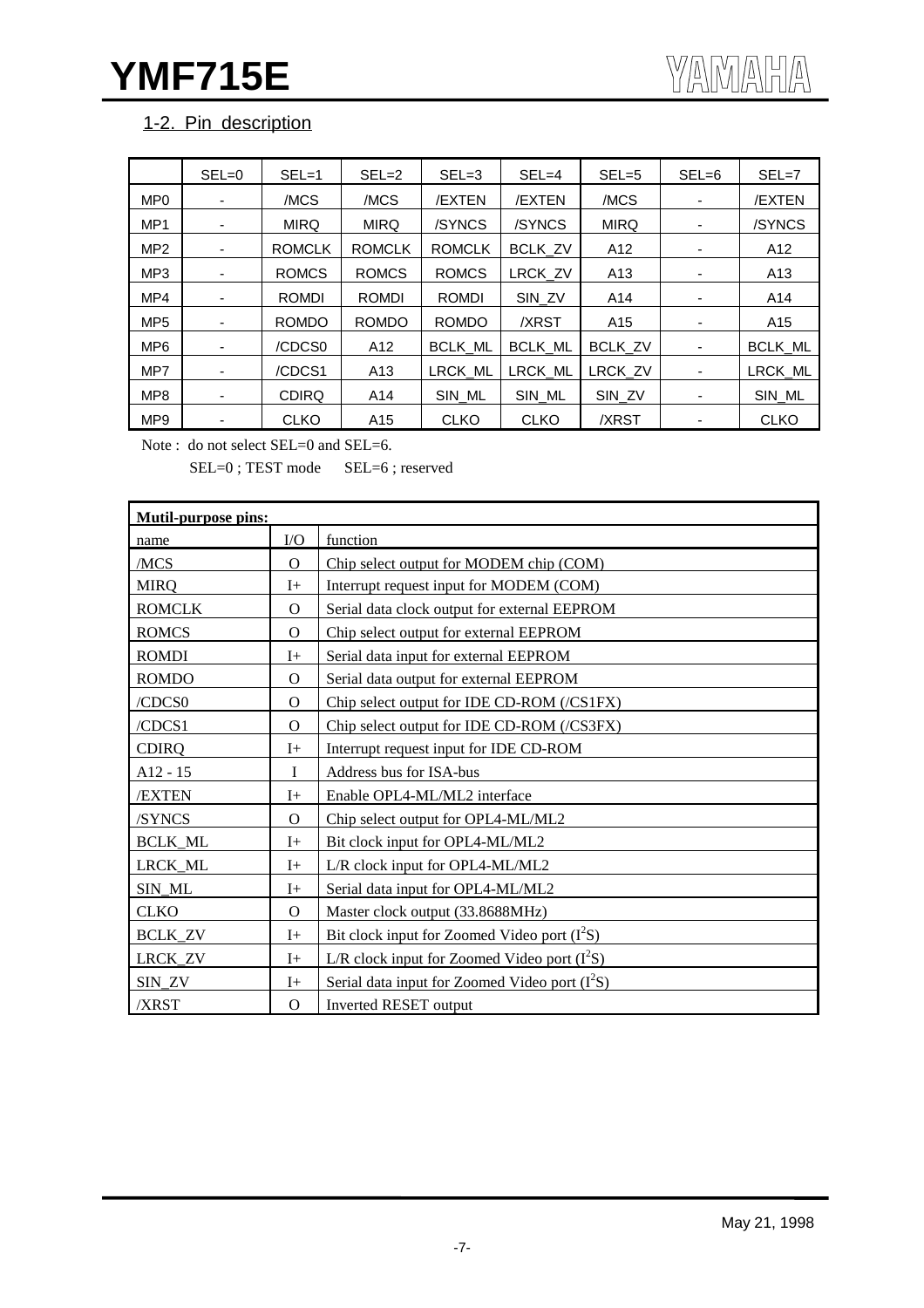1-3. System Block Diagram

**(1) SEL=1 (Sound Card and Combo Card Add-in)**



1. External PAL(16V8 etc.)

- (i) connect the signal AEN\* generated by decoding SA15-12 and AEN to the AEN of OPL3- SA3.
- (ii) generate the /G(enable) signal for Data Bus Buffer (LS245) by decoding the /CDCS1-0 and SA2-0.
- (iii) generate the /RESET signal from RESETDRV.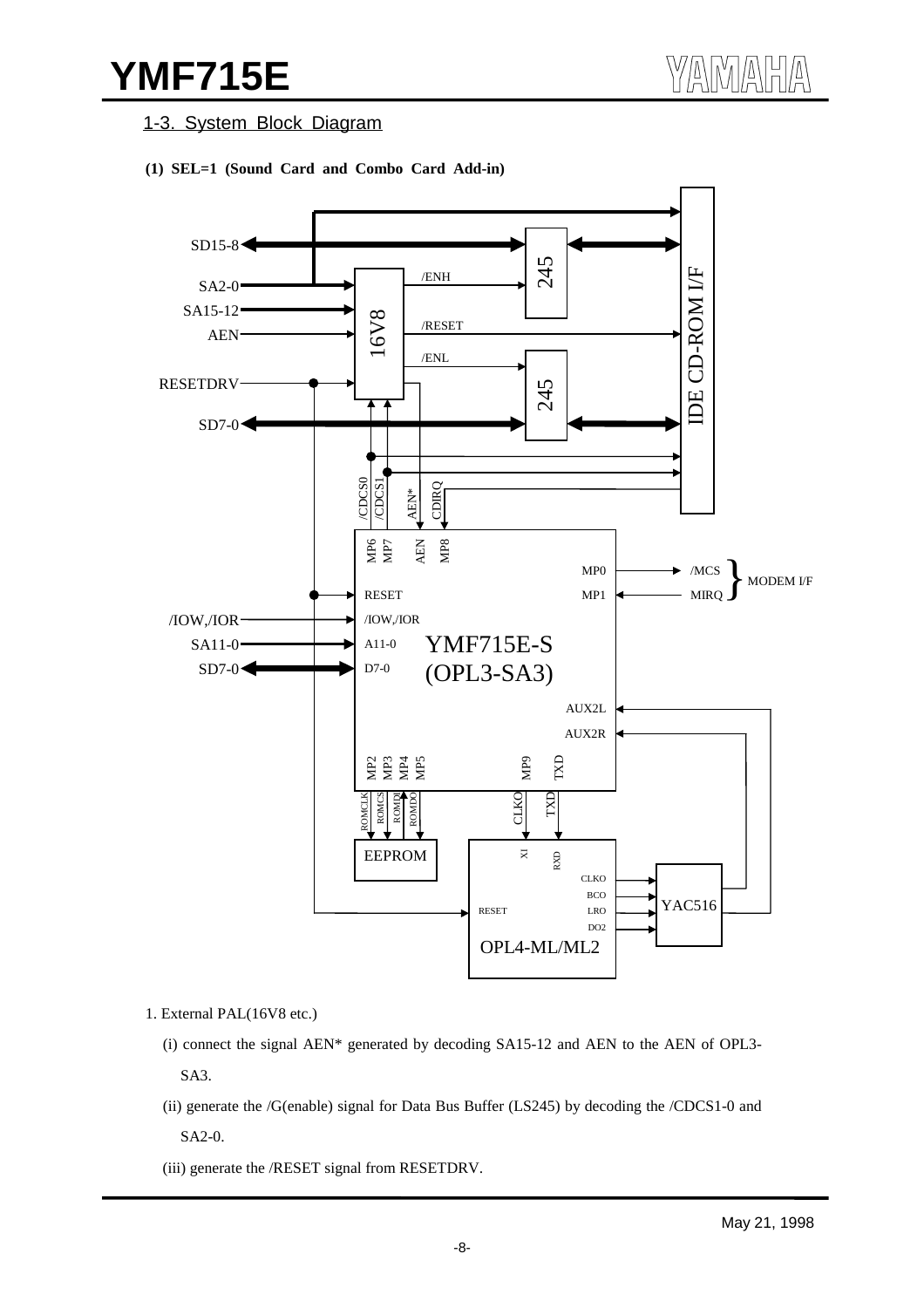#### 2. Master Clock

Both 33.8688MHz and 24.576MHz are used or 14.31818MHz and clock module

(ex.MK1420 by Micro Clock) are used.

3. OPL4-ML/ML2

The external DAC (YAC516) is necessary for wavetable upgrade.

#### **(2) SEL=2 (Sound Card and Combo Card for Add-in)**



#### 1. OPL4-ML/ML2

The external DAC (YAC516) and the clock module (ex.MK1420 by Micro Clock) are necessary for wavetable upgrade.

#### 2. MK1420

The MK1420 is the clock module that generates all clocks necessary for this chipset . It is by Micro Clock and its package is SOP8.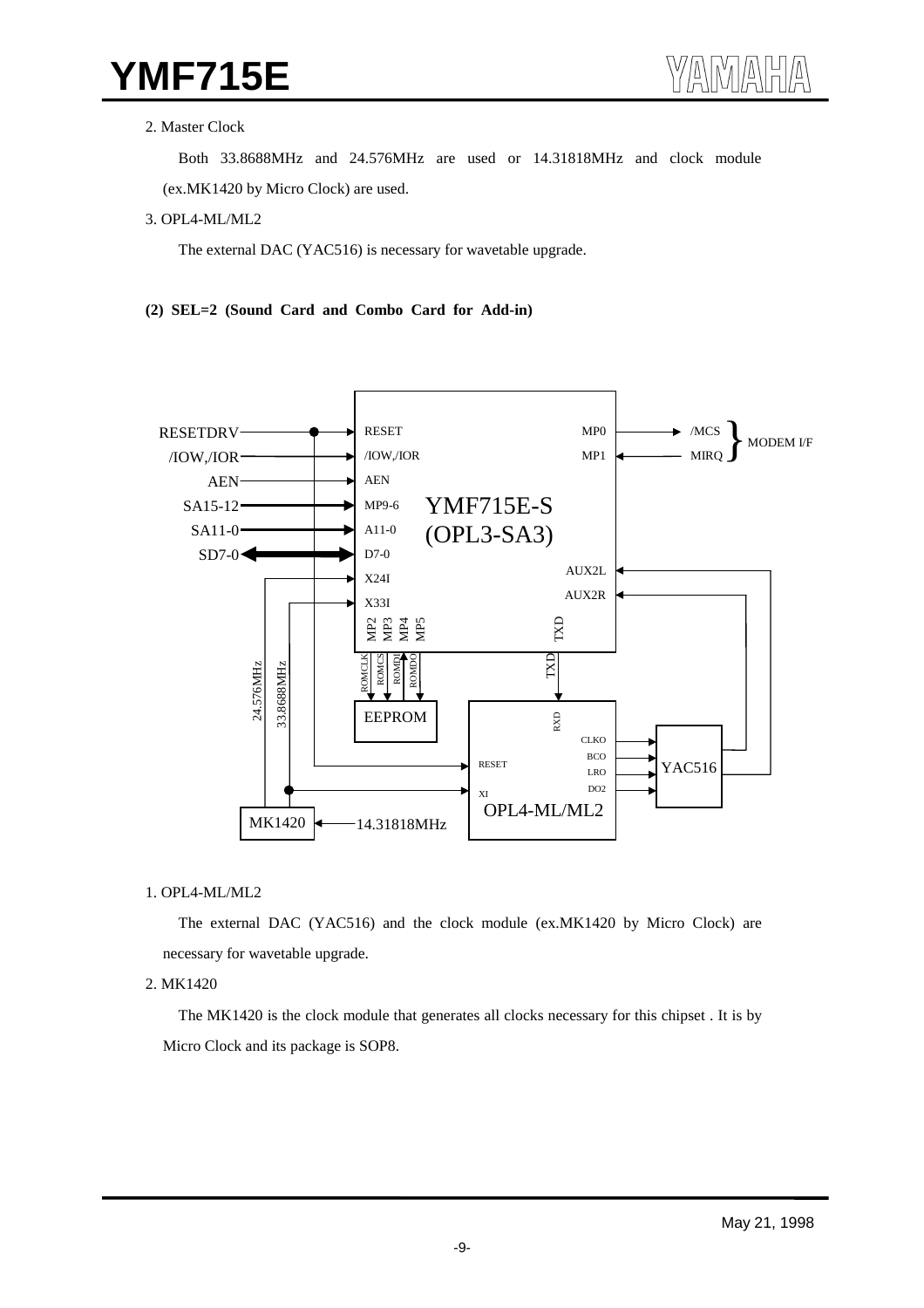**(3) SEL=3 (Sound Card for Add-in)**



1. 16bit Address Decode

The signal AEN\* generated by decoding SA15-12 and AEN needs to be connected to the AEN of OPL3-SA3.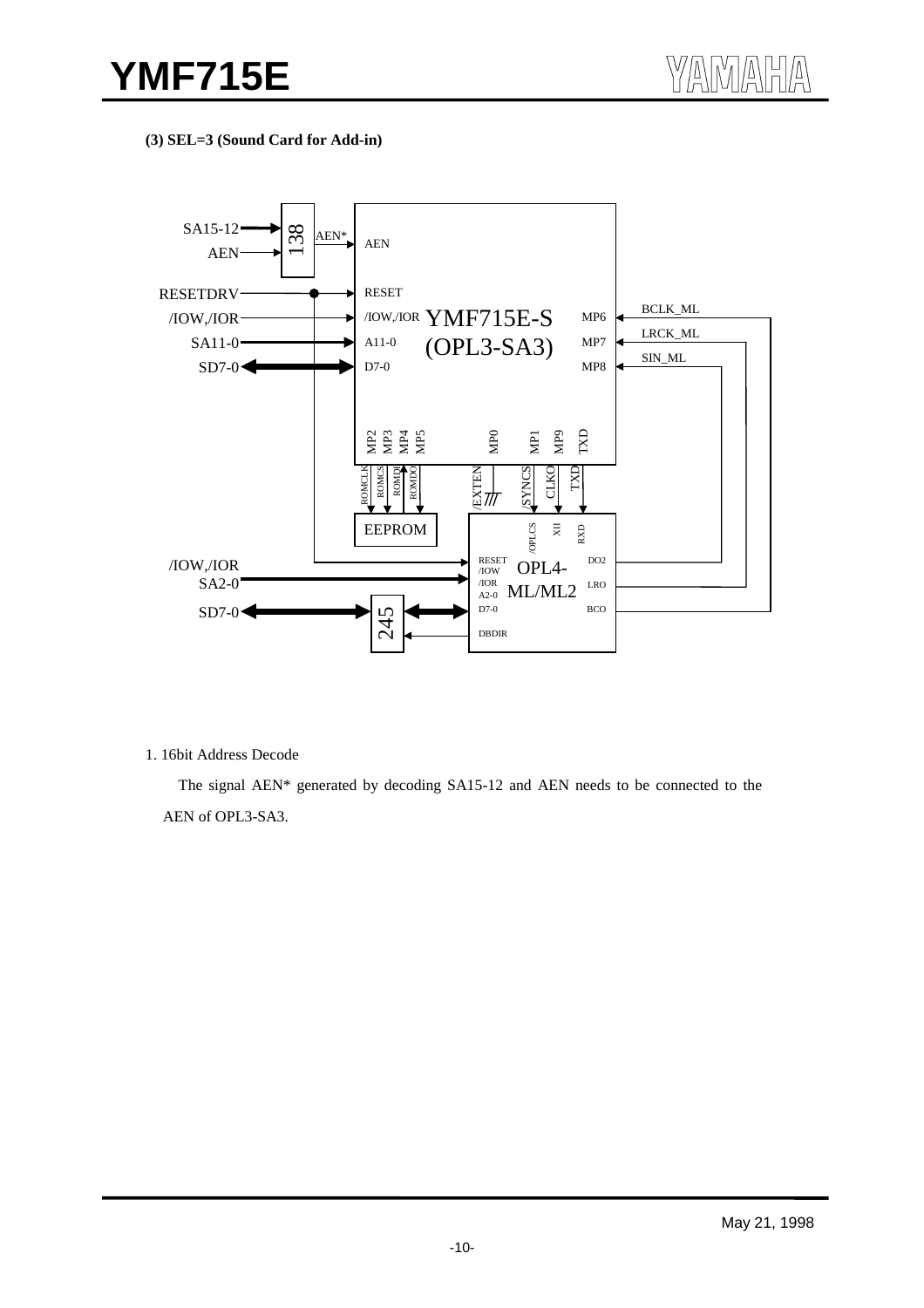**(4) SEL=4 (for Notebook PC)**



1. 16bit Address Decode

The signal AEN\* generated by decoding SA15-12 and AEN needs to be connected to the AEN of OPL3-SA3.

2. ZV Port and OPL4-ML/ML2 I/F

ZV port is supported by using the internal DAC of OPL3-SA3 that is originally dedicated for the use of internal OPL3.

- (i) either OPL4-ML/ML2 or ZV port is active at a time and simultaneous use is not possible.
- (ii) which function the internal DAC is used for is determined by the SA3 Control register, index 02h, VZE bit.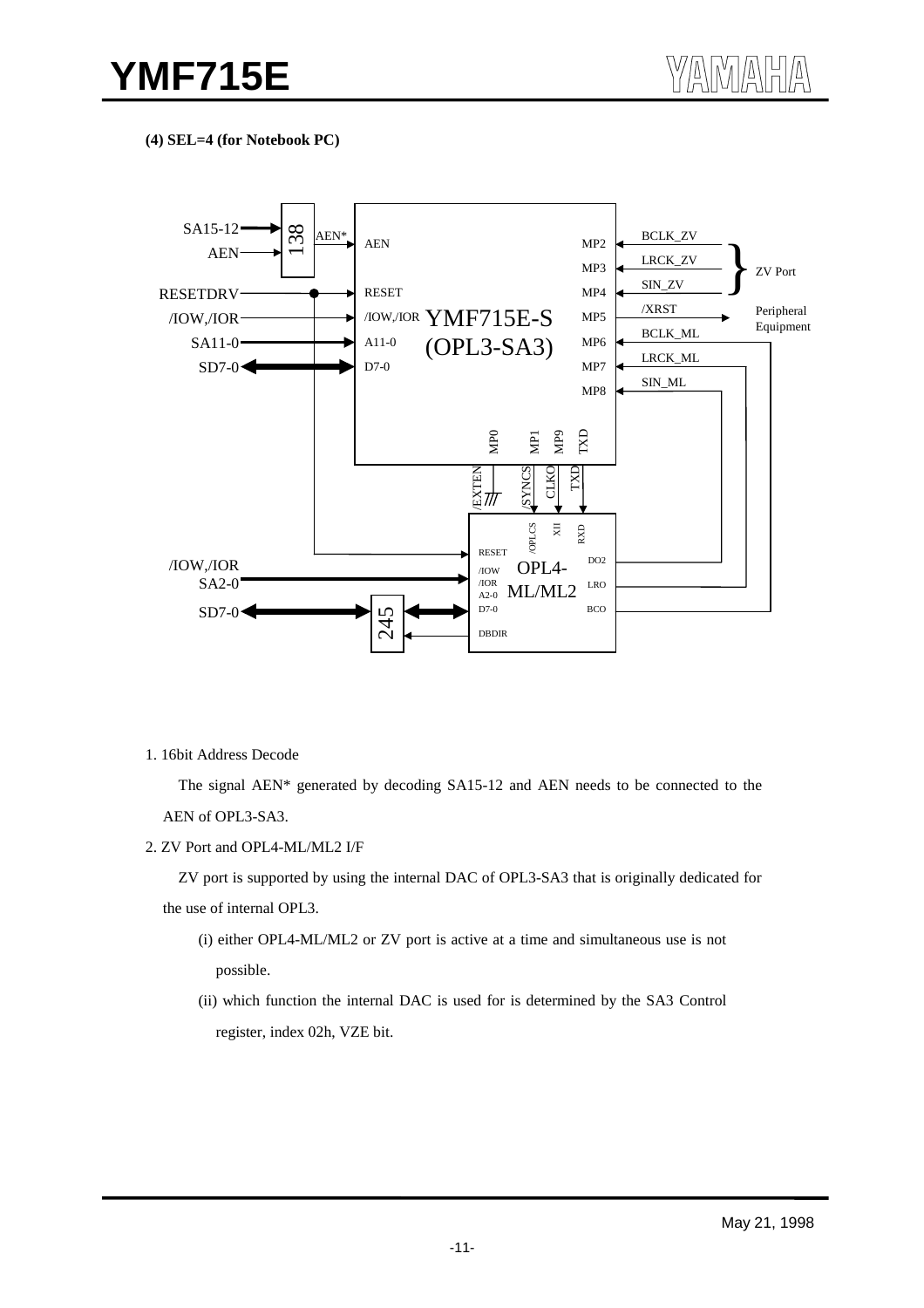**(5) SEL=5 (for Notebook PC)**



#### 1. Internal DAC

The internal OPL3 and the ZV Port shares the internal DAC, which is very similar to the case mentioned the previous section.

- (i) either internal OPL3 or ZV port is active at a time and simultaneous use is not possible.
- (ii) which function the internal DAC is used for is determined by the SA3 control register, index 02h, VZE bit.

#### 2. OPL4-ML/ML2

The external DAC (YAC516) and the clock module (ex.MK1420 by Micro Clock) are necessary for wave table upgrade.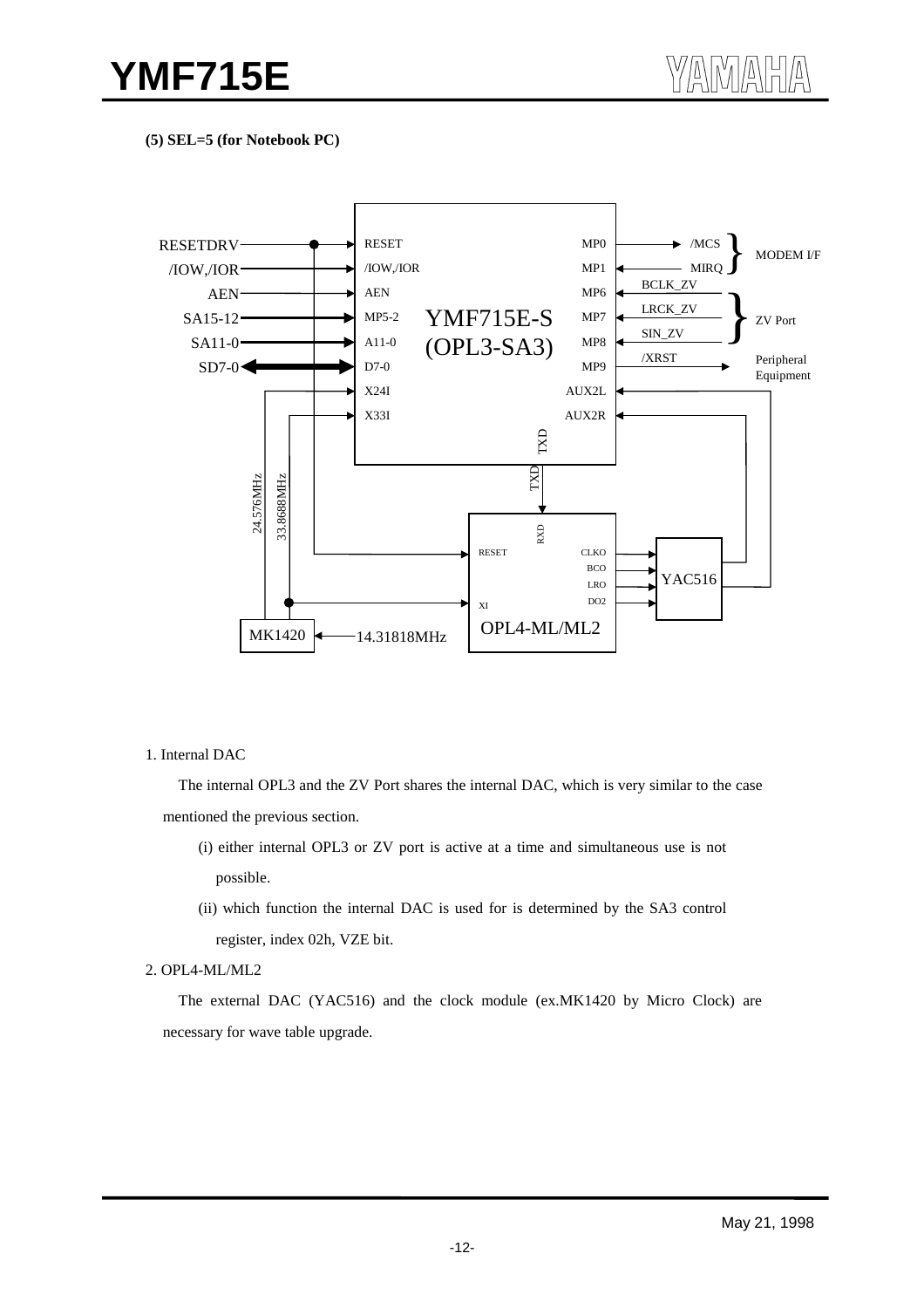**(6) SEL=7 (for Notebook PC, Desktop PC)**

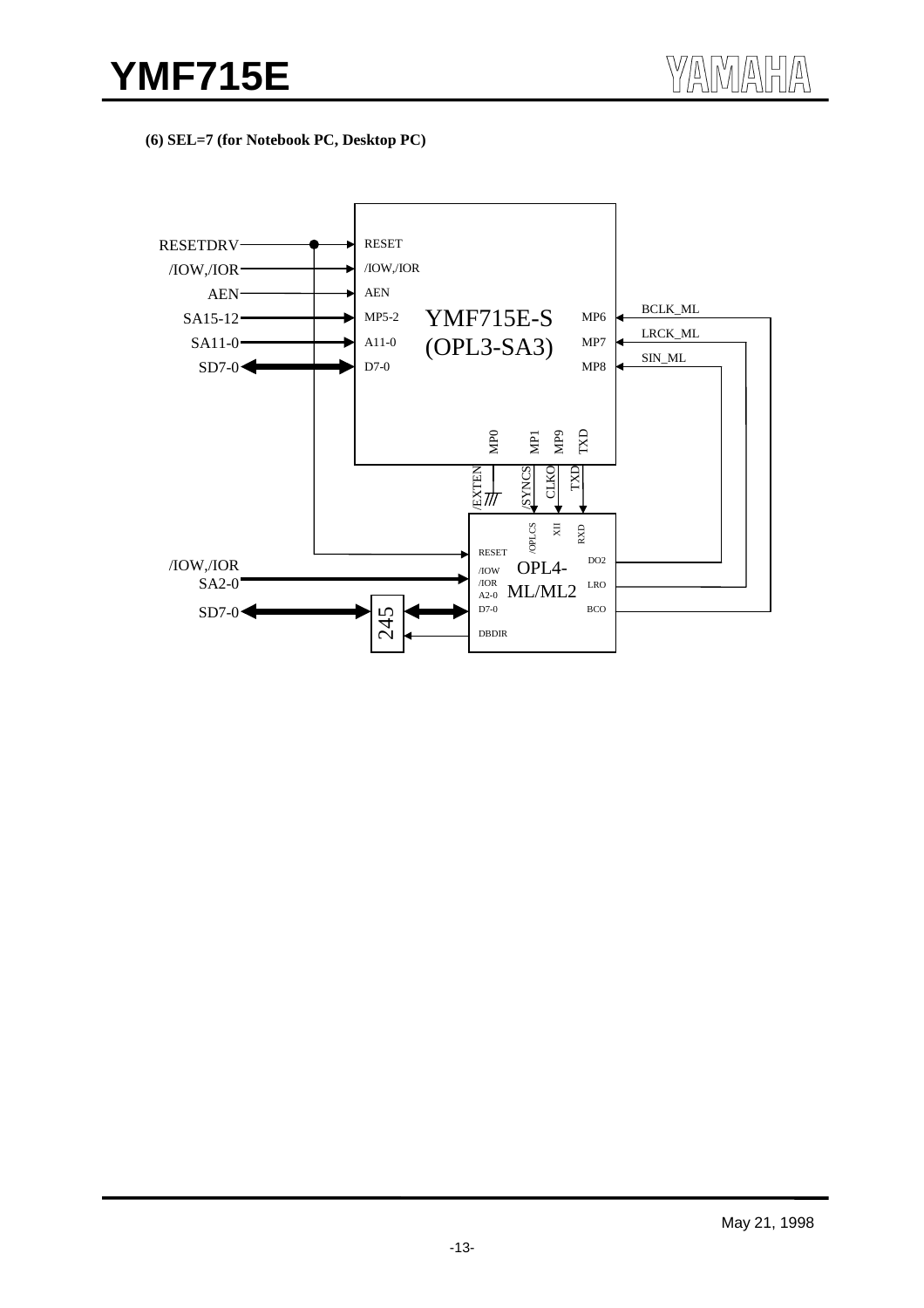# 2. ISA Interface

OPL3-SA3 supports ISA Plug and Play (PnP) that frees the users from configuring the I/O address, IRQ and DMA channel. Those system resources are set automatically by the system. However even when used in Non PnP system, the configuration can be changed with software.

# 2-1. PnP Auto-Configuration mode

OPL3-SA3 has the following I/O port to support the Plug and Play ISA.

| Address port:               | 279h         |
|-----------------------------|--------------|
| Write Data Port:            | A79h         |
| Relocatable Read Data Port: | 203h - 03FFh |

The following four Logical Devices are supported by OPL3-SA3.

| Logical Device No. 0                     |              |
|------------------------------------------|--------------|
| Sound Blaster compatible Playback system | (SB Base)    |
| 16-bit CODEC                             | (WSS Base)   |
| <b>MPU401</b>                            | (MPU Base)   |
| OPL <sub>3</sub>                         | (AdLib Base) |
| OPL3-SA3 control register                | (CTRL Base)  |
| Logical Device No. 1                     |              |
| <b>Joy Stick</b>                         |              |
| Logical Device No. 2 (Optional)          |              |
| MODEM (COM port)                         |              |
| Logical Device No. 3 (Optional)          |              |
| <b>IDE CD-ROM</b> interface              |              |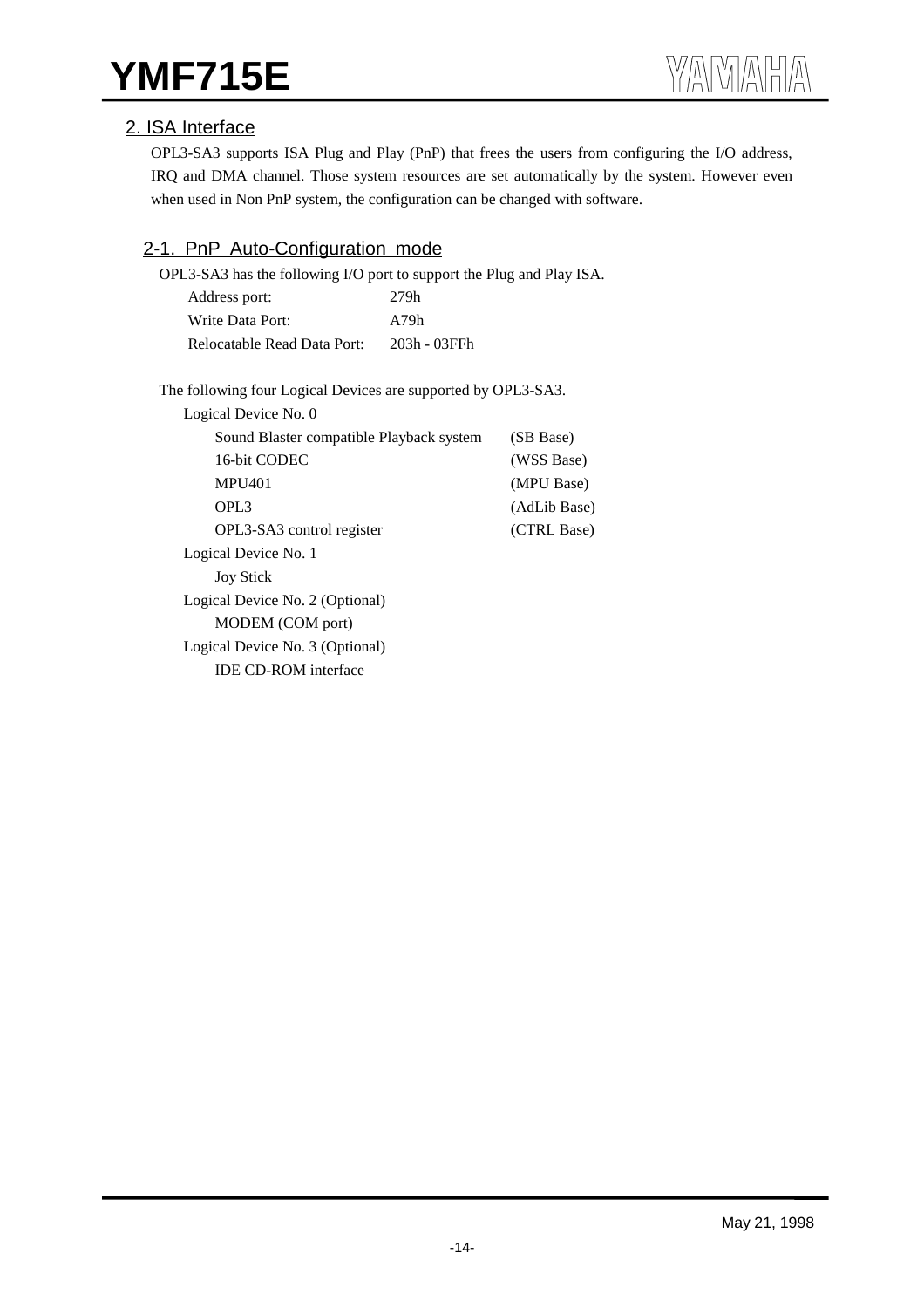# 2-2. PnP ISA Configuration Register

OPL3-SA3 has the following Registers defined in the PnP ISA software.



Listed below is the register map of card control register and logical device registers. For the detailed description of each register, please refer to the *Plug and Play ISA Specification 1.0a*

| Index           | R/W | ັ<br>D7 | D <sub>6</sub>        | D <sub>5</sub> | D <sub>4</sub>             | D <sub>3</sub>   | D <sub>2</sub> | D <sub>1</sub> | D <sub>0</sub> |
|-----------------|-----|---------|-----------------------|----------------|----------------------------|------------------|----------------|----------------|----------------|
| 00h             | W   |         |                       |                |                            | Set RD DATA      |                |                |                |
| 01h             | R   |         |                       |                |                            | Serial Isolation |                |                |                |
| 02 <sub>h</sub> | W   |         |                       |                |                            | Config Control   |                |                |                |
| 03h             | W   |         |                       |                |                            | Wake [CSN]       |                |                |                |
| 04h             | R   |         |                       |                |                            | Resource Data    |                |                |                |
| 05h             | R   |         |                       |                |                            | <b>Status</b>    |                |                |                |
| 06h             | R/W |         |                       |                | <b>Card Select Number</b>  |                  |                |                |                |
| 07h             | R/W |         | Logical Device Number |                |                            |                  |                |                |                |
| 20 <sub>h</sub> | W   |         |                       |                | <b>Resource Data Write</b> |                  |                |                |                |
| 21h             | W   |         |                       |                |                            |                  |                | <b>IKD</b>     | <b>RDWE</b>    |

#### Card Control Registers

RDWE : Resource Data Write Enable

 Setting "1" to this bit means the host can download the resources data to EEPROM and internal SRAM via 20h.

IKD : Initiation Key Disable

 Setting "1" to this bit means OPL3-SA3 should not detect the initiation key in the Wait for Key state.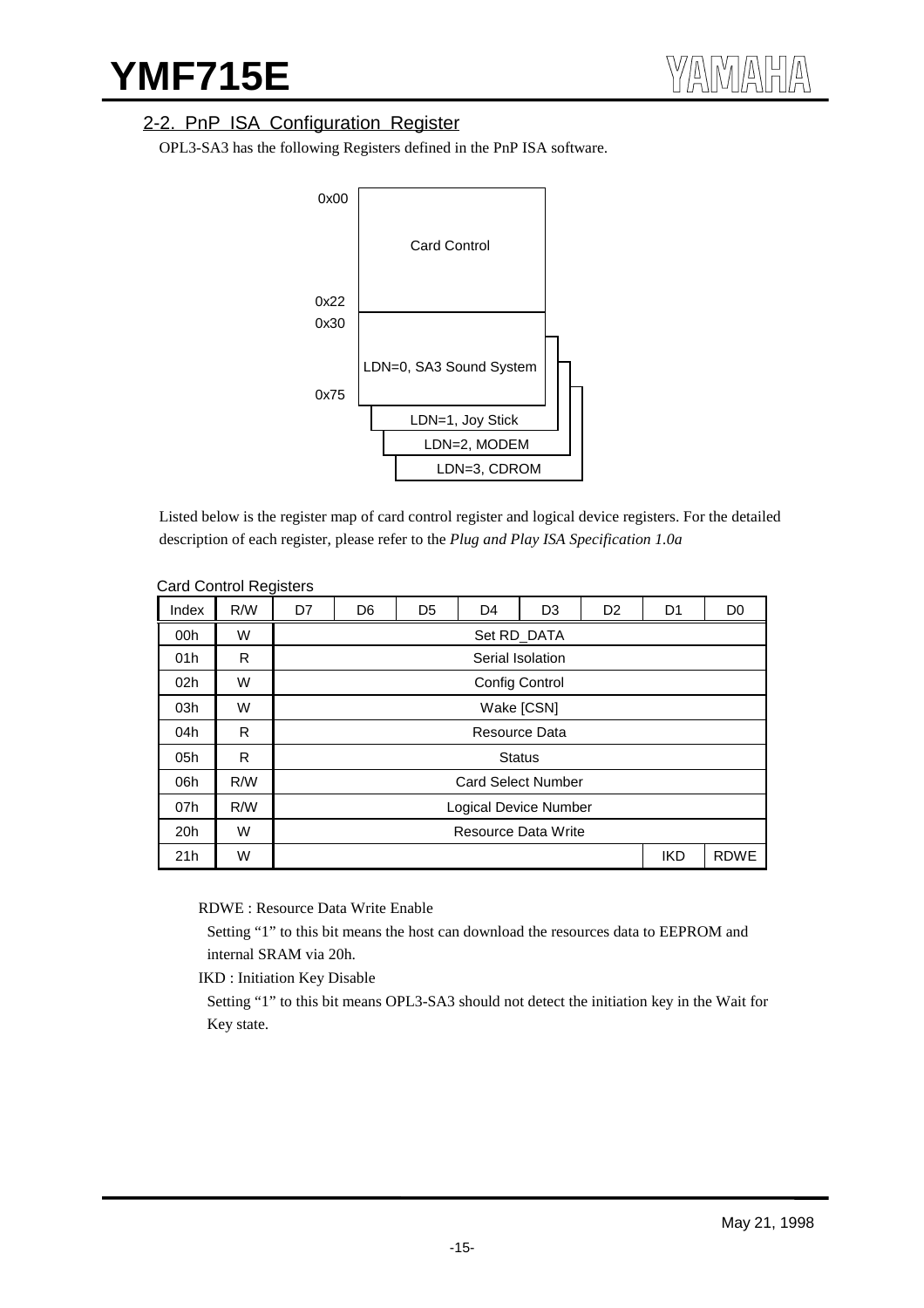## Logical Device Number = 0 : SA3 Sound System

| 30h | R/W | Activate                                              |
|-----|-----|-------------------------------------------------------|
| 60h | R/W | I/O port base address[158], Descriptor 0 (SB base)    |
| 61h | R/W | I/O port base address[70], Descriptor 0 (SB base)     |
| 62h | R/W | I/O port base address[158], Descriptor 1 (WSS base)   |
| 63h | R/W | I/O port base address [70], Descriptor 1 (WSS base)   |
| 64h | R/W | I/O port base address[158], Descriptor 2 (AdLib base) |
| 65h | R/W | I/O port base address[70], Descriptor 2 (AdLib base)  |
| 66h | R/W | I/O port base address[158], Descriptor 3 (MPU base)   |
| 67h | R/W | I/O port base address [70], Descriptor 3 (MPU base)   |
| 68h | R/W | I/O port base address[158], Descriptor 4 (CTRL base)  |
| 69h | R/W | I/O port base address[70], Descriptor 4 (CTRL base)   |
| 70h | R/W | Interrupt request level select 0 (for IRQ-A)          |
| 71h | R.  | Interrupt request type select 0 (for IRQ-A)           |
| 72h | R/W | Interrupt request level select 1 (for IRQ-B)          |
| 73h | R   | Interrupt request type select 1 (for IRQ-B)           |
| 74h | R/W | DMA channel select 0 (for DMA-A)                      |
| 75h | R/W | DMA channel select 1 (for DMA-B)                      |

#### Logical Device Number = 1 : Joystick

| 30h | R/W | Activate                   |
|-----|-----|----------------------------|
| 60h | R/W | I/O port base address[158] |
| 61h | R/W | I/O port base address[70]  |

#### Logical Device Number = 2 : MODEM (Optional)

| 30h | R/W | Activate                       |  |
|-----|-----|--------------------------------|--|
| 60h | R/W | I/O port base address[158]     |  |
| 61h | R/W | I/O port base address[70]      |  |
| 70h | R/W | Interrupt request level select |  |
| 71h | R   | Interrupt request type select  |  |
|     |     |                                |  |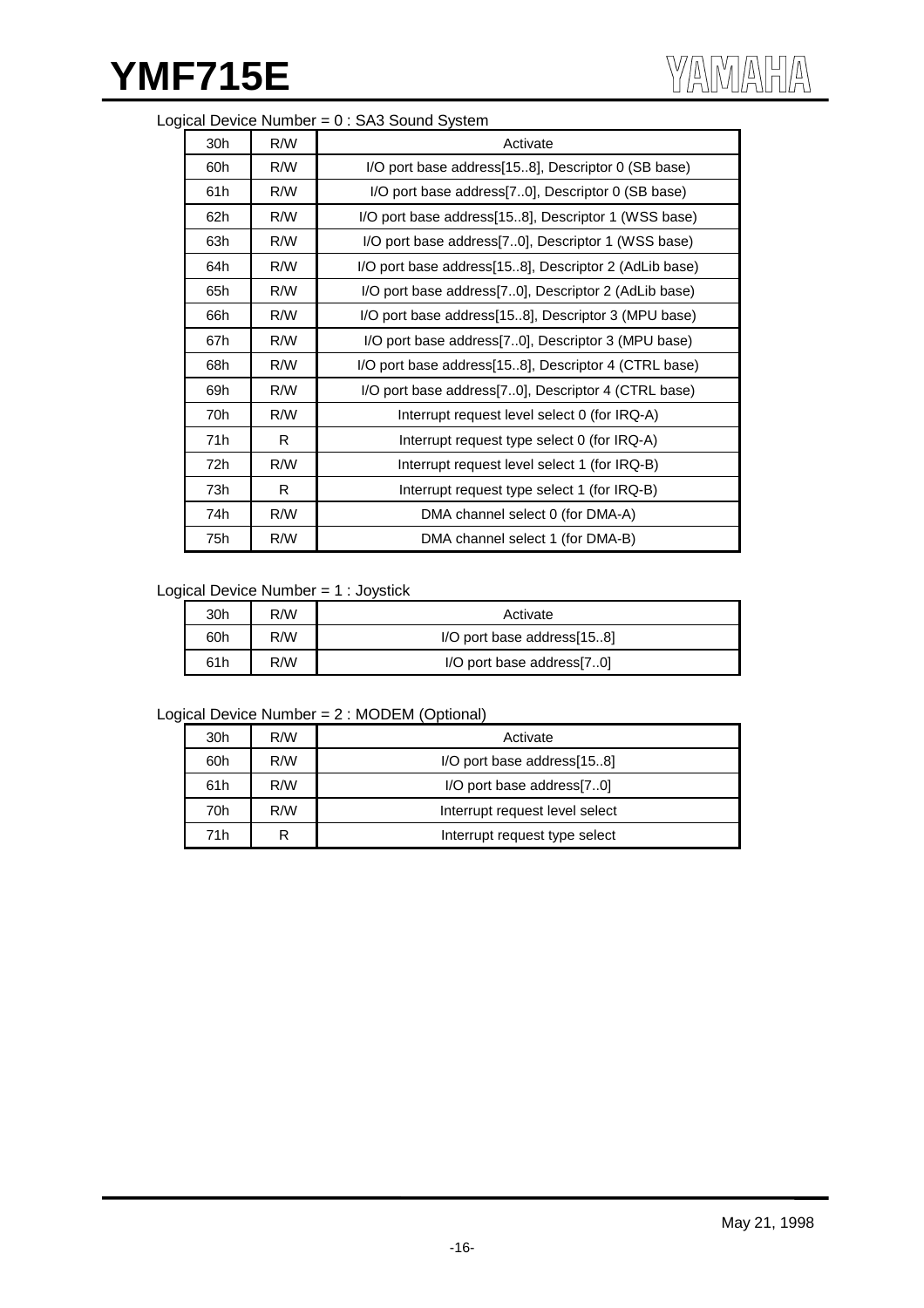| Logical Device Number = 3 : CD-ROM (Optional) |  |
|-----------------------------------------------|--|
|-----------------------------------------------|--|

| 30h        | R/W | Activate                                            |
|------------|-----|-----------------------------------------------------|
| R/W<br>60h |     | I/O port base address [15.8], Descriptor 0 (/CDCS0) |
| 61h        | R/W | I/O port base address [70], Descriptor 0 (/CDCS0)   |
| 62h        | R/W | I/O port base address [15.8], Descriptor 1 (/CDCS1) |
| 63h        | R/W | I/O port base address [70], Descriptor 1 (/CDCS1)   |
| 70h        | R/W | Interrupt request level select                      |
| 71h        | R   | Interrupt request type select                       |

# 2-3. Recommended Resource Data

The recommended resource data is the followings.

### **(1) LDN=0:SA3 Sound System**

I/O (SB base): 16bit address decode

| Index     | <b>Best</b> | Acceptable1 | Acceptable2 | Acceptable3 |
|-----------|-------------|-------------|-------------|-------------|
| l/O       | 220h        | 240h        | 220-280h    |             |
| Length    | 16          | 16          | 16          |             |
| Alignment | ۰           | -           | 16          |             |

#### I/O (WSS base): 16bit address decode

| Index     | Best | Acceptable1 | Acceptable2 | Acceptable3 |
|-----------|------|-------------|-------------|-------------|
| I/O       | 530h | E80h        | 530-F48h    |             |
| Length    |      |             |             |             |
| Alignment | -    |             |             |             |

I/O (AdLib base): 16bit address decode

| Index     | <b>Best</b> | Acceptable1 | Acceptable2 | Acceptable3 |
|-----------|-------------|-------------|-------------|-------------|
| I/O       | 388h        |             | 388-3F8h    |             |
| Length    |             |             |             |             |
| Alignment |             | -           |             |             |

I/O (MPU base): 16bit address decode

| Index     | <b>Best</b> | Acceptable1 | Acceptable2 | Acceptable3 |
|-----------|-------------|-------------|-------------|-------------|
| l/O       | 330h        | 300h        | 300-334h    |             |
| Length    |             |             |             |             |
| Alignment | ۰           | -           |             |             |

I/O (CTRL base): 16bit address decode

| Index     | <b>Best</b> | Acceptable1 | Acceptable2 | Acceptable3 |
|-----------|-------------|-------------|-------------|-------------|
| I/O       | 370h        | 100-FFEh    |             |             |
| Length    |             |             |             |             |
| Alignment |             |             |             |             |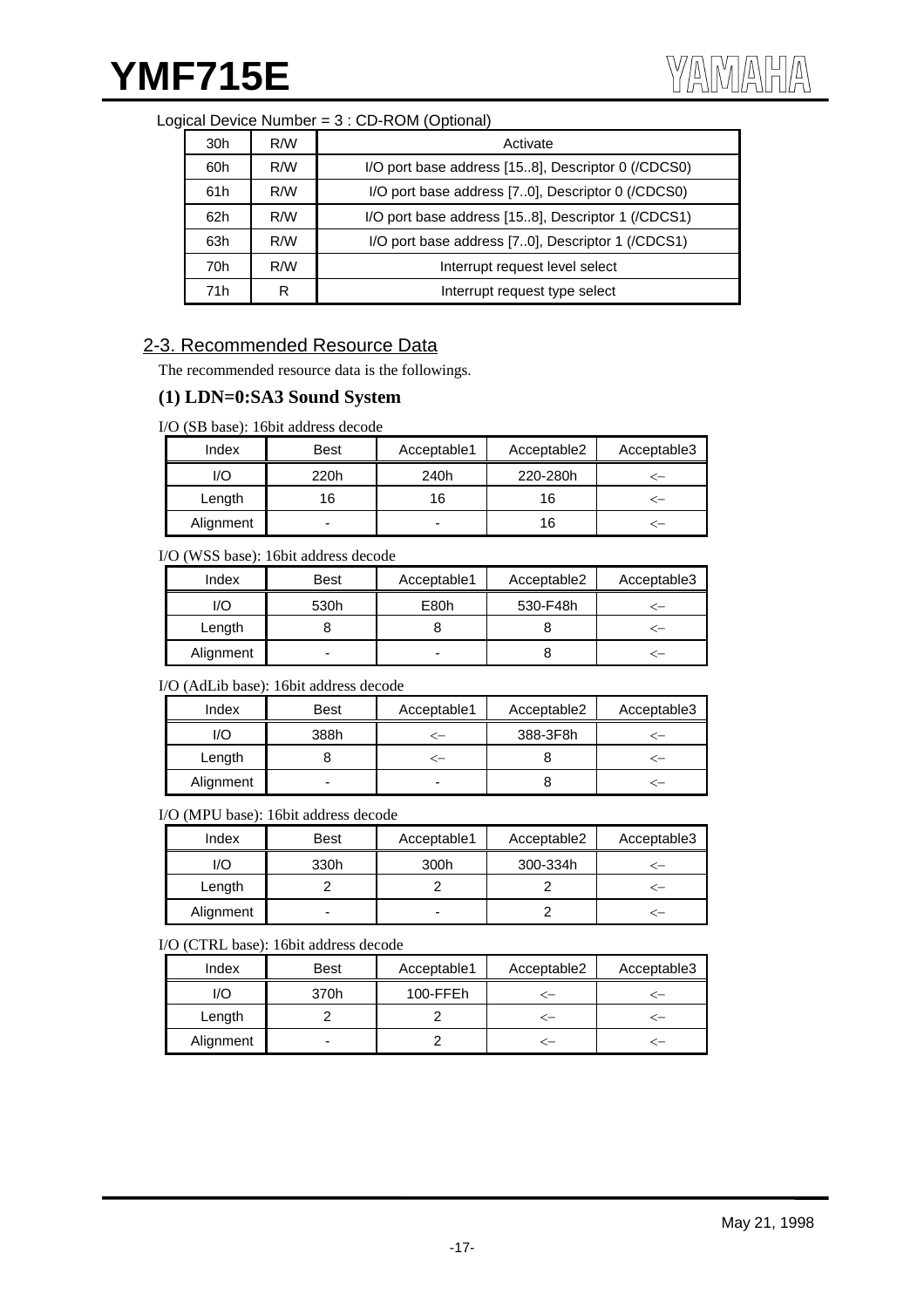#### IRQ-A: high-active, edge-sense

| Index | Best | Acceptable1 | Acceptable2 | Acceptable3 |
|-------|------|-------------|-------------|-------------|
| RQ    |      | 0.9,10,11   | .10.11      | -           |

#### IRQ-B: high-active, edge-sense

| Index | Best | Acceptable1 | Acceptable2 | Acceptable3 |
|-------|------|-------------|-------------|-------------|
| RQ    |      |             | 7 9 10 11   |             |

#### DMA-A: 8bit, count by byte, type-A, B, F

| ndex       | Best | Acceptable1 | Acceptable2 | Acceptable3 |
|------------|------|-------------|-------------|-------------|
| <b>DMA</b> |      | ∪.∪         | ن. ۱ ، ب    |             |

#### DMA-B: 8bit, count by byte, type-A, B, F

| Index | Best | Acceptable1           | Acceptable2 | Acceptable3 |
|-------|------|-----------------------|-------------|-------------|
| DМA   |      | $\overline{ }$<br>∪.∪ | ∪.∪         |             |

## **(2) LDN=1:Joystick**

I/O (Game Port): 16bit address decode

| Index     | Best | Acceptable1 | Acceptable2 | Acceptable3 |
|-----------|------|-------------|-------------|-------------|
| ./O       | 201h | 202h        | 203h        | 204-20Fh    |
| Length    |      |             |             |             |
| Alignment | -    |             |             |             |

### **(3) LDN=2:MODEM**

I/O (/MCS): 16bit address decode

| Index     | <b>Best</b> | Acceptable1 | Acceptable2 | Acceptable3 |
|-----------|-------------|-------------|-------------|-------------|
| I/O       | 2F8h        | 100-FF8h    |             |             |
| Length    |             |             |             |             |
| Alignment | -           |             |             |             |

IRQ: high-active, edge-sense

| Index | Best | Acceptable1 | Acceptable2 | Acceptable3 |
|-------|------|-------------|-------------|-------------|
| .RQ   |      |             |             |             |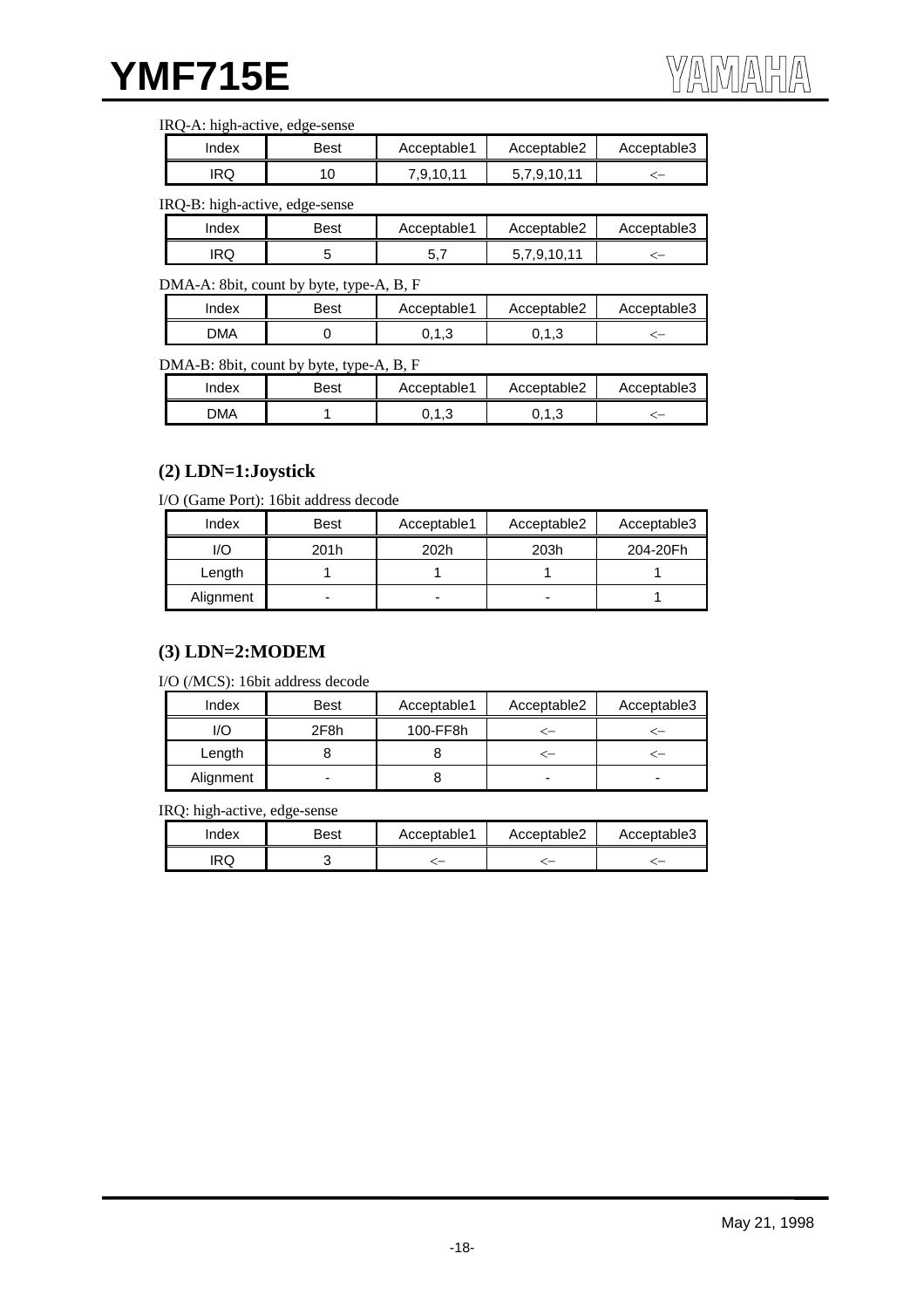# **(4) LDN=3:CD-ROM**

| I/O (/CDCS0): 16bit address decode |  |  |  |  |
|------------------------------------|--|--|--|--|
|------------------------------------|--|--|--|--|

| Index     | <b>Best</b> | Acceptable1 | Acceptable2 | Acceptable3 |
|-----------|-------------|-------------|-------------|-------------|
| I/O       | 1E8h        | 100-1F8h    |             |             |
| Length    |             |             |             |             |
| Alignment | -           |             |             |             |

I/O (/CDCS1): 16bit address decode

| Index     | <b>Best</b> | Acceptable1 | Acceptable2 | Acceptable3 |
|-----------|-------------|-------------|-------------|-------------|
| I/O       | 3EEh        | 306-3F6h    |             |             |
| Length    |             |             |             |             |
| Alignment |             |             |             |             |

IRQ: high-active, edge-sense

| Index | Best | Acceptable1   | Acceptable2 | Acceptable3 |
|-------|------|---------------|-------------|-------------|
| IRQ   |      | 3,5,7,9,10,11 |             |             |

# 2-4. Manual Configuration Mode

When OPL3-SA3 is in the Wait for Key state, it can be changed to the Manual Configuration mode by sending the following YAMAHA key to Address\_Port. The Manual Configuration mode is used for downloading the resource data to EEPROM and internal SRAM, setting up the OPL3-SA3 without PnP protocol.

### YAMAHA Key:

B1h, D8h, 6Ch, 36h, 9Bh, 4Dh, A6h, D3h, 69h, B4h, 5Ah, ADh, D6h, EBh, 75h, BAh, DDh, EEh, F7h, 7Bh, 3Dh, 9Eh, CFh, 67h, 33h, 19h, 8Ch, 46h, A3h, 51h, A8h, 54h

In the Manual Configuration mode, PnP registers can be accessed by the host without PnP protocol. Right after OPL3-SA3 is switched to the Manual Configuration mode, set **"81h"** in CSN register automatically to put OPL3-SA3 in 'Sleep' State. And when **"81h"** is written to Wake [CSN], it becomes possible to access to Configuration register of each logical device from the host.

To return from the Manual Configuration mode to PnP auto-configuration mode, the Wait for Key command should be sent.

Note :

The Manual Configuration mode can not be used in the system with more than one OPL3-SA3's card installed in the ISA slot.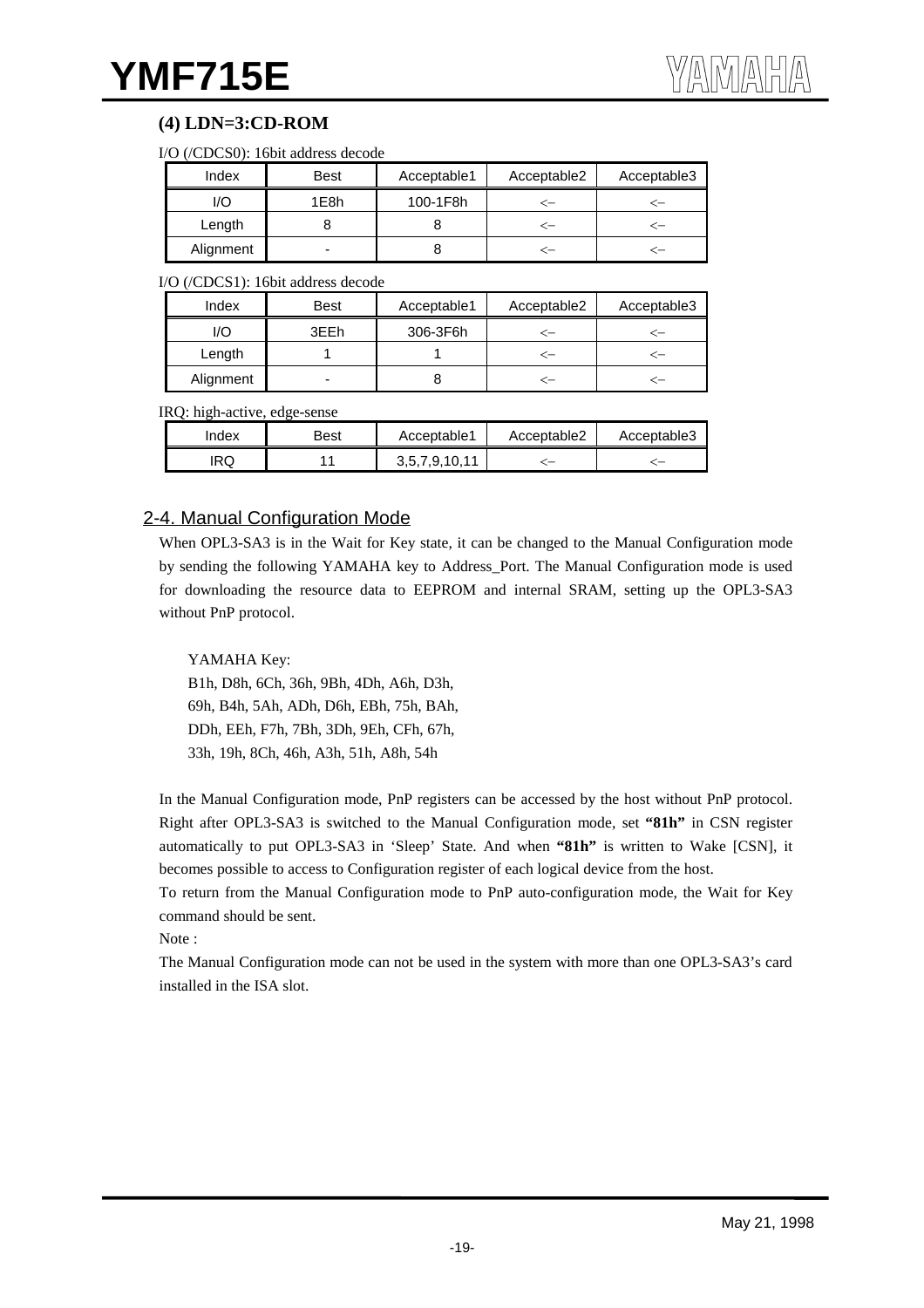# 3. Download Resource data

When OPL3-SA3 is in the Configuration state, the host can download the resources data to EEPROM and internal SRAM via 20h: Resource Data Write. To switch OPL3-SA3 into configuration mode, there are two methods.

First method is to use the normal PnP protocol. After CSN was assigned for all ISA cards by PnP software, get CSN from CM (configuration manager) and write the CSN to Wake [CSN], then OPL3-SA3 switches into configuration state.

Second method is to use the YAMAHA Key sequence which is described in the Manual Configuration mode section. After OPL3-SA3 detects YAMAHA key, OPL3-SA3 switches into the Sleep state. Writing "81h" to Wake [CSN] register changes OPL3-SA3 into Configuration state.

After OPL3-SA3 switches into the Configuration state, download the Resource data to EEPROM and internal SRAM by using following sequence.

- 1. Write "01h"(RDWE bit = "1") to 21h: Resource Data Write Enable register to reset internal address counter and to enable downloading the data.
- 2. Write Resource data to 20h: Resource Data Write register until downloading data is completed.
- 3. Write "00h" to 21h: Resource Data Write Enable register to disable downloading .

# 4. External EEPROM

The resource data information of OPL3-SA3 used for PnP auto configuration is stored in external EEPROM. And either 256 x 16-bit EEPROM or 128 x 16-bit EEPROM, such as 93C55, 93C56, 93C65, 93C66 should be used.

# 5. Hardware Volume Control

# 5-1. Hardware Volume up/down/mute Control

Two digital input pins; /VOLUP and /VOLDW can control the master volume of OPL3-SA3.

When /VOLUP is low level, register value of master volume is decremented(-1). When the value reaches to "00h"(max.0dB), the input signal will not be effective.

When /VOLDW is low level, register value of master volume is incremented $(+1)$ . When the value reaches to "0Fh"(min.-30dB), the input signal will not be effective.

When both of the /VOLUP and /VOLDW are low level simultaneously, volume is muted. When either /VOLUP or /VOLDW is low level, the previous value becomes effective, and volume is no mute.

# 5-2. Hardware Volume Interrupt

If configured VEN(Hardware Volume Enable)=1, SA3 Control Register, index 0Ah, D7 bit, when one of the hardware volume control pins /VOLUP or /VOLDW is asserted or when both are asserted to request mute, interrupt will be posted in the interrupt channel specified in SA3 Control Register, index 17h, IRQ-A MV or IRQ-B MV bit.

Note that when the muting is in effect, the subsequent mute requests which does not change any register contents will generate interrrupts. The ignored UP/DOWN requests (UP requests with 0dB Volume attn., DOWN requests with -30dB) will not generate interrupts.

This bit is cleared upon host's reading the Master Volume Lch register, SA3 Control Register, index 07h.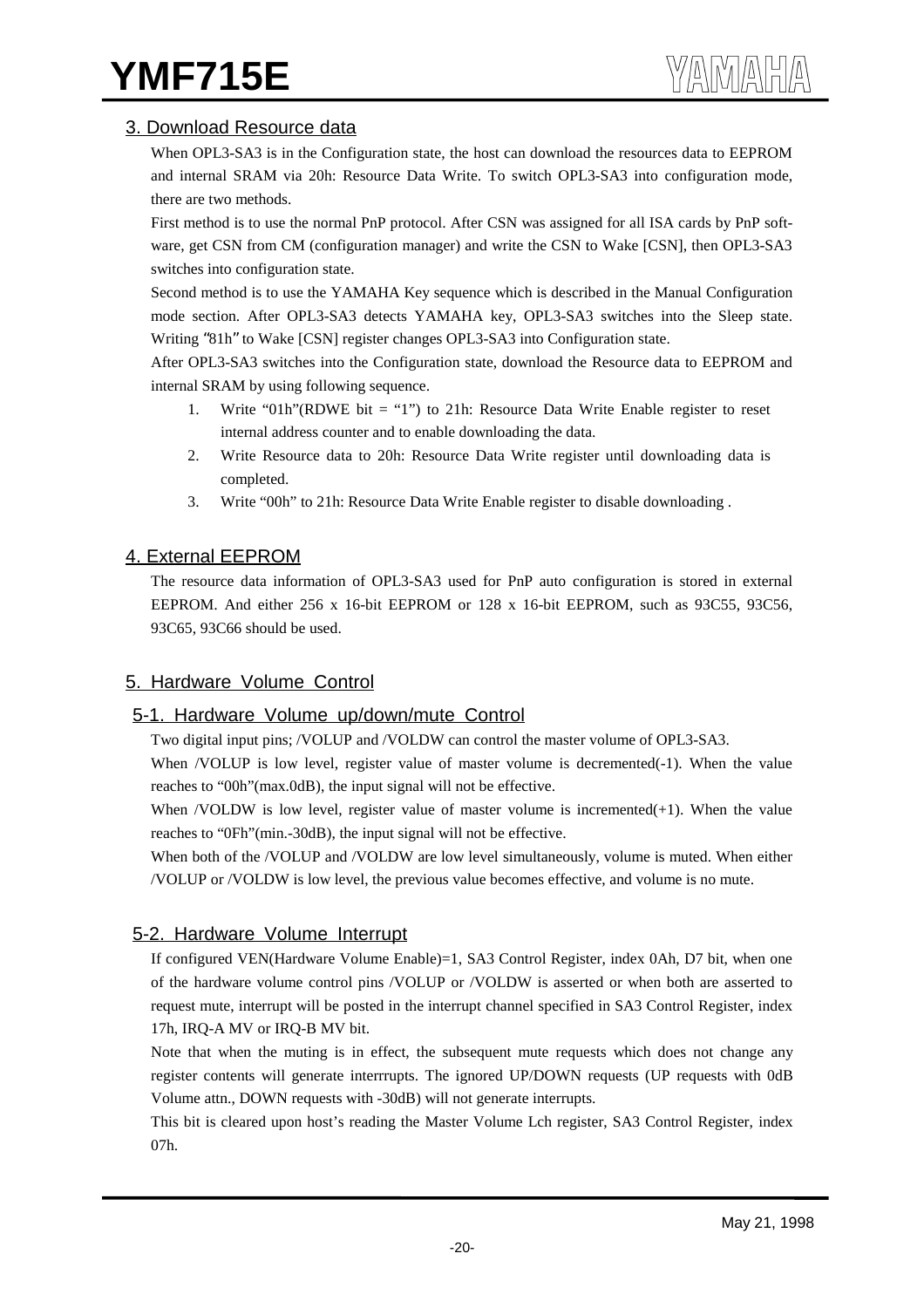## 6. DAC interface

OPL3-SA3 supports two types of DAC interface format. One is the conventional DAC interface format (very common for the consumer audio product) for OPL4-ML/ML2. Another is the  $I^2S$  format for Zoomed Video port. These two types of the formats are shown in the following Fig.6-1, 2.



Fig.6-2 I2S Format for Zoomed Video Port

# 7. 3D Enhanced Control

OPL3-SA3 integrates the 3D enhanced controller including all the analog components in conventional systems. Wide, bass, and treble controls are available via SA3 control register, index 14h, 15h, 16h. One of the four 3D Enhancement modes can be selected according to the frequency response of the speaker. These are controlled by SA3 control register, index 02h D5, D4 bit (YMODE1-0).

| YMODE1 | YMODE0 | 3D Enhancement mode  | Target speaker   | Speaker size    |
|--------|--------|----------------------|------------------|-----------------|
|        |        | Desktop mode         | Standard speaker | $5 \sim 12$ cm  |
|        |        | Notebook PC mode (1) | Small speaker    | 3cm             |
|        |        | Notebook PC mode (2) | Smaller speaker  | 1.5cm           |
|        |        | Hi-Fi mode           | Hi-Fi speaker    | $16 \sim 38$ cm |

Following diagram(Fig.7-1) shows the 3D enhanced controller sub-system.



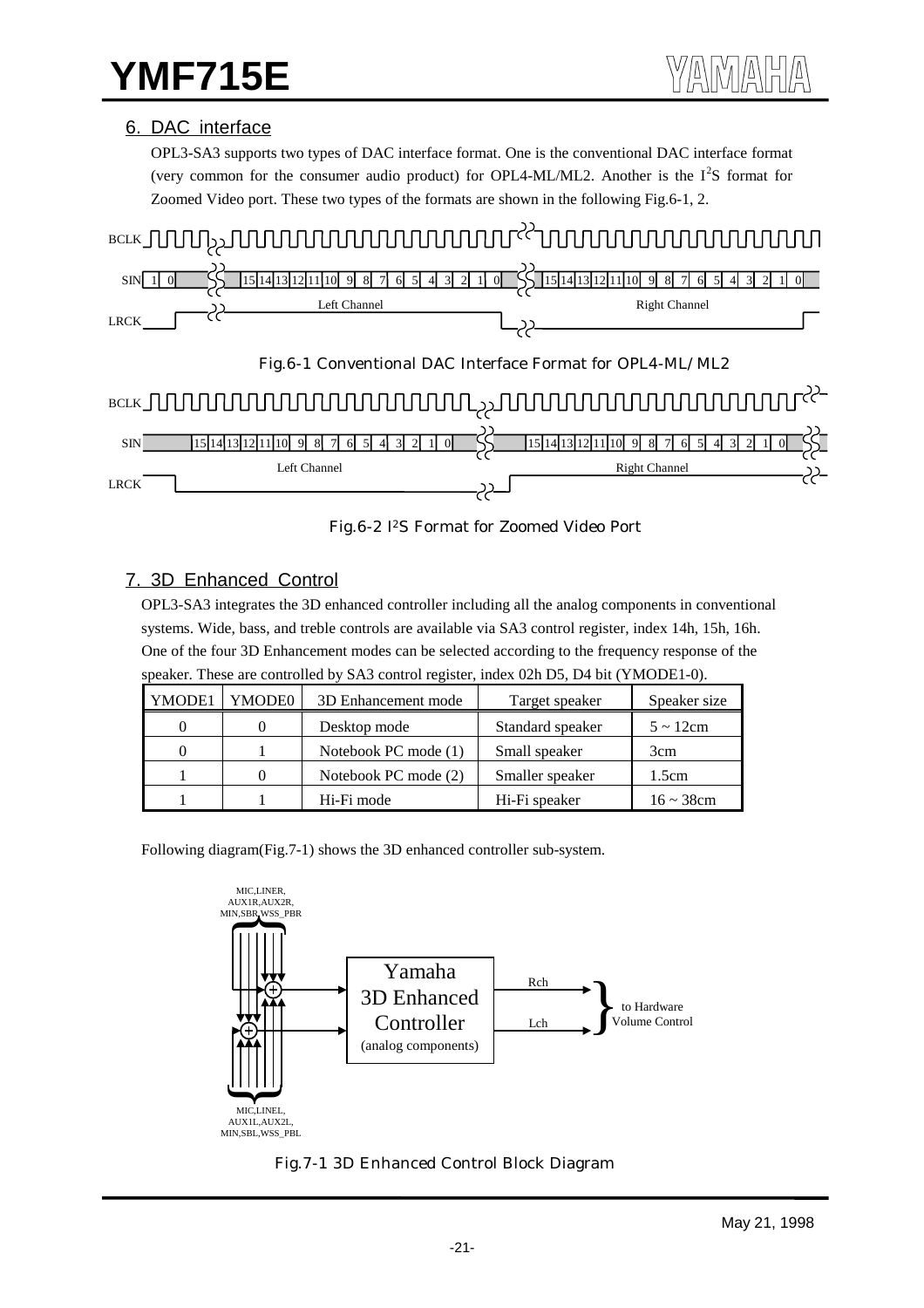# 8. Power Management

Following 4 functionalities are provided for APM(Advanced Power Management) compliance.

- (1) Partial Power Down Mode
- (2) Power Save Mode
- (3) Global Power Down Mode
- (4) Suspend/Resume Mode



- : Global Power Down
	- : Power Save 1,2
		- : Partial Power Down (digital) : 8 digital blocks can be disabled independently.
	- : Partial Power Down (analog) : 5 analog blocks can be disabled independently.

Fig.8-1 Power Management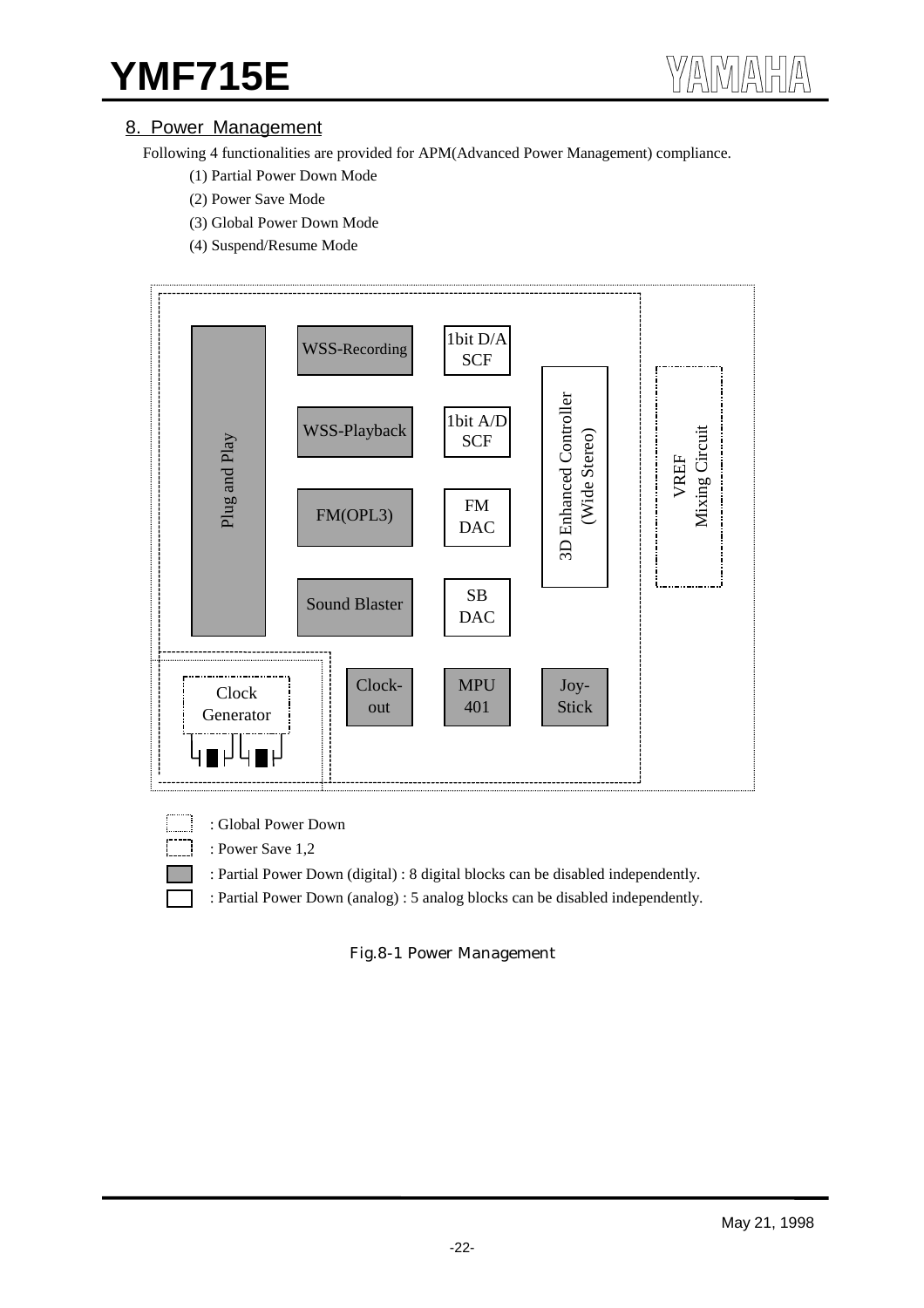## 8-1. Partial Power Down Mode

Functional blocks comprising OPL3-SA3 which are shown in Fig.8-1, are designed so they can be disabled independent of each other. SA3 control register, index 12h and 13h, implements these controls (see section 9-1-5).

blocks in the above diagram show those that can be disabled/enabled. Note, however, the OPL3-SA3 dissipates more power with all these blocks "partial power down"ed than that can be achieved in "power save mode 2".

In this mode, master volume is not muted, so all analog input sources and enabled digital sources (i.e. FM, SB, WSS etc.) can be heard.

Note :

AUX2 inputs are exceptions in this regard since setting FM-DAC at index 13h of SA3 Control Register inhibits the inputs altogether.

## 8-2. Power Save Mode

SA3 control register, index 01h, PSV and PDX bits, implement these controls.

Clock generator can be controlled under either two options.

(i) Power Save Mode 1 (Clock Generator Control : Disabled (stop)) (PSV=PDX=1)

It is necessary to take some time before clock oscillation to stabilize. Power dissipation of digital portion becomes about 100uA(typ.), and that of analog portion becomes about 5mA(typ.).

(ii) Power Save Mode 2 (Clock Generator Control : Enabled (crystals keep on oscillating))  $(PSV=1, PDX=0)$ 

Leaving power save mode gets the OPL3-SA3 back into function instantly. Power dissipation of digital portion becomes about 10mA(typ.), and that of analog portion becomes about 5mA(typ.).

In these power save modes, the OUTL/R pins will keep the VREF voltage. During these modes, master volume is automatically muted, so all audio sources can not heard. After resuming from these modes, master volume is still muted.

# 8-3. Global Power Down Mode (PDN=PDX=1)

This mode is to minimize power dissipation by stopping all the function of OPL3-SA3. It is necessary to take some time before clock oscillation to stabilize. Total dissipation becomes about 10uA(typ.).

VREF voltage slowly decays to ground on transition into this mode, and quickly returns to VREF on transition from this mode. During this mode, master volume is automatically muted, so all audio sources can not heard. After resuming from this mode, master volume is still muted.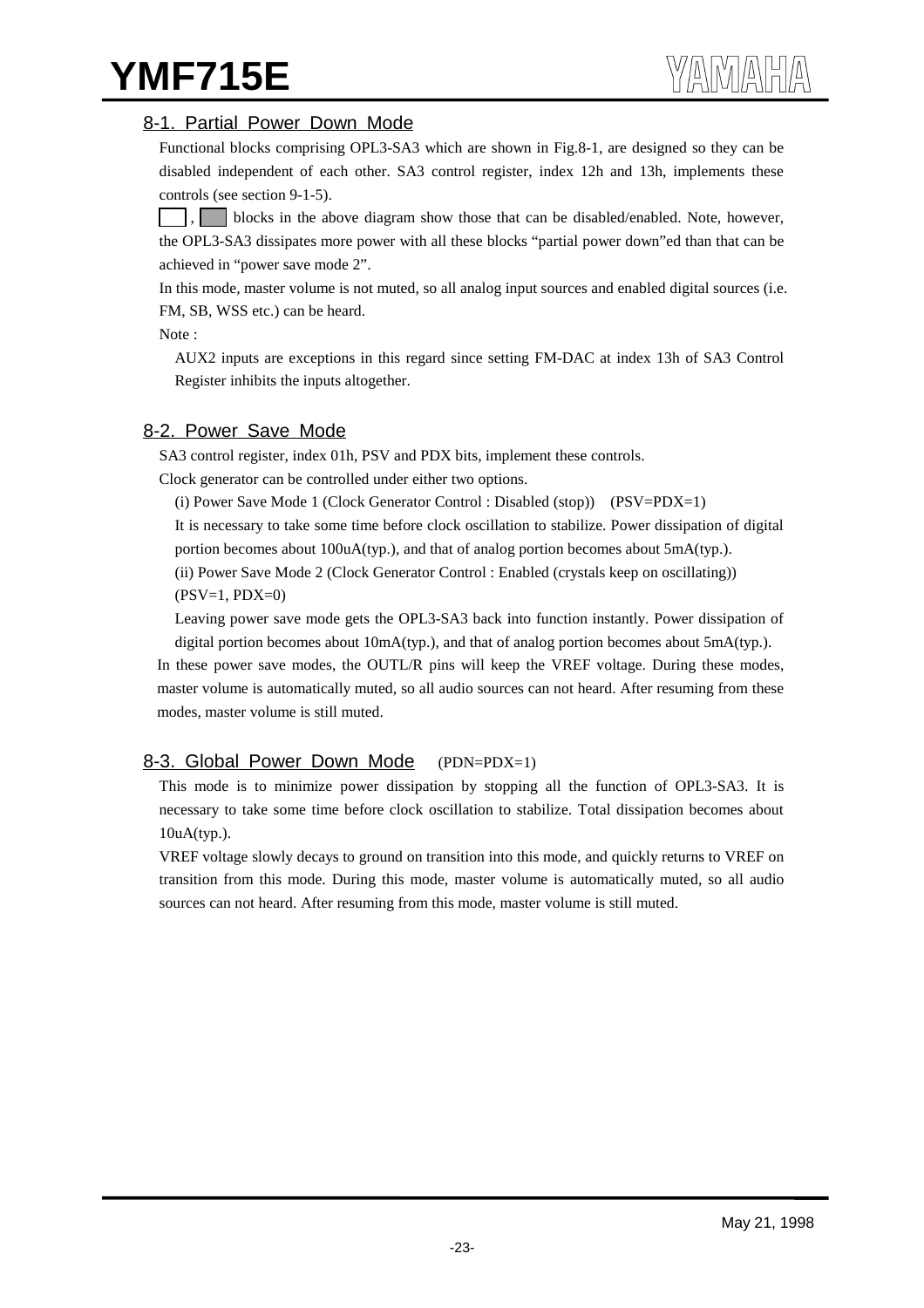## 8-4. Suspend/Resume Mode

There is no "read only" or "hidden state" registers in OPL3-SA3. This means you can always read and save these values before power off and can set those values back in registers after reset or power on to achieve the suspend/resume capability.

#### Correspondence to APM

| APM                | OPL3-SA3           | WIN(Driver) | <b>BIOS</b> |
|--------------------|--------------------|-------------|-------------|
| ΟN                 | ON                 |             |             |
| <b>APM</b> Enabled | Partial Power Down |             |             |
| <b>APM Standby</b> | Power Save(Down)   |             |             |
| <b>APM</b> Suspend | OFF                |             |             |
| OFF                | OFF                |             |             |

Note : Analog Power OFF Feature

OPL3-SA3 has the special feature that the Analog power supplies can be removed from OPL3-SA3. This feature is independent of digital portion.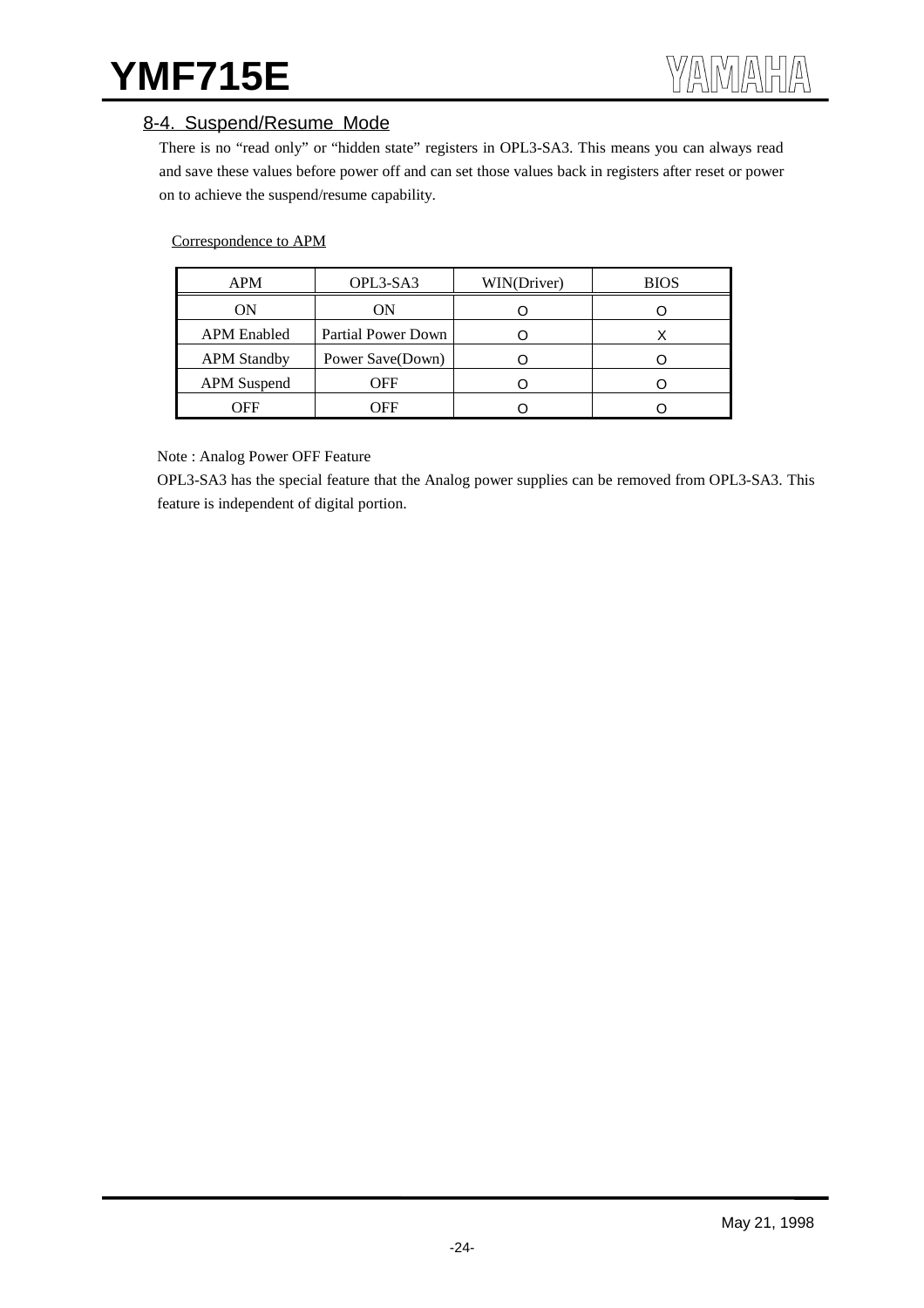# 9. Register description

# 9-1. SA Sound System

# 9-1-1. OPL3

Listed below are the OPL3-L register for AdLib compatibility.

| AdLib base      | (R)   | Status Register port              |
|-----------------|-------|-----------------------------------|
| AdLib base      | (W)   | Address port for Register Array 0 |
| AdLib base $+1$ | (R/W) | Data port                         |
| AdLib base $+2$ | (W)   | Address port for Register Array 1 |
| AdLib base $+3$ | (R/W) | Data port                         |

Wavetable upgrade (OPL4-ML/ML2) is available by setting /EXTEN (SEL=3, 4, 7) to "L". And, additional I/O ports listed below can also be accessed. In case of SB mode, AdLib base + 2, 3 is write only registers.

| AdLib base $+4$ | (R)   | Status port for Wavetable Register  |
|-----------------|-------|-------------------------------------|
| AdLib base $+4$ | (W)   | Address port for Wavetable Register |
| AdLib base $+5$ | (R/W) | Data port Wavetable Register        |
| AdLib base $+6$ | (R/W) | Command port for MIDI processor     |
| AdLib base $+7$ | (R)   | Status port for MIDI processor      |
| AdLib base $+7$ | (W)   | Control port for MIDI processor     |

#### **OPL3 Status Register (RO):**

| Index | ~~<br>. ب  | D <sub>6</sub> | D5                   | D4 | no.<br>טש | מח<br>◡▵    | D1<br>້ | D.<br>יש      |
|-------|------------|----------------|----------------------|----|-----------|-------------|---------|---------------|
| xxh   | <b>IRQ</b> | --<br>┕        | rto<br>►<br><u>_</u> | -  | -         | <b>BUSY</b> | -       | $\sim$<br>BUS |

#### **OPL3 Data Register Array 0 (R/W):**

| Index      | D7                       | D6              | D <sub>5</sub>                 | D4         | D <sub>3</sub> | D <sub>2</sub> | D <sub>1</sub>  | D <sub>0</sub>  |  |  |
|------------|--------------------------|-----------------|--------------------------------|------------|----------------|----------------|-----------------|-----------------|--|--|
| $00 - 01h$ |                          | <b>LSI TEST</b> |                                |            |                |                |                 |                 |  |  |
| 02h        |                          |                 |                                | TIMER 1    |                |                |                 |                 |  |  |
| 03h        |                          |                 |                                |            | TIMER 2        |                |                 |                 |  |  |
| 04h        | <b>RST</b>               | MT <sub>1</sub> | MT <sub>2</sub>                | -          | ۰              | ۰              | ST <sub>2</sub> | ST <sub>1</sub> |  |  |
| 08h        | ۰                        | <b>NTS</b>      |                                | -          | ٠              | -              | ٠               | ٠               |  |  |
| $20 - 35h$ | AM                       | VIB             | <b>EGT</b>                     | <b>KSR</b> | <b>MULT</b>    |                |                 |                 |  |  |
| $40 - 55h$ |                          | <b>KSL</b>      |                                |            | TL.            |                |                 |                 |  |  |
| $60 - 75h$ |                          |                 | AR                             |            |                |                | DR              |                 |  |  |
| $80 - 95h$ |                          |                 | <b>SL</b>                      |            |                |                | <b>RR</b>       |                 |  |  |
| A0 - A8h   |                          |                 |                                | F-NUM (L)  |                |                |                 |                 |  |  |
| B0 - B8h   | $\overline{\phantom{a}}$ | -               | <b>KON</b>                     |            | <b>BLOCK</b>   |                |                 | F-NUM (H)       |  |  |
| <b>BDh</b> | <b>DAM</b>               | <b>DVB</b>      | <b>RHY</b>                     | <b>BD</b>  |                | <b>TOM</b>     | TC              | HH              |  |  |
| C0 - C8h   | $\star$                  | *               | <b>CHR</b><br><b>CHL</b><br>FB |            |                |                | <b>CNT</b>      |                 |  |  |
| $E0 - F5h$ |                          | WS              |                                |            |                |                |                 |                 |  |  |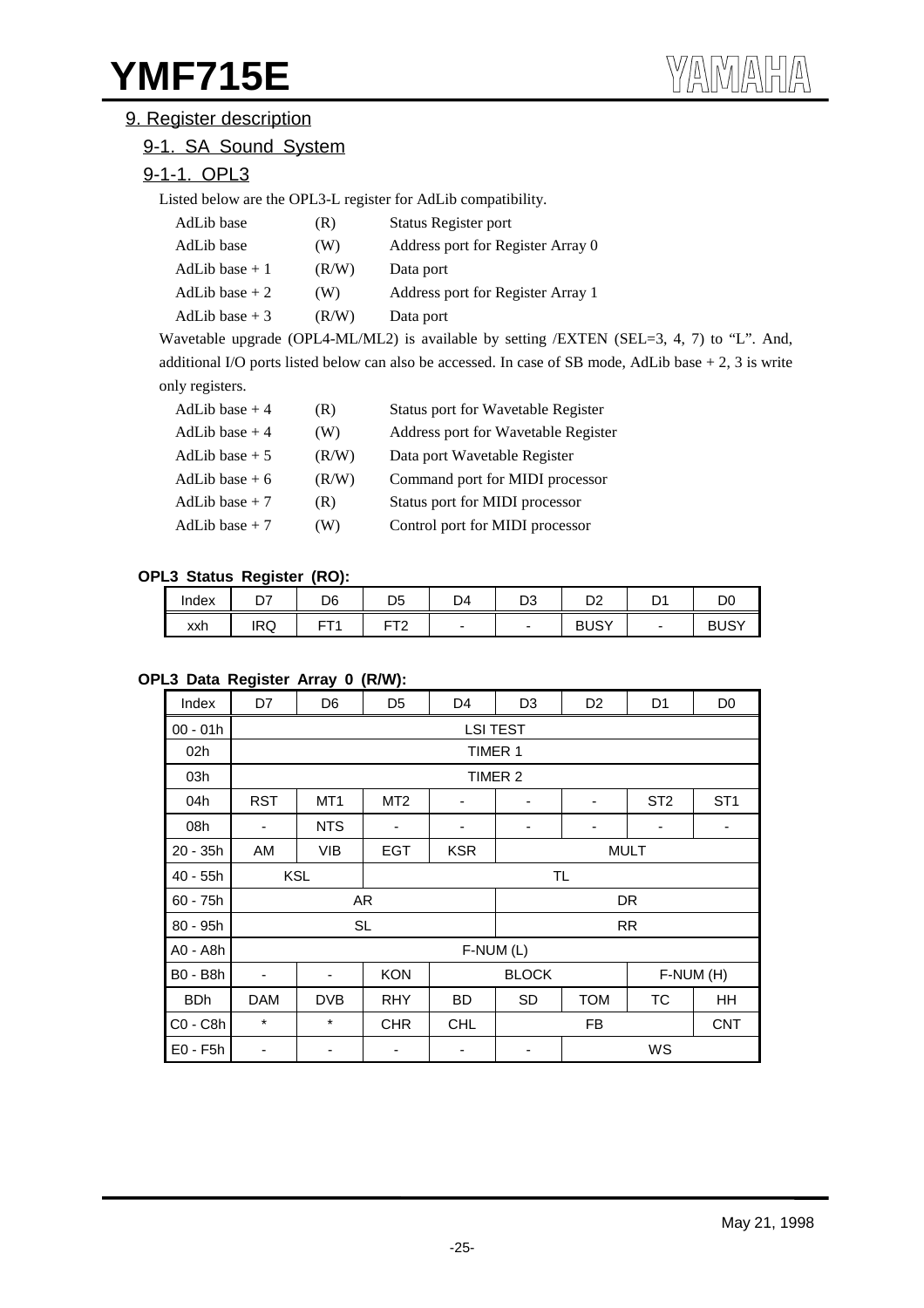## **OPL3 Data Register Array 1 (R/W)**

| Index           | D7         | D <sub>6</sub> | D <sub>5</sub> | D <sub>4</sub>            | D <sub>3</sub>  | D <sub>2</sub>        | D <sub>1</sub> | D <sub>0</sub> |
|-----------------|------------|----------------|----------------|---------------------------|-----------------|-----------------------|----------------|----------------|
| $00 - 01h$      |            |                |                |                           | <b>LSI TEST</b> |                       |                |                |
| 04h             |            |                |                |                           |                 | <b>CONNECTION SEL</b> |                |                |
| 05h             | ۰          | ٠              | ۰              | -                         |                 | NEW <sub>3</sub>      | $^\star$       | <b>NEW</b>     |
| $20 - 35h$      | AM         | <b>VIB</b>     | <b>EGT</b>     | <b>MULT</b><br><b>KSR</b> |                 |                       |                |                |
| 40 - 55h        |            | <b>KSL</b>     |                |                           |                 | <b>TL</b>             |                |                |
| $60 - 75h$      |            | AR             |                |                           |                 |                       | DR             |                |
| 80 - 95h        |            |                | <b>SL</b>      |                           |                 |                       | <b>RR</b>      |                |
| A0 - A8h        |            |                |                | F-NUM (L)                 |                 |                       |                |                |
| <b>B0 - B8h</b> | <b>KON</b> |                |                |                           | <b>BLOCK</b>    |                       |                | F-NUM (H)      |
| $CO - C8h$      | $^\star$   | $\star$        | <b>CHR</b>     | <b>CHL</b><br><b>FB</b>   |                 |                       | <b>CNT</b>     |                |
| $E0 - F5h$      |            |                | WS             |                           |                 |                       |                |                |

The bit remarked \* indicates that these can be read and written but not effective.

Note :

The wait time of 960ns(min.) is needed before access to OPL3 registers.

# 9-1-2. Sound Blaster Pro compatibility

The followings are the I/Os for Sound Blaster Pro compatibility.

| SB base          | (R)   | <b>OPL3</b> Status port                |
|------------------|-------|----------------------------------------|
| SB base          | (W)   | OPL3 Address port for Register Array 0 |
| $SB$ base $+1h$  | (R/W) | OPL3 Data register                     |
| $SB$ base $+2h$  | (W)   | OPL3 Address port for Register Array 1 |
| $SB$ base $+3h$  | (R/W) | OPL3 Data port                         |
| $SB$ base $+$ 4h | (W)   | SB Mixer Address port                  |
| $SB$ base $+$ 5h | (R/W) | SB Mixer Data port                     |
| $SB$ base $+$ 6h | (W)   | DSP Reset port                         |
| $SB$ base $+$ 8h | (R)   | <b>OPL3</b> Status port                |
| $SB$ base $+$ 8h | (W)   | OPL3 Address port for Register Array 0 |
| $SB$ base $+$ 9h | (R/W) | OPL3 Data port                         |
| SB base + Ah     | (R)   | <b>DSP</b> Read Data port              |
| $SB$ base + $Ch$ | (R)   | DSP Write-buffer status port           |
| $SB$ base + $Ch$ | (W)   | DSP Write Command/Data port            |
| SB base + Eh     | (R)   | DSP Read-buffer status port            |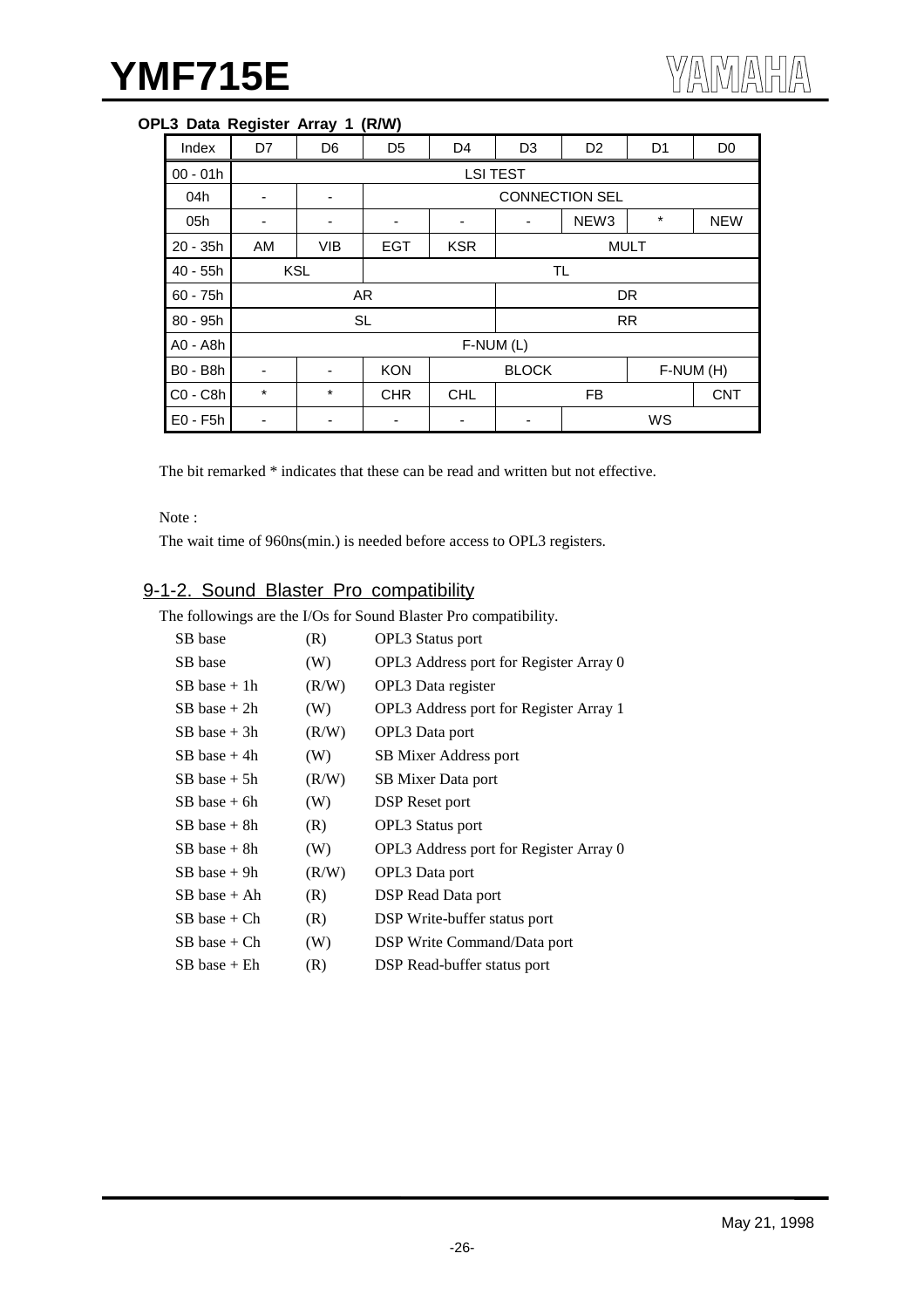| 9-1-2-1. DSP Command |                                                                                         |                                                                                |  |  |  |  |  |
|----------------------|-----------------------------------------------------------------------------------------|--------------------------------------------------------------------------------|--|--|--|--|--|
|                      | Listed below are the supported commands of DSP defined Sound Blaster Pro compatibility. |                                                                                |  |  |  |  |  |
|                      |                                                                                         | CMD Support Function                                                           |  |  |  |  |  |
| 10h                  | $\circ$                                                                                 | 8bit direct mode digitized sound I/O output                                    |  |  |  |  |  |
| 14h                  | o                                                                                       | 8bit single-cycle DMA mode digitized sound output                              |  |  |  |  |  |
| 16h                  | $*1$                                                                                    | 8bit to 2bit ADPCM single-cycle DMA mode digitized sound output                |  |  |  |  |  |
| 17h                  | $*1$                                                                                    | 8bit to 2bit ADPCM single-cycle DMA mode digitized sound output with ref. byte |  |  |  |  |  |
| 1Ch                  | o                                                                                       | 8bit auto-init DMA mode digitized sound output                                 |  |  |  |  |  |
| 1Fh                  | $*1$                                                                                    | 8bit to 2bit ADPCM auto-init DMA mode digitized sound output with ref. byte    |  |  |  |  |  |
| 20h                  | $*1$                                                                                    | 8bit direct mode single byte digitized sound input                             |  |  |  |  |  |
| 24h                  | $*1$                                                                                    | 8bit single-cycle DMA mode digitized sound input                               |  |  |  |  |  |
| 2Ch                  | $*1$                                                                                    | 8bit auto-init DMA mode digitized sound input                                  |  |  |  |  |  |
| 30h                  | $\mathsf{o}$                                                                            | Polling mode MIDI input                                                        |  |  |  |  |  |
| 31h                  | o                                                                                       | Interrupt mode MIDI input                                                      |  |  |  |  |  |
| 34h                  | $\mathsf{o}$                                                                            | UART polling mode MIDI I/O                                                     |  |  |  |  |  |
| 35h                  | $\mathsf{o}$                                                                            | UART interrupt mode MIDI I/O                                                   |  |  |  |  |  |
| 36h                  | $o(^{*}2)$                                                                              | UART polling mode MIDI I/O with time stamping                                  |  |  |  |  |  |
| 37h                  | $o(^{*}2)$                                                                              | UART interrupt mode MIDI I/O with time stamping                                |  |  |  |  |  |
| 38h                  | o                                                                                       | MIDI output                                                                    |  |  |  |  |  |
| 40h                  | o                                                                                       | Set digitized sound transfer Time Constant                                     |  |  |  |  |  |
| 48h                  | o                                                                                       | Set DSP block transfer size                                                    |  |  |  |  |  |
| 74h                  | o                                                                                       | 8bit to 4bit ADPCM single-cycle DMA mode digitized sound output                |  |  |  |  |  |
| 75h                  | o                                                                                       | 8bit to 4bit ADPCM single-cycle DMA mode digitized sound output with ref. byte |  |  |  |  |  |
| 76h                  | $*1$                                                                                    | 8bit to 3bit ADPCM single-cycle DAM mode digitized sound output                |  |  |  |  |  |
| 77h                  | $*1$                                                                                    | 8bit to 3bit ADPCM single-cycle DMA mode digitized sound output with ref. byte |  |  |  |  |  |
| 7Dh                  | $\mathsf{o}$                                                                            | 8bit to 4bit ADPCM auto-init DMA mode digitized sound output with ref. byte    |  |  |  |  |  |
| 7Fh                  | $*1$                                                                                    | 8bit to 3bit ADPCM auto-init DMA mode digitized sound output with ref. byte    |  |  |  |  |  |
| 80h                  | o                                                                                       | Pause DAC for a duration                                                       |  |  |  |  |  |
| 90h                  | o                                                                                       | 8bit high-speed auto-init DMA mode digitized sound output                      |  |  |  |  |  |
| 91h                  | o                                                                                       | 8bit high-speed single-cycle DMA mode digitized sound output                   |  |  |  |  |  |
| 98h                  | $*1$                                                                                    | 8bit high-speed auto-init DMA mode digitized sound input                       |  |  |  |  |  |
| 99h                  | $*1$                                                                                    | 8bit high-speed single-cycle DMA mode digitized sound input                    |  |  |  |  |  |
| A0h                  | $*1$                                                                                    | Set input mode to mono                                                         |  |  |  |  |  |
| A8h                  | $*1$                                                                                    | Set input mode to stereo                                                       |  |  |  |  |  |
| D <sub>0</sub> h     | $\mathsf{o}$                                                                            | Pause 8bit DMA mode digitized sound I/O                                        |  |  |  |  |  |
| D <sub>1</sub> h     | $*1$                                                                                    | Turn on speaker                                                                |  |  |  |  |  |
| D3h                  | $*1$                                                                                    | Turn off speaker                                                               |  |  |  |  |  |
| D <sub>4</sub> h     | $\mathsf{o}$                                                                            | Continue 8bit DMA mode digitized sound I/O                                     |  |  |  |  |  |
| D8h                  | $*1$                                                                                    | Get speaker status                                                             |  |  |  |  |  |
| DAh                  | o                                                                                       | Exit 8bit auto-init DMA mode digitized sound I/O                               |  |  |  |  |  |
| E <sub>1</sub> h     | $\mathsf{o}$                                                                            | Get DSP version number                                                         |  |  |  |  |  |

#### Note :

- \*1) These commands are performed in state-machine, but they are not effective.
- \*2) MIDI data can not be received.

Additional undocumented commands are included.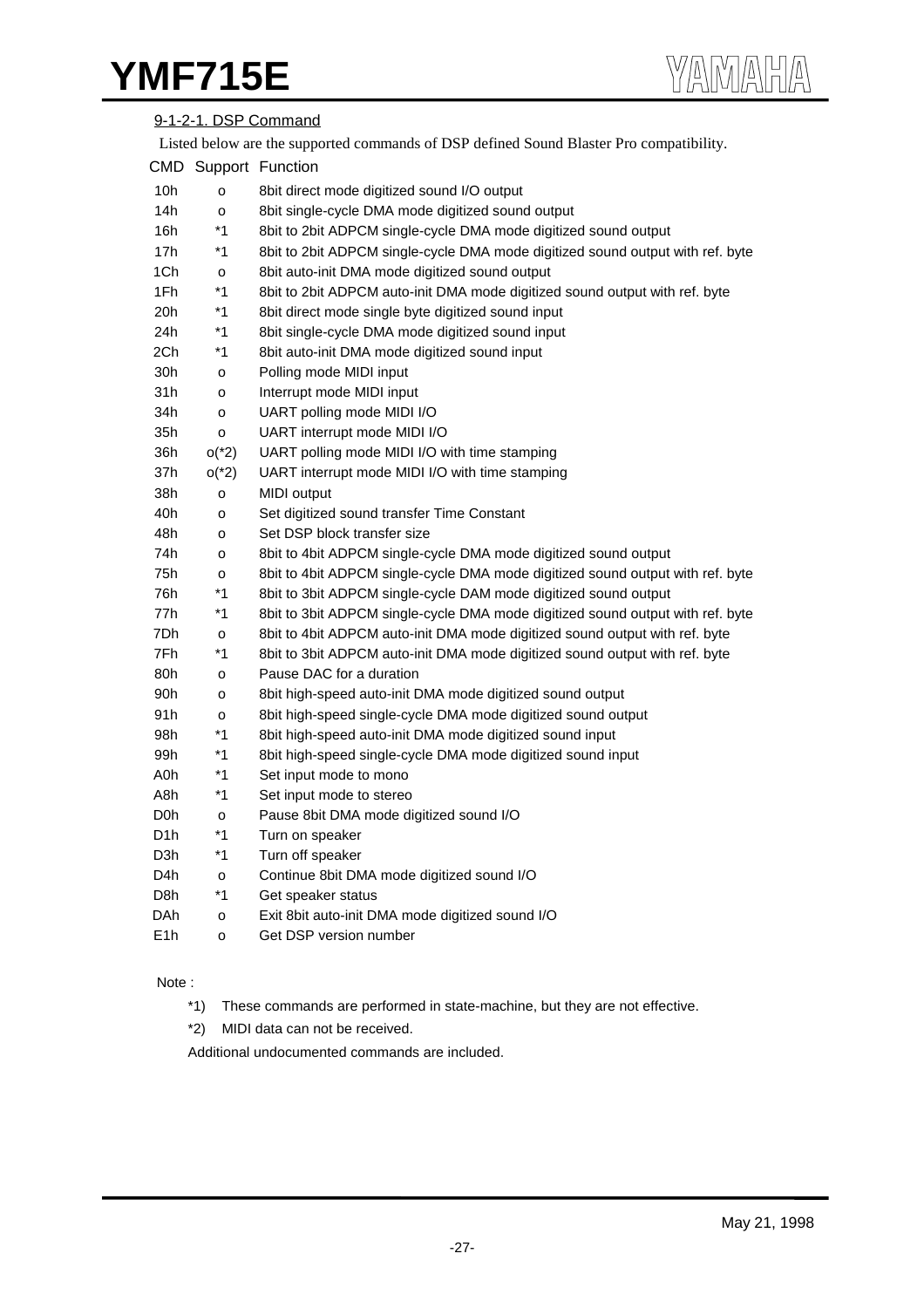## 9-1-2-2. Sound Blaster Pro compatibility Mixer

The table below is the register map of mixer of Sound Blaster Pro compatibility.

| Index | D7            | D <sub>6</sub>  | D <sub>5</sub>   | D <sub>4</sub> | D <sub>3</sub>     | D <sub>2</sub>      | D <sub>1</sub>      | D <sub>0</sub> |
|-------|---------------|-----------------|------------------|----------------|--------------------|---------------------|---------------------|----------------|
| 00h   |               |                 |                  |                | <b>Reset Mixer</b> |                     |                     |                |
| 04h   |               | Voice Vol. Lch  |                  | ۰              |                    | Voice Vol. Rch      |                     |                |
| 0Ah   | ٠             |                 |                  | -              |                    |                     | MIC Vol.            |                |
| 0Ch   | -             |                 | Input<br>Filter  |                | Low Pass<br>Filter | <b>Input Source</b> |                     |                |
| 0Eh   | -             |                 | Output<br>Filter |                |                    |                     | Stereo<br><b>SW</b> |                |
| 22h   |               | Master Vol. Lch |                  |                |                    | Master Vol. R       |                     |                |
| 26h   | MIDI Vol. Lch |                 |                  |                | MIDI Vol. Rch      |                     |                     |                |
| 28h   | CD Vol. Lch   |                 |                  | ۰              | CD Vol. Rch        |                     |                     | -              |
| 2Eh   |               | Line Vol. Lch   |                  |                |                    | Line Vol. Rch       |                     |                |

The bit remarked indicates that these can be read and written but not effective.

The actual value written to the Master Vol., MIDI Vol., CD Vol. and Line Vol. is based on the table shown below. And when read, actual value cannot be read and written value to each register is read instead.

|        |   |      |           |           |           | Voice Vol. (04h), CD Vol. (28h), Line Vol. (2Eh) |          |          |      |
|--------|---|------|-----------|-----------|-----------|--------------------------------------------------|----------|----------|------|
|        |   | 0    |           | 2         | 3         | 4                                                | 5        | 6        | 7    |
|        | 0 | mute | mute      | mute      | mute      | mute                                             | mute     | mute     | mute |
|        | 1 | mute | $-28.5dB$ | $-22.5dB$ | $-16.5dB$ | $-10.5dB$                                        | -7.5dB   | $-3.0dB$ | 0dB  |
|        | 2 | mute | $-22.5dB$ | $-16.5dB$ | $-10.5dB$ | $-7.5dB$                                         | $-3.0dB$ | 0dB      | 0dB  |
| Master | 3 | mute | $-16.5dB$ | $-10.5dB$ | $-7.5dB$  | $-3.0dB$                                         | 0dB      | 0dB      | 0dB  |
| Volume | 4 | mute | $-10.5dB$ | $-7.5dB$  | $-3.0dB$  | 0dB                                              | 0dB      | 0dB      | 0dB  |
| (22h)  | 5 | mute | $-7.5dB$  | $-3.0dB$  | 0dB       | 0dB                                              | 0dB      | 0dB      | 0dB  |
|        | 6 | mute | $-3.0dB$  | 0dB       | 0dB       | 0dB                                              | 0dB      | 0dB      | 0dB  |
|        | 7 | mute | 0dB       | 0dB       | 0dB       | 0dB                                              | 0dB      | 0dB      | 0dB  |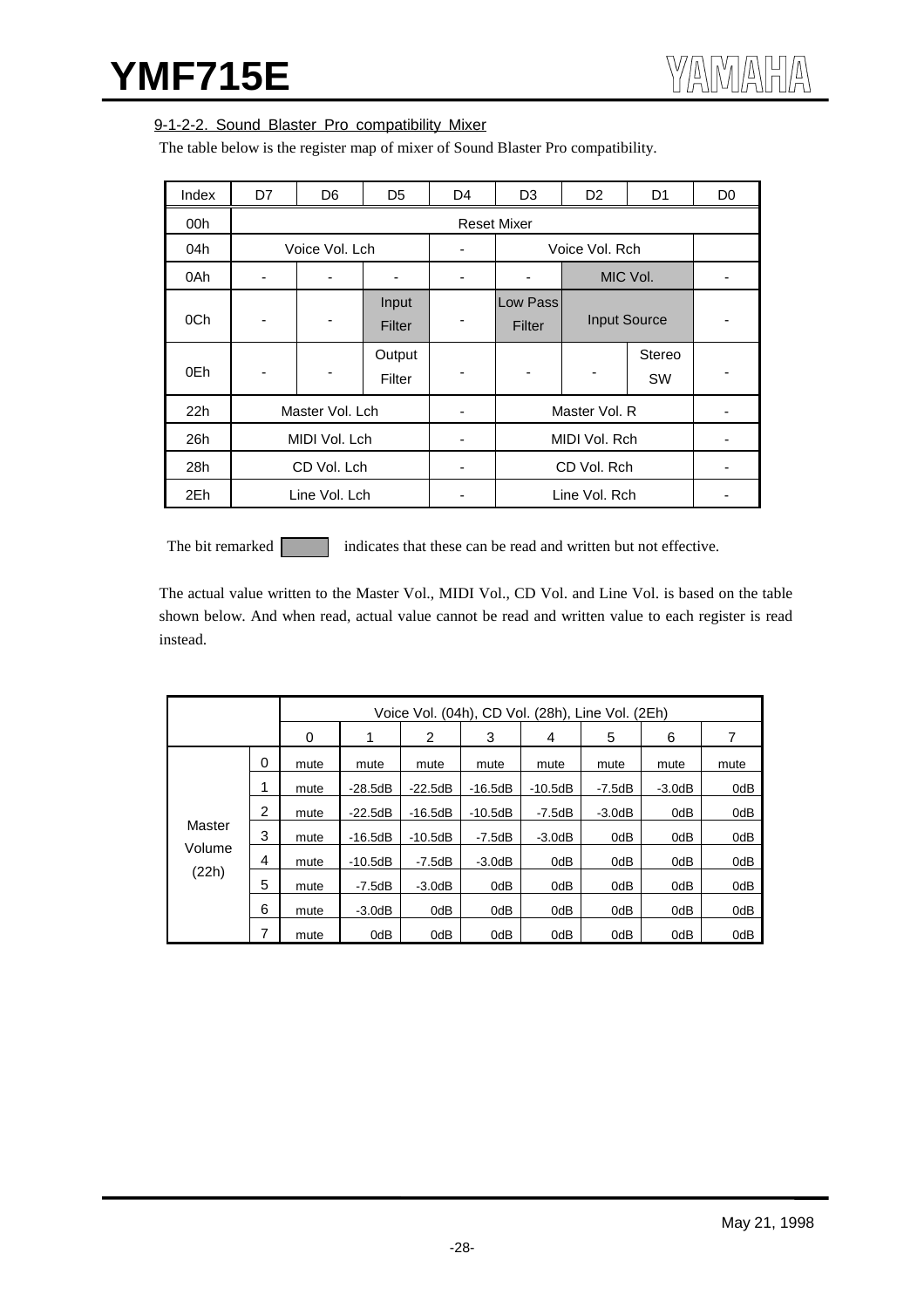|        |   | MIDI Vol. (26h) |           |           |           |          |          |          |          |  |
|--------|---|-----------------|-----------|-----------|-----------|----------|----------|----------|----------|--|
|        |   | 0               | 1         | 2         | 3         | 4        | 5        | 6        |          |  |
|        | 0 | mute            | mute      | mute      | mute      | mute     | mute     | mute     | mute     |  |
|        |   | mute            | $-24.0dB$ | $-18.0dB$ | $-12.0dB$ | $-6.0dB$ | $-3.0dB$ | $+1.5dB$ | $+4.5dB$ |  |
|        | 2 | mute            | $-18.0dB$ | $-12.0dB$ | $-6.0dB$  | $-3.0dB$ | $+1.5dB$ | $+4.5dB$ | $+4.5dB$ |  |
| Master | 3 | mute            | $-12.0dB$ | $-6.0dB$  | $-3.0dB$  | $+1.5dB$ | $+4.5dB$ | $+4.5dB$ | $+4.5dB$ |  |
| Volume | 4 | mute            | $-6.0dB$  | $-3.0dB$  | $+1.5dB$  | $+4.5dB$ | $+4.5dB$ | $+4.5dB$ | $+4.5dB$ |  |
| (22h)  | 5 | mute            | $-3.0dB$  | $+1.5dB$  | $+4.5dB$  | $+4.5dB$ | $+4.5dB$ | $+4.5dB$ | $+4.5dB$ |  |
|        | 6 | mute            | $+1.5dB$  | $+4.5dB$  | $+4.5dB$  | $+4.5dB$ | $+4.5dB$ | $+4.5dB$ | $+4.5dB$ |  |
|        | 7 | mute            | $+4.5dB$  | $+4.5dB$  | $+4.5dB$  | $+4.5dB$ | $+4.5dB$ | $+4.5dB$ | $+4.5dB$ |  |

#### Mixer register

|               | <b>WSS Mixer</b> |
|---------------|------------------|
| $\rightarrow$ | AIIX2 Vol.       |
| $\rightarrow$ | AUX1 Vol.        |
| $\rightarrow$ | Line Vol.        |
|               |                  |

# default

| <b>SB Mixer</b> |                              |
|-----------------|------------------------------|
| Master Vol.     | (99h)<br>$=$                 |
| MIDI Vol.       | $=+4.5dB(99h)$               |
| Voice Vol.      | 0dB (99h)<br>$=$ $-$         |
| CD Vol.         | $=$ mute (11h)               |
| Line Vol.       | $=$ mute (11h)               |
| WSS Mixer       |                              |
| AUX2 Vol.       | $= +4.5dB(05h)$              |
| AUX1 Vol.       | $=$ mute (88h)               |
| Voice Vol.      | $=$ mute (80h)               |
| Line Vol.       | mute $(88h)$<br>$=$          |
| Mono Vol.       | mute(MIN, MOUT) (C0h)<br>$=$ |
| SA3 CTRL        |                              |
| Master Vol.     | $= -14dB(07h)$               |
| MIC Vol.        | mute $(88h)$<br>$=$          |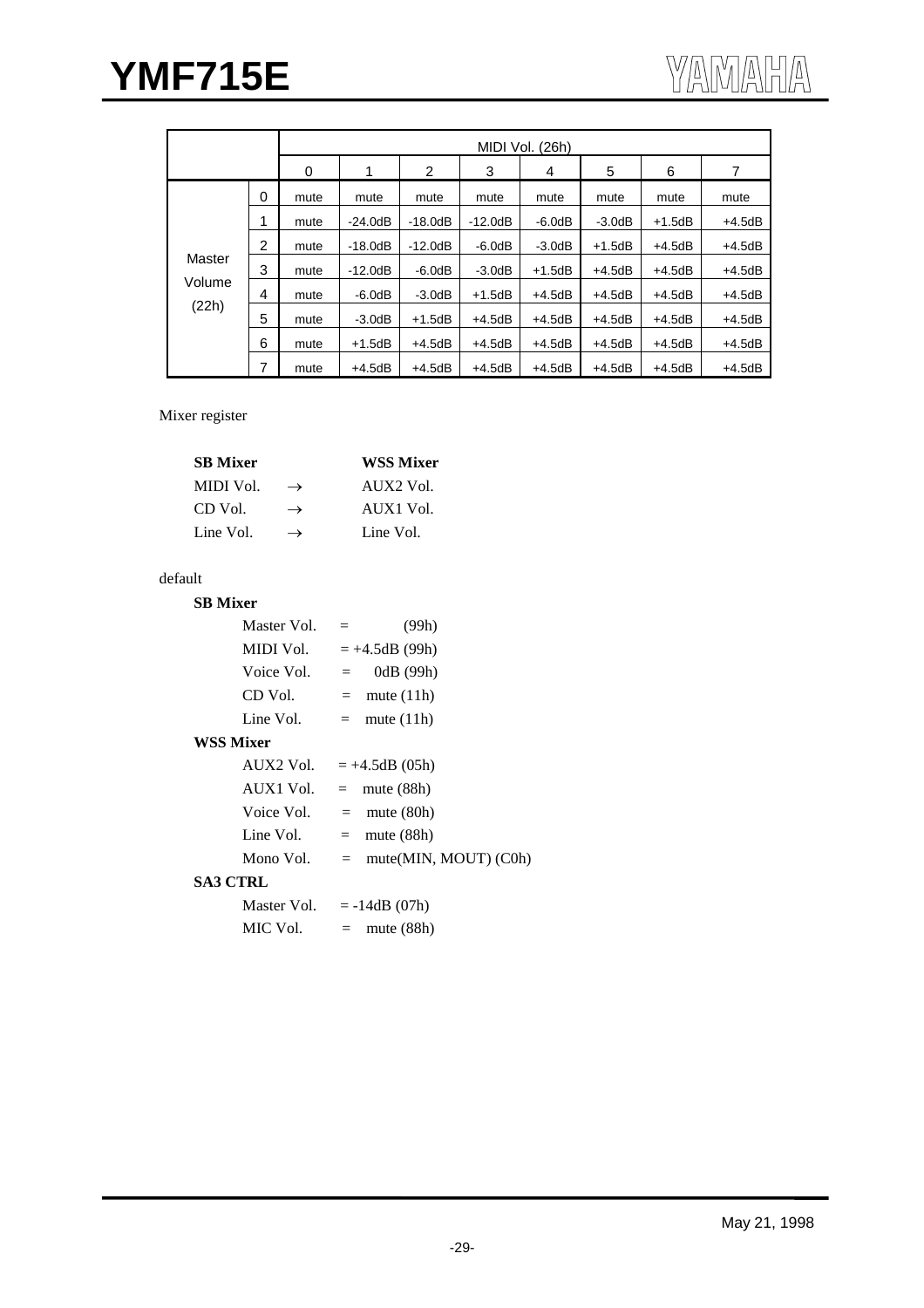# 9-1-3. WSS compatible 16-bit CODEC

| The followings are the I/Os for Window Sound System compatibility. |  |  |
|--------------------------------------------------------------------|--|--|
|                                                                    |  |  |
|                                                                    |  |  |
|                                                                    |  |  |

| WSS base        | (R)   | <b>WSS Configuration Register port</b> |
|-----------------|-------|----------------------------------------|
| $WSS base + 3h$ | (R)   | <b>WSS Status Register port</b>        |
| WSS base $+4h$  | (R/W) | WSS CODEC Index address port           |
| $WSS base + 5h$ | (R/W) | WSS CODEC Index data port              |
| $WSS base + 6h$ | (R/W) | <b>WSS CODEC Status port</b>           |
| $WSS base + 7h$ | (R/W) | WSS CODEC PIO Data port                |

## **WSS Configuration Register (RO):**

| port  | --<br>້ | .<br>D6      | DΕ<br>◡ | D4         | no.<br>טש | no.<br>◡▵ | $\nabla$<br>ັ | D <sub>0</sub> |
|-------|---------|--------------|---------|------------|-----------|-----------|---------------|----------------|
| $+0h$ | 501     | $``\bigcap"$ |         | <b>IRQ</b> |           |           | <b>DMA</b>    |                |

This register is used to indicate what resources is assigned and it is read only register.

#### IRQ:

| "0":                             | No interrupt channel is available. |  |  |
|----------------------------------|------------------------------------|--|--|
| 41                               | IRQ7 is available                  |  |  |
| $\mathcal{L}$                    | IRQ9 is available                  |  |  |
| ``3"                             | IRQ10 is available                 |  |  |
| 4.4<br>IRQ11 is available        |                                    |  |  |
|                                  | " $5$ " $-$ " $7$ ": reserved.     |  |  |
| DMA:                             |                                    |  |  |
| $\lq\lq\lq\lq\lq\lq\lq$          | No DMA channel is available        |  |  |
| $\lq\lq\lq\lq\lq\lq\lq\lq\lq\lq$ | DMA <sub>0</sub>                   |  |  |
| $\mathcal{L}$                    | DMA1                               |  |  |
| ``3"                             | DMA3                               |  |  |
| " $4"$ -" $7"$ : reserved        |                                    |  |  |
|                                  |                                    |  |  |

#### Notice)

In the case that CODEC is in Dual DMA mode, only playback DMA channels are valid and recording DMA channels are ignored.

#### **WSS Status Register (RO):**

| port   | . .<br>n7   | D6        | D <sub>5</sub> | D4 | D <sub>0</sub> | D <sub>2</sub> | <sub>D</sub> |  |
|--------|-------------|-----------|----------------|----|----------------|----------------|--------------|--|
|        | - -         |           |                |    | υs             |                | ັ            |  |
| $+03h$ | <b>SBHC</b> | $``\cap"$ |                |    | "04h"          |                |              |  |

### **WSS CODEC Direct Registers (R/W):**

| port  | D7          | D6         | D5          | D4                                       | D3 | D2 | D1 | D <sub>0</sub> |
|-------|-------------|------------|-------------|------------------------------------------|----|----|----|----------------|
| +4h   | <b>INIT</b> | <b>MCE</b> | TRD         | Index Address                            |    |    |    |                |
| +5h   |             |            |             | <b>Index Data</b>                        |    |    |    |                |
| $+6h$ | CU/L        | CL/R       | <b>CRDY</b> | P/R<br><b>PRDY</b><br><b>SER</b><br>PU/L |    |    |    | <b>INT</b>     |
| $+7h$ |             |            |             | PIO Data                                 |    |    |    |                |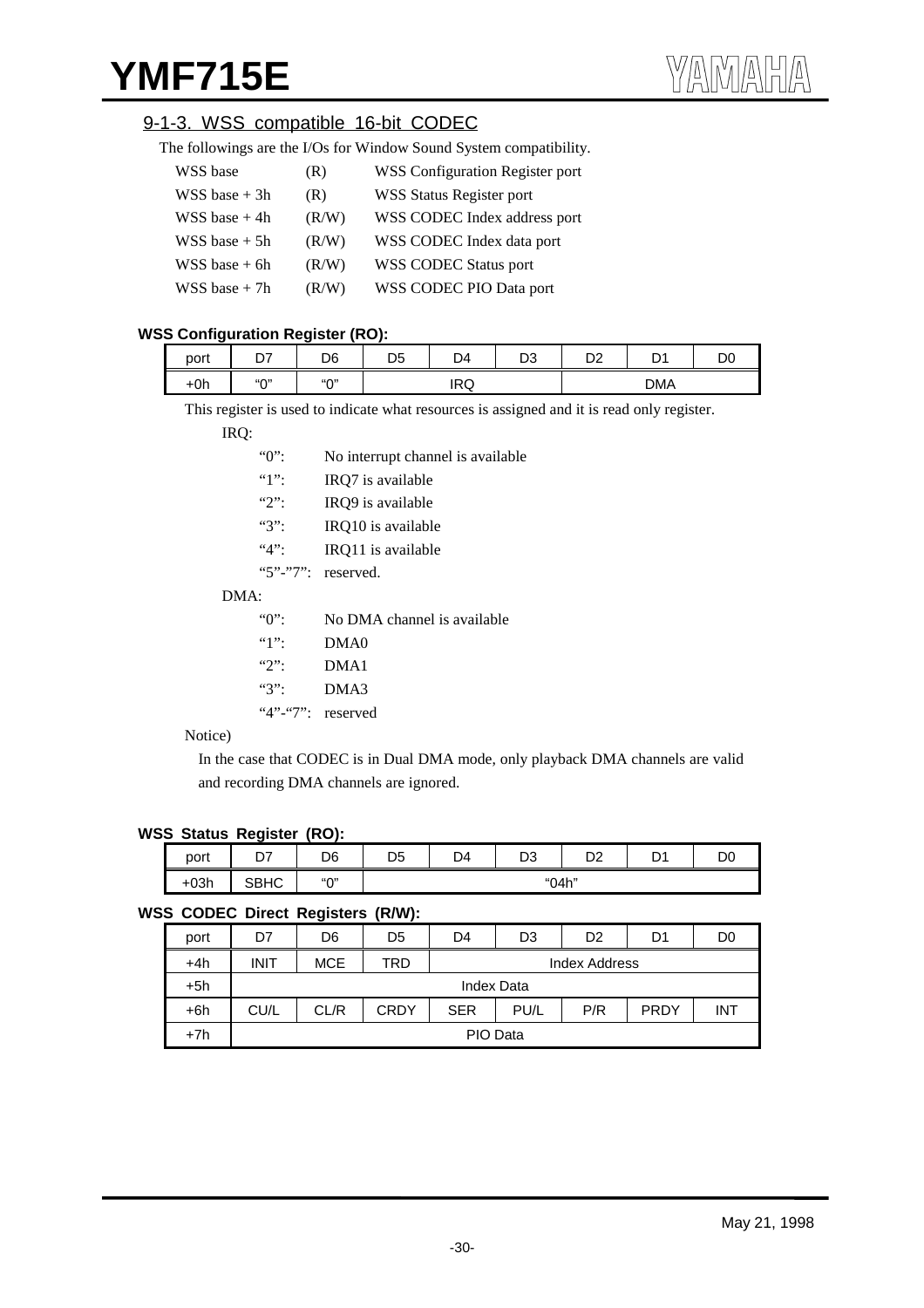| Index | D7               | D6                       | D <sub>5</sub>           | D4                       | D <sub>3</sub>           | D <sub>2</sub>           | D <sub>1</sub>           | D <sub>0</sub>   |
|-------|------------------|--------------------------|--------------------------|--------------------------|--------------------------|--------------------------|--------------------------|------------------|
| 00h   | LSS1             | LSS <sub>0</sub>         | <b>LMGE</b>              | $\overline{\phantom{a}}$ | LIG <sub>3</sub>         | LIG <sub>2</sub>         | LIG1                     | LIG <sub>0</sub> |
| 01h   | RSS <sub>1</sub> | RSS <sub>0</sub>         | <b>RMGE</b>              |                          | RIG <sub>3</sub>         | RIG <sub>2</sub>         | RIG1                     | RIG0             |
| 02h   | LX1M             |                          | $\blacksquare$           | LX1G4                    | LX1G3                    | LX1G2                    | <b>LX1G1</b>             | LX1G0            |
| 03h   | RX1M             |                          | $\blacksquare$           | RX1G4                    | RX1G3                    | <b>RX1G2</b>             | <b>RX1G1</b>             | RX1G0            |
| 04h   | LX2M             |                          | ٠                        | LX2G4                    | LX2G3                    | <b>LX2G2</b>             | LX2G1                    | LX2G0            |
| 05h   | RX2M             |                          | $\blacksquare$           | RX2G4                    | RX2G3                    | RX2G2                    | RX2G1                    | RX2G0            |
| 06h   | <b>LOM</b>       | $\overline{\phantom{0}}$ | LOA5                     | LOA4                     | LOA3                     | LOA <sub>2</sub>         | LOA1                     | LOA0             |
| 07h   | <b>ROM</b>       | $\blacksquare$           | ROA5                     | ROA4                     | ROA3                     | ROA <sub>2</sub>         | ROA1                     | ROA0             |
| 08h   | FM1              | <b>FM0</b>               | C/L                      | S/M                      | CFS <sub>2</sub>         | CFS1                     | CFS <sub>0</sub>         | CSL              |
| 09h   | <b>CPIO</b>      | <b>PPIO</b>              | $\overline{\phantom{a}}$ | $\blacksquare$           | <b>ACAL</b>              | <b>SDC</b>               | <b>CEN</b>               | <b>PEN</b>       |
| 0Ah   | XTL1*            | XTL0*                    | $\blacksquare$           | $\blacksquare$           |                          | $\blacksquare$           | <b>IEN</b>               |                  |
| 0Bh   | <b>COR</b>       | <b>PUR</b>               | ACI                      | <b>DRS</b>               | "0"                      | "О"                      | "О"                      | "О"              |
| 0Ch   | MID              | MODE                     | $\sim$                   | $\sim$                   | ID <sub>3</sub>          | ID <sub>2</sub>          | ID <sub>1</sub>          | ID <sub>0</sub>  |
| 0Dh   | LBA5             | LBA4                     | LBA3                     | LBA2                     | LBA1                     | LBA0                     | $\blacksquare$           | <b>LBE</b>       |
| 0Eh   | PUB7             | PUB <sub>6</sub>         | PUB <sub>5</sub>         | PUB4                     | PUB <sub>3</sub>         | PUB <sub>2</sub>         | PUB1                     | PUB <sub>0</sub> |
| 0Fh   | PLB7             | PLB <sub>6</sub>         | PLB5                     | PLB4                     | PLB <sub>3</sub>         | PLB <sub>2</sub>         | PLB <sub>1</sub>         | PLB <sub>0</sub> |
| 10h   | <b>OLB</b>       | TE.                      | <b>CMCE</b>              | <b>PMCE</b>              |                          | $\overline{\phantom{a}}$ |                          | <b>DACZ</b>      |
| 11h   | $\sim$           |                          |                          |                          | $\blacksquare$           | $\blacksquare$           |                          | HPF*             |
| 12h   | LLM              |                          |                          | LLG4                     | LLG3                     | LLG <sub>2</sub>         | LLG1                     | LLG0             |
| 13h   | <b>RLM</b>       |                          | $\blacksquare$           | RLG4                     | RLG3                     | RLG <sub>2</sub>         | RLG1                     | RLG0             |
| 14h   | TL7              | TL6                      | TL <sub>5</sub>          | TL <sub>4</sub>          | TL <sub>3</sub>          | TL <sub>2</sub>          | TL <sub>1</sub>          | TL <sub>0</sub>  |
| 15h   | TU7              | TU <sub>6</sub>          | TU <sub>5</sub>          | TU4                      | TU <sub>3</sub>          | TU <sub>2</sub>          | TU1                      | TU <sub>0</sub>  |
| 16h   |                  |                          |                          | $\blacksquare$           |                          |                          |                          |                  |
| 17h   |                  |                          |                          |                          |                          | $\blacksquare$           |                          |                  |
| 18h   | $\blacksquare$   | TI                       | CI.                      | ΡI                       | CU                       | CO                       | PO                       | PU               |
| 19h   | V <sub>2</sub>   | V <sub>1</sub>           | V <sub>0</sub>           |                          | $\blacksquare$           | CID <sub>2</sub>         | CID1                     | CID <sub>0</sub> |
| 1Ah   | MIM              |                          |                          |                          | MIA3                     | MIA <sub>2</sub>         | MIA1                     | MIA0             |
| 1Bh   | $\sim$           | $\sim$                   | $\mathbb{Z}^2$           | $\sim$                   | $\overline{\phantom{0}}$ | ۰                        | $\overline{\phantom{a}}$ |                  |
| 1Ch   | FMT1             | FMT0                     | C/L                      | S/M                      | ۰                        | ۰                        | $\overline{\phantom{a}}$ |                  |
| 1Dh   | $\Box$           | $\omega$                 | $\omega$                 | $\mathbb{Z}^2$           | ÷,                       | ÷,                       | $\blacksquare$           |                  |
| 1Eh   | CUB7             | CUB <sub>6</sub>         | CUB <sub>5</sub>         | CUB4                     | CUB <sub>3</sub>         | CUB <sub>2</sub>         | CUB1                     | CUB <sub>0</sub> |
| 1Fh   | CLB7             | CLB6                     | CLB <sub>5</sub>         | CLB4                     | CLB <sub>3</sub>         | CLB <sub>2</sub>         | CLB1                     | CLB <sub>0</sub> |

# **WSS CODEC Indirect Registers (R/W):**

The bit remarked \* indicates that these can be read and written but not effective.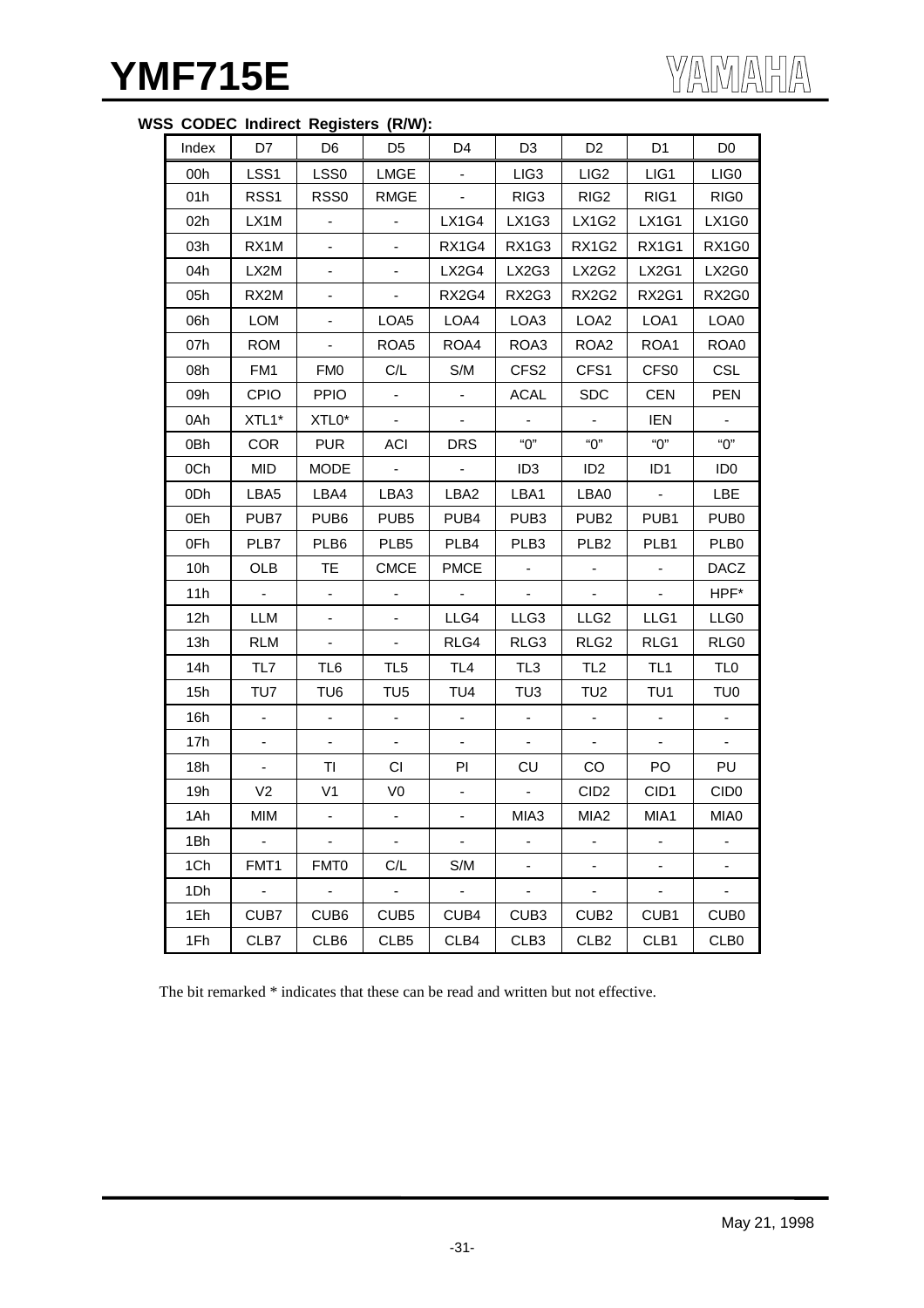#### Mixer default:

 $02h:AVX1L = 88h$  (mute)  $03h:AUX1R = 88h$  (mute)  $04h:AUX2L = 05h (+4.5dB)$  $05h:AUX2R = 05h (+4.5dB)$  $06h:DAC = 80h$  (mute)  $07h:DACR = 80h$  (mute)  $12h$ :LineL = 88h (mute)  $13h:LineR = 88h$  (mute) 1Ah:MonoIn = C0h (mute)

# 9-1-4. MPU401

The followings are the I/Os for MPU401 compatibility.

| MPU base      | (R/W) | <b>MIDI</b> Data port |
|---------------|-------|-----------------------|
| MPU base $+1$ | (R)   | Status Register port  |
| MPU base $+1$ | (W)   | Command Register port |

## 9-1-5. OPL3-SA3 control register

This register is used to control the additional functions (ex. power management, wide stereo).

| <b>CTRL</b> base | (R/W) | Index port |
|------------------|-------|------------|
| CTRL base $+1$   | (R/W) | Data port  |

#### **Power Management (R/W):**

| Index        | D7                                                                                  | D6                | D <sub>5</sub>                                                         | D4  | D <sub>3</sub> | D <sub>2</sub> | D <sub>1</sub> | D0                                                                         |
|--------------|-------------------------------------------------------------------------------------|-------------------|------------------------------------------------------------------------|-----|----------------|----------------|----------------|----------------------------------------------------------------------------|
| 01h          | "О"                                                                                 | "0"               | ADOWN                                                                  | "በ" | "በ"            | <b>PSV</b>     | <b>PDN</b>     | <b>PDX</b>                                                                 |
|              |                                                                                     |                   |                                                                        |     |                |                |                | ADOWN (Analog Down) Analog power supplies can be removed from OPL3-SA3, if |
|              |                                                                                     |                   | $ADOWN="1".$                                                           |     |                |                |                |                                                                            |
|              |                                                                                     |                   | Set this bit to "0", before analog power is supplied again.            |     |                |                |                |                                                                            |
|              | PSV (power save)                                                                    |                   |                                                                        |     |                |                |                | Setting this bit to "1" makes OPL3-SA3 in power save mode                  |
|              |                                                                                     |                   | that is categorized into two types.                                    |     |                |                |                |                                                                            |
|              | Power save mode 1                                                                   |                   |                                                                        |     |                |                |                |                                                                            |
|              | where $PSV = PDX = "1", clock oscillation is disabled and power$                    |                   |                                                                        |     |                |                |                |                                                                            |
|              |                                                                                     |                   | dissipation of digital portion becomes about 100uA(typ.), and that of  |     |                |                |                |                                                                            |
|              |                                                                                     |                   | analog portion becomes about 5mA(typ.).                                |     |                |                |                |                                                                            |
|              |                                                                                     | Power save mode 2 |                                                                        |     |                |                |                |                                                                            |
|              |                                                                                     |                   | where $PSV = "1"$ and $PDX = 0$ , clock oscillation is active. However |     |                |                |                |                                                                            |
|              |                                                                                     |                   | power dissipation of digital portion becomes about 10mA(typ.), and     |     |                |                |                |                                                                            |
|              |                                                                                     |                   | that of analog portion becomes about 5mA(typ.).                        |     |                |                |                |                                                                            |
|              | PDN (Power down)                                                                    |                   | Setting this bit to "1" makes in power down mode.                      |     |                |                |                |                                                                            |
|              | PDX (Oscillation stop)<br>Setting this bit to "1" makes the clock oscillation halt. |                   |                                                                        |     |                |                |                |                                                                            |
| default: 00h |                                                                                     |                   |                                                                        |     |                |                |                |                                                                            |
|              |                                                                                     |                   |                                                                        |     |                |                |                |                                                                            |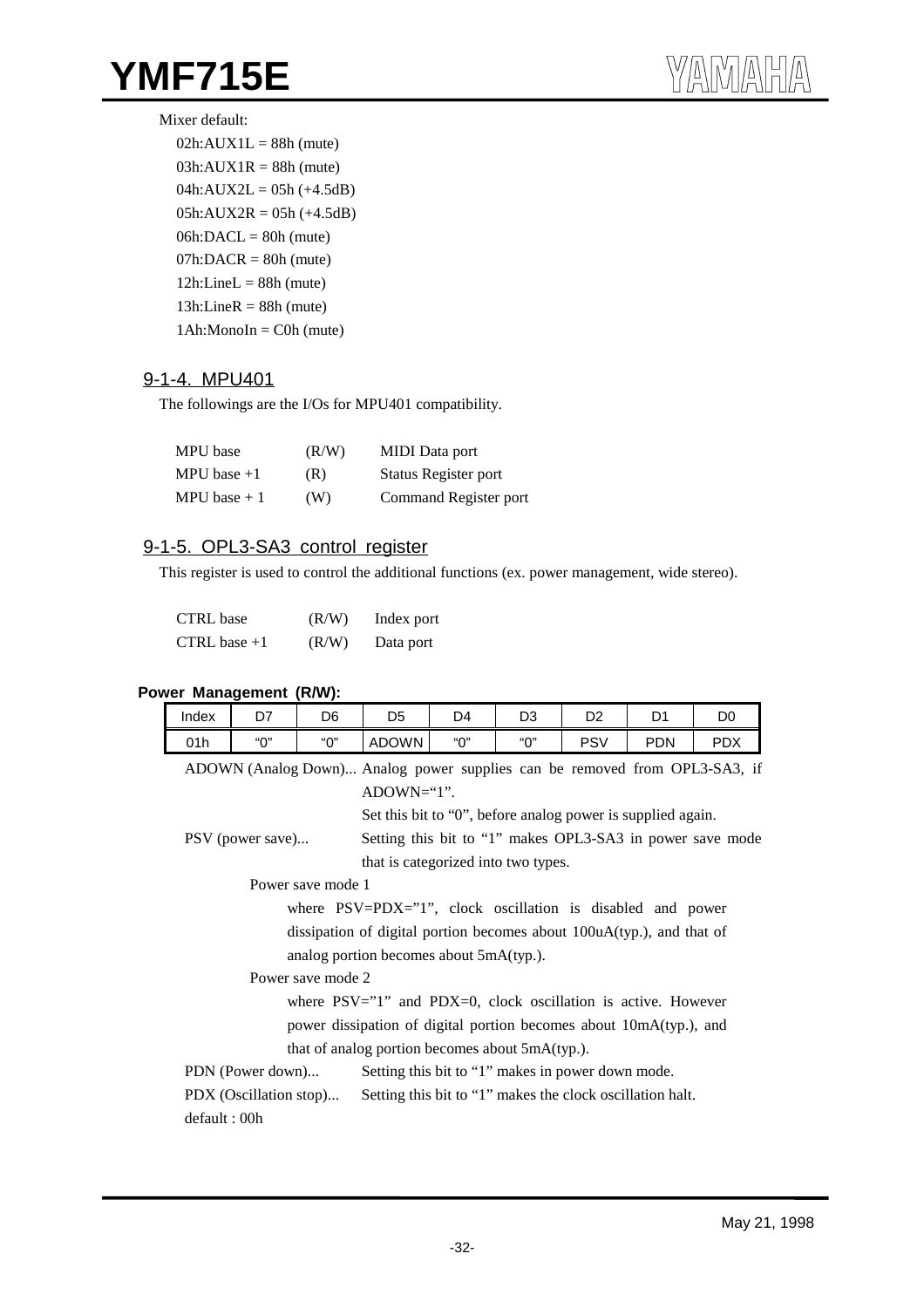Notice)

1) Set D7, D6, D4 and D3 bits to "0".

2) In the power save modes 1, 2, the OUTL/R pins will keep the VREF voltage. In the power down mode, VREF voltage slowly decays to ground on transition into this mode, and quickly returns to VREF on transition from this mode. During these modes (power save/down), master volume is automatically muted, so all audio sources cannot be heard. After resuming these modes, master volume is still muted.

#### **System control (R/W):**

| Index    | D7             | D6       | D <sub>5</sub>                                                    | D <sub>4</sub>                                        | D <sub>3</sub>       | D <sub>2</sub>       | D <sub>1</sub>  | D <sub>0</sub>                                                            |  |  |
|----------|----------------|----------|-------------------------------------------------------------------|-------------------------------------------------------|----------------------|----------------------|-----------------|---------------------------------------------------------------------------|--|--|
| 02h      | <b>SBHE</b>    |          |                                                                   | YMODE1 YMODE0                                         |                      | <b>IDSEL1</b>        | <b>IDSEL0</b>   | <b>VZE</b>                                                                |  |  |
| SBHE     |                |          | When AT-bus is used, set to "0" and set to "1" in case of XT-bus. |                                                       |                      |                      |                 |                                                                           |  |  |
| YMODE1-0 |                |          | 3D Enhancement mode according to the application can be selected  |                                                       |                      |                      |                 |                                                                           |  |  |
|          |                |          |                                                                   | by these two bits as follows.                         |                      |                      |                 |                                                                           |  |  |
|          |                |          | YMODE1                                                            | YMODE0                                                |                      | 3D Enhancement mode  |                 |                                                                           |  |  |
|          |                |          | $\boldsymbol{0}$                                                  | $\mathbf{0}$                                          |                      | Desktop mode         |                 |                                                                           |  |  |
|          |                |          | $\theta$                                                          | 1                                                     | Notebook PC mode (1) |                      |                 |                                                                           |  |  |
|          |                |          | 1                                                                 | $\mathbf{0}$                                          |                      | Notebook PC mode (2) |                 |                                                                           |  |  |
|          |                |          | 1                                                                 | 1                                                     | Hi-Fi mode           |                      |                 |                                                                           |  |  |
|          | IDSEL1, IDSEL0 |          |                                                                   |                                                       |                      |                      |                 | These two bits specify the DSP version of Sound Blaster compatible        |  |  |
|          |                | portion. |                                                                   |                                                       |                      |                      |                 |                                                                           |  |  |
|          |                |          |                                                                   |                                                       |                      |                      |                 | The different return value of DSP command E1h (Get DSP version            |  |  |
|          |                |          |                                                                   | number) of Sound Blaster Pro is got by these bits in. |                      |                      |                 |                                                                           |  |  |
|          |                |          |                                                                   |                                                       | 1st byte             |                      | 2nd byte        |                                                                           |  |  |
|          |                |          | <b>IDSEL1</b>                                                     | <b>IDSEL0</b>                                         | (major ver)          |                      | (minor ver)     |                                                                           |  |  |
|          |                |          | $\theta$                                                          | $\mathbf{0}$                                          | 03h                  |                      | 01 <sub>h</sub> |                                                                           |  |  |
|          |                |          | $\theta$                                                          | 1                                                     | 02h                  |                      | 01 <sub>h</sub> |                                                                           |  |  |
|          |                |          | 1                                                                 | $\mathbf{0}$                                          | 01 <sub>h</sub>      |                      | 05h             |                                                                           |  |  |
|          |                |          | 1                                                                 | 1                                                     | 00 <sub>h</sub>      |                      | 00 <sub>h</sub> |                                                                           |  |  |
| VZE      |                |          |                                                                   |                                                       |                      |                      |                 | I <sup>2</sup> S audio format can be fed to BCLK_ZV, LRCK_ZV, SIN_ZV pins |  |  |
|          |                |          |                                                                   |                                                       |                      |                      |                 | of OPL3-SA3 by setting this bit to "1" regardless of the /EXTEN,          |  |  |
|          |                |          |                                                                   | when Zoomed Video port is in use.                     |                      |                      |                 |                                                                           |  |  |

default : 00h

Notice)

Input signals, BCLK\_ZV and LRCK\_ZV pins which appear on SEL=4 or 5 mode, should be oscillated, when VZE=1.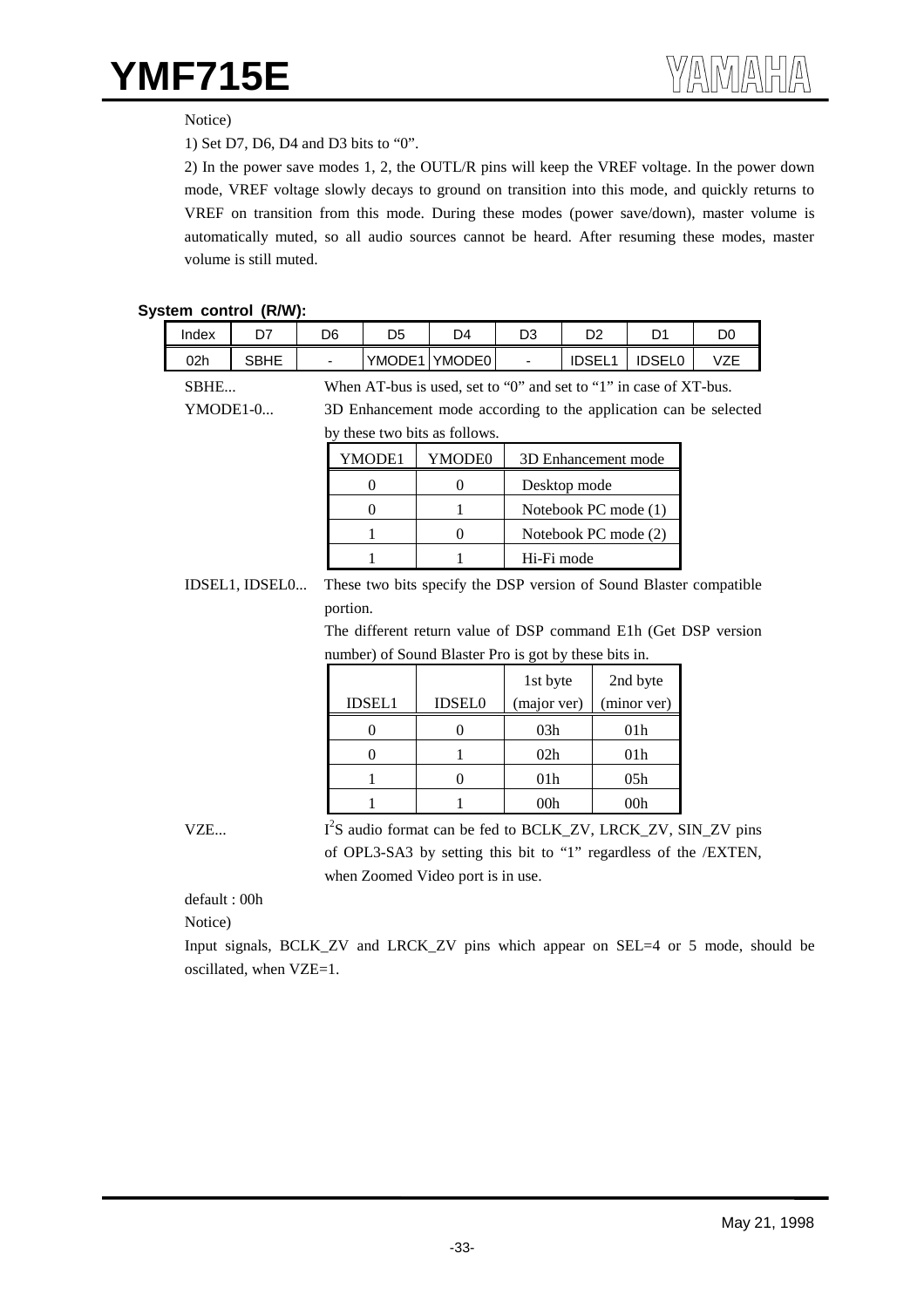## **Interrupt Channel configuration (R/W):**

| Index | n7<br>וש | D6         | D <sub>5</sub> | D <sub>4</sub> | D <sub>3</sub> | D <sub>2</sub> | D1 | D <sub>0</sub> |
|-------|----------|------------|----------------|----------------|----------------|----------------|----|----------------|
| 03h   |          |            | IRQ-B          |                | IRQ-A          |                |    |                |
|       | OPL3     | <b>MPU</b> | SB             | WSS            | OPL3           | MPU            | SB | WSS            |

There are four devices (WSS (Windows Sound System CODEC), SB (Sound Blaster compatible portion), OPL3, MPU (MPU401)) that can be an interrupt source. This register specifies what interrupt source is routed to two physical interrupt (IRQA and IRQB) of OPL3-SA3. The device written to "1" is assigned to the corresponding interrupt. And by writing all "1" to upper or lower half byte, it is possible to share all interrupt sources to a single physical interrupt line.

default : 69h

IRQ-A: WSS + OPL3  $IRQ-B:$   $SB + MPU401$ 

Notice)

Do not assign a device to both IRQA and IRQB.

### **Interrupt (IRQ-A) status (RO):**

| Index | ~-<br><u>.</u> | D <sub>6</sub> | DΕ<br>ບ∪            | D4       | no.<br>טש | n o<br>◡▵ | D <sub>1</sub><br>◡ | D0 |
|-------|----------------|----------------|---------------------|----------|-----------|-----------|---------------------|----|
| 04h   |                | <b>MV</b>      | OPL<br>$\sim$<br>∟ບ | MPl<br>ັ | SB        |           | ⌒<br>י              | D  |

This register is the status register that indicates which is the interrupt source of IRQA. When an interrupt occurs, the corresponding bit becomes "1" and its flag (except MV bit) is cleared when the interrupt routine is completed. This register is not cleared by writing to this register.

| MV | Hardware Volume Interrupt Flag : If configured VEN=1(index 0Ah, D7)        |
|----|----------------------------------------------------------------------------|
|    | bit), the interrupt occurs when either /VOLUP or /VOLDW is low level or    |
|    | when both are low level to request mute. The interrupt will be posted in   |
|    | the IRQ-A channel, if IRQ-A $MV=1$ (index 17h, D4 bit).                    |
|    | Note that when the muting is in effect, the subsequent mute requests which |
|    | does not change any register contents will generate interrrupts. The       |
|    | ignored UP/DOWN requests (UP requests with 0dB Volume attn.,               |
|    | DOWN requests with -30dB) will not generate interrupts.                    |
|    | This bit is cleared upon host's reading the Master Volume Lch register at  |
|    | index 07h.                                                                 |

- OPL3... Internal FM-synthesizer Timer Flag : Note that this flag will become undefined for the configurations  $(SEL=3,4,7)$  using external synthesizer (i.e. OPL4-ML/ML2).
- MPU... MPU401 Interrupt Flag
- SB... Sound Blaster compatible Playback Interrupt Flag
- TI... Timer Flag of CODEC
- CI... Recording Flag of CODEC
- PI... Playback Flag of CODEC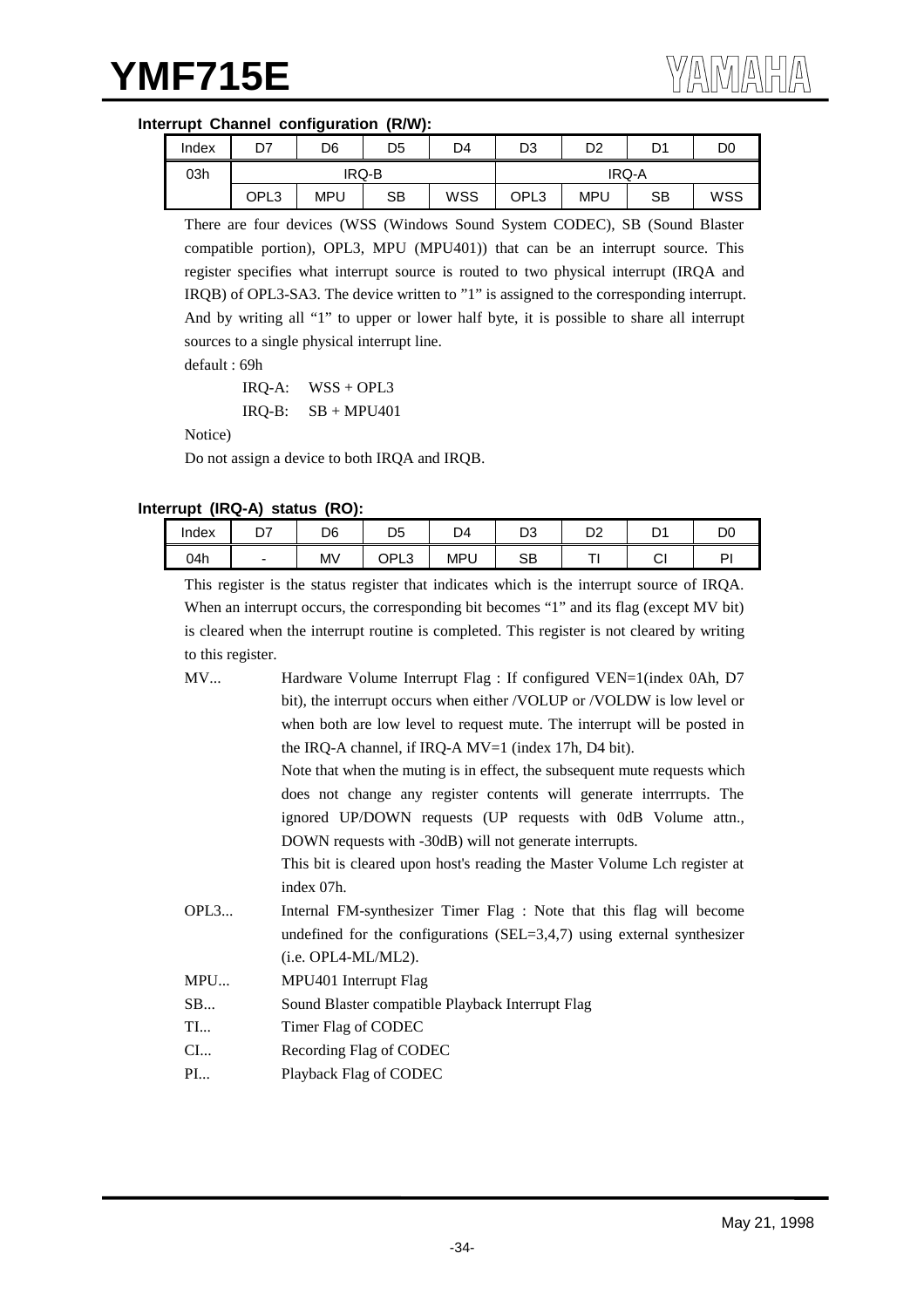#### **Interrupt (IRQ-B) status (RO):**

| Index | ∼−<br><u>.</u> | D6 | n r<br>υ5 | D4               | n o<br>ບບ | n o<br>◡▵ | r.<br>്     | DC |
|-------|----------------|----|-----------|------------------|-----------|-----------|-------------|----|
| 05h   |                | Mν | OPL3      | <b>MPI</b><br>∟⊤ | SB        |           | $\sim$<br>י | DI |

|                   | This register is the status register that indicates which is the interrupt source of IRQB.  |
|-------------------|---------------------------------------------------------------------------------------------|
|                   | When an interrupt occurs, the corresponding bit becomes "1" and its flag (except MV bit)    |
|                   | is cleared when the interrupt routine is completed. This register is not cleared by writing |
| to this register. |                                                                                             |
| MV                | Hardware Volume Interrupt Flag : If configured VEN=1(index 0Ah, D7)                         |
|                   | bit), the interrupt occurs when either /VOLUP or /VOLDW is low level or                     |
|                   | when both are low level to request mute. The interrupt will be posted in                    |
|                   | the IRQ-B channel, if IRQ-B $MV=1$ (index 17h, D5 bit).                                     |
|                   | Note that when the muting is in effect, the subsequent mute requests which                  |
|                   | does not change any register contents will generate interrrupts. The                        |
|                   | ignored UP/DOWN requests (UP requests with 0dB Volume attn.,                                |
|                   | DOWN requests with -30dB) will not generate interrupts.                                     |
|                   | This bit is cleared upon host's reading the Master Volume Lch register at                   |
|                   | index 07h.                                                                                  |
| OPL3              | Internal FM-synthesizer Timer Flag : Note that this flag will become                        |
|                   | undefined for the configurations (SEL=3,4,7) using external synthesizer                     |
|                   | $(i.e. OPL4-ML/ML2).$                                                                       |
| MPU               | MPU401 Interrupt Flag                                                                       |
| SB                | Sound Blaster compatible Playback Interrupt Flag                                            |
| $T^*$             | $\mathbf{E}$ $\mathbf{E}$                                                                   |

- TI... Timer Flag of CODEC
- CI... Recording Flag of CODEC
- PI... Playback Flag of CODEC

#### **DMA configuration (R/W):**

| Index | D7                       | D6 | D5    | D4    | D3                       | D2 | Dʻ    | D0    |  |
|-------|--------------------------|----|-------|-------|--------------------------|----|-------|-------|--|
| 06h   |                          |    | DMA-B |       | DMA-A                    |    |       |       |  |
|       | $\overline{\phantom{0}}$ | SВ | WSS-R | WSS-P | $\overline{\phantom{0}}$ | SB | WSS-R | WSS-P |  |

There are three devices (WSS-P (Windows Sound System CODEC playback), WSS-R (Windows Sound System CODEC recording) , SB(Sound Blaster compatible playback)) that may use a DMA channel. However 2 DMA channels (DMAA and DMAB) are available at maximum, this register specifies which device is routed to the physical DMA channels. And the device written to "1" is assigned to the corresponding DMA channel. default : 61h

```
DMA-A: WSS-P
DMA-B: WSS-R + SB
```
Notice)

Do not assign a device to both DMA-A and DMA-B.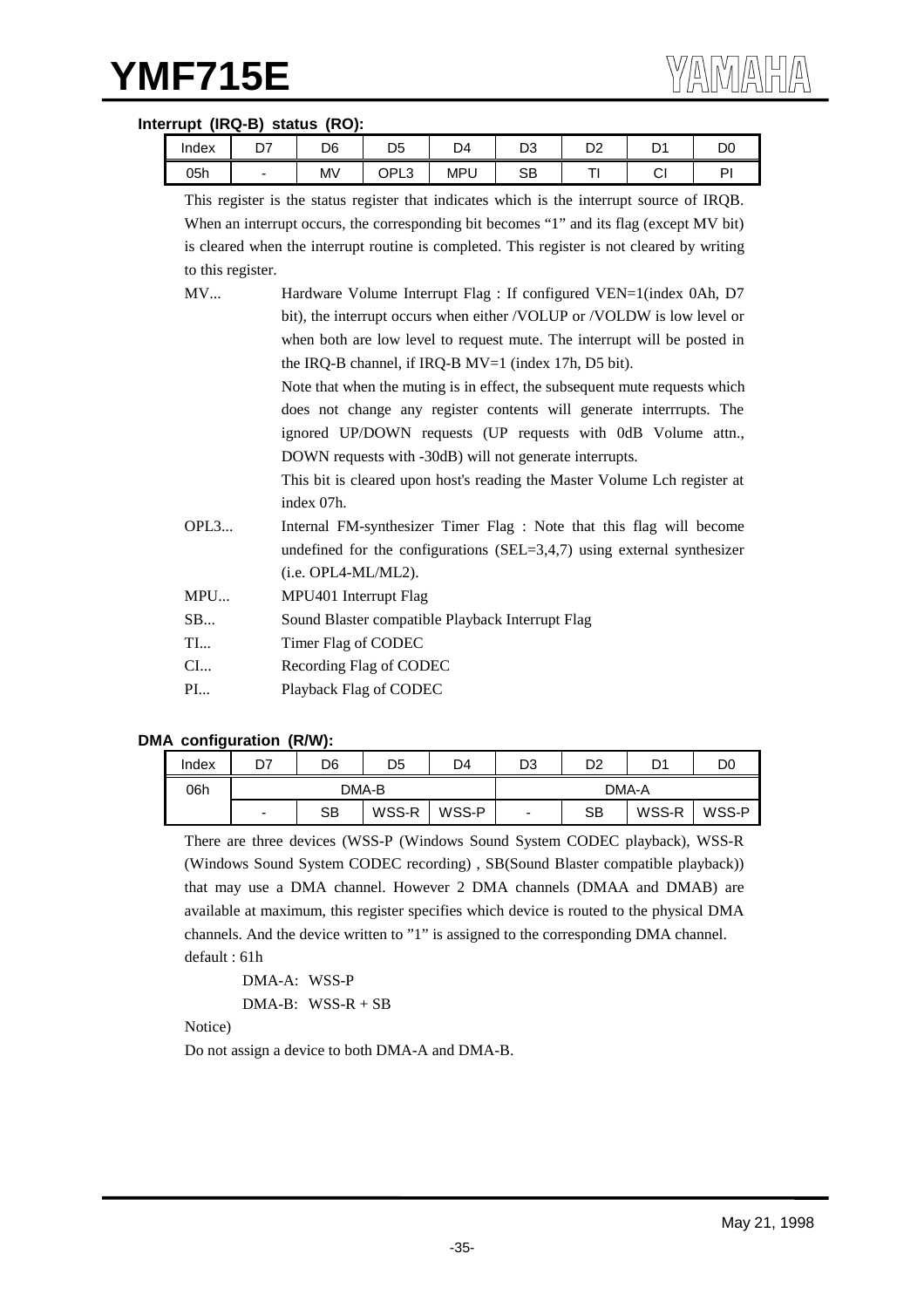#### **Master Volume Lch (R/W):**

| Index | --<br>- 1 | D6 | D5 | D4 | מח<br>נט | D2               | r.<br>້     | D <sub>0</sub>   |
|-------|-----------|----|----|----|----------|------------------|-------------|------------------|
| 07h   | MVLM      | -  | -  | -  | MVL3     | MVL <sub>2</sub> | <b>MVL1</b> | MVL <sub>0</sub> |

This register specifies the master volume of left channel.

MVLM... Setting to "1" to this bit makes Master Volume Left Channel muted.

MVL3-0... These bits determine the attenuation level of Master Volume Left Channel by -2dB step. When all bits are set to "0", volume is maximum (0dB) and when all bits are set to "1", volume is minimum (-30dB).

default : 07h (-14dB)

Notice)

During the power on reset and power down/save mode, master volume is automatically muted, so all audio sources can not be heard. In resuming from power down/save mode, it is still muted.

#### **Master Volume Rch (R/W):**

| Index | D <sub>7</sub> | D6 | D5 | D4 | n o<br>ັບບ       | מח<br>◡▵         | n,               | DC               |
|-------|----------------|----|----|----|------------------|------------------|------------------|------------------|
| 08h   | MVRM           | -  | -  | -  | MVR <sub>3</sub> | MVR <sub>2</sub> | MVR <sup>4</sup> | MVR <sub>0</sub> |

This register specifies the master volume of right channel.

MVRM... Setting to "1" to this bit makes Master Volume Right Channel muted.

MVR3-0... These bits determine the attenuation level of Master Volume Right Channel by -2dB step. When all bits are set to "0", volume is maximum (0dB) and when all bits are set to "1", volume is minimum (-30dB).

default : 07h (-14dB)

Notice)

During the power on reset and power down/save mode, master volume is automatically muted, so all audio sources can not be heard. In resuming from power down/save mode, it is still muted.

#### **MIC Volume (R/W):**

| Index | $\sim$<br><u>.</u> | D <sub>6</sub> | D5 | D4   | D3               | no.<br>◡▵        | n,<br>ັ          | DO               |
|-------|--------------------|----------------|----|------|------------------|------------------|------------------|------------------|
| 09h   | <b>MICM</b>        | -              | -  | MCV4 | MCV <sub>3</sub> | MCV <sub>2</sub> | MCV <sub>1</sub> | MC <sub>V0</sub> |

This register specifies the master volume of MIC.

MICM... Setting to "1" to this bit makes Mic Volume muted.

MCV4-0... These bits determine the gain level of Mic volume by -1.5dB step. When all bits are set to "0", volume is maximum(+12dB) and when all bits are set to "1", volume is minimum (-34.5dB).

default : 88h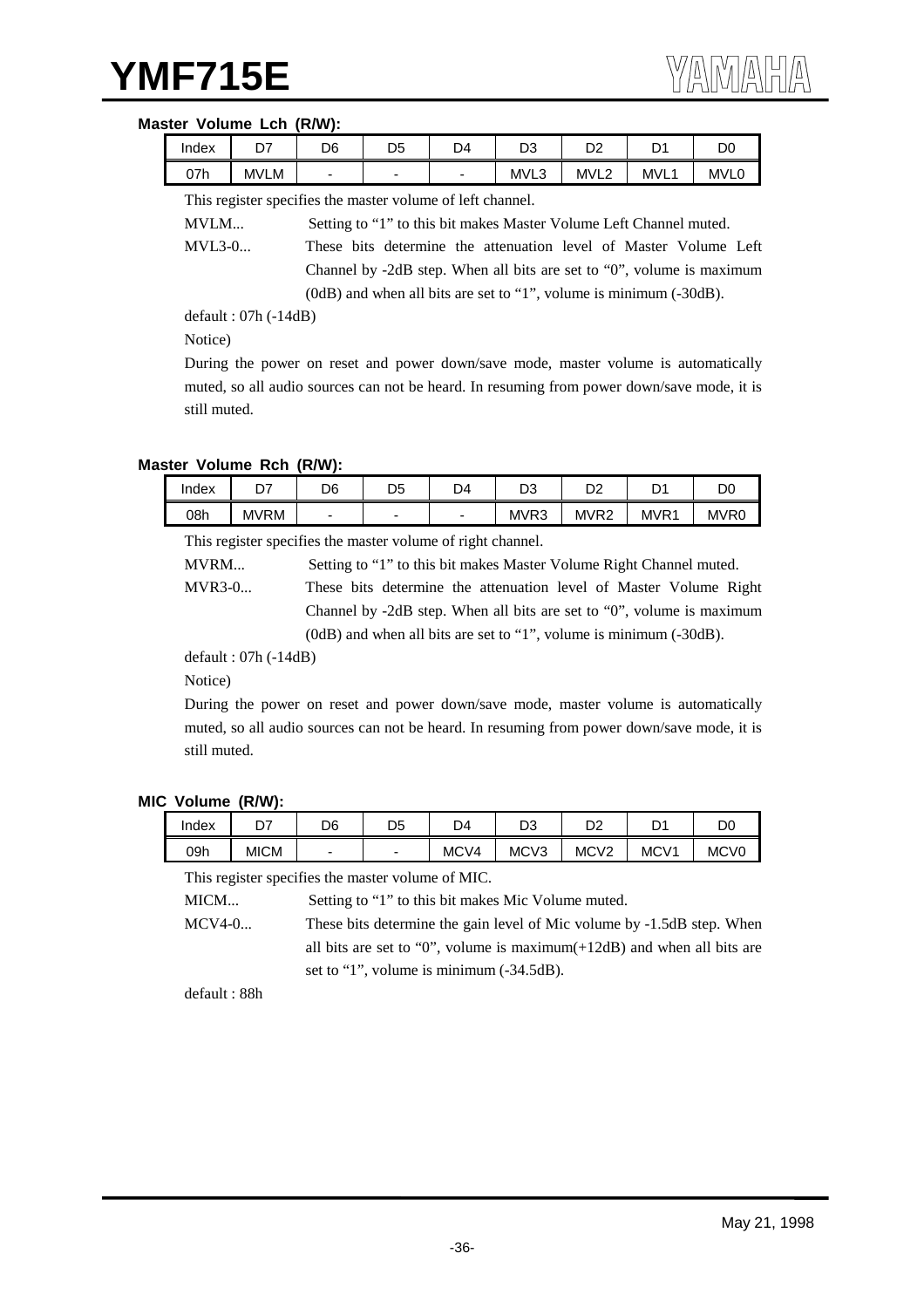#### **Miscellaneous:**

| Index    | D7         | D <sub>6</sub>                                                           | D <sub>5</sub> | D <sub>4</sub> | D <sub>3</sub> | D <sub>2</sub>   | D <sub>1</sub>   | D <sub>0</sub>                                                       |
|----------|------------|--------------------------------------------------------------------------|----------------|----------------|----------------|------------------|------------------|----------------------------------------------------------------------|
| 0Ah      | <b>VEN</b> |                                                                          |                | <b>MCSW</b>    | <b>MODE</b>    | VER <sub>2</sub> | VER <sub>1</sub> | VER <sub>0</sub>                                                     |
| VEN      |            | This bit enables the hardware volume control. Default is VEN="1".        |                |                |                |                  |                  |                                                                      |
| MCSW     |            | This bit determines whether Rch of Mic input or loopback of monaural     |                |                |                |                  |                  |                                                                      |
|          |            | output is connected to A/D. This will be useful to support the echo      |                |                |                |                  |                  |                                                                      |
|          |            | cancellation. When "0" is set to this bit, Rch of Mic input is selected. |                |                |                |                  |                  |                                                                      |
| MODE     |            |                                                                          |                |                |                |                  |                  | This bit indicates the SB or WSS mode. If MODE=0, it is the SB mode. |
|          |            | This bit is read only.                                                   |                |                |                |                  |                  |                                                                      |
| $VER2-0$ |            | These bits indicate the version of OPL3-SA3 and read only (VER2="1",     |                |                |                |                  |                  |                                                                      |
|          |            | $VER1 = "0", VER0 = "0").$                                               |                |                |                |                  |                  |                                                                      |
|          |            |                                                                          |                |                |                |                  |                  |                                                                      |

default : 84h

#### **WSS DMA Base counter (R/W):**

| Index | O7 | D6 | D5 | D4                            | D3 | D2 | D1 | D0 |
|-------|----|----|----|-------------------------------|----|----|----|----|
| 0Bh   |    |    |    | Playback Base Counter (Low)   |    |    |    |    |
| 0Ch   |    |    |    | Playback Base Counter (High)  |    |    |    |    |
| 0Dh   |    |    |    | Recording Base Counter (Low)  |    |    |    |    |
| 0Eh   |    |    |    | Recording Base Counter (High) |    |    |    |    |

These registers are to load the value to WSS DMA base counter and read out the present value. Initial value is FFh.

In case of loading the value, both high and low bytes are loaded to internal DMA counter when the high byte is written. The value set to this register is "(the number of transfer byte) -1" that is same as WSS CODEC indirect register 0Eh, 0Fh, 1Eh and 1Fh.

When read these registers, the present value of DMA base counter is read out.

These registers are used mainly to support the suspend/resume feature that is very important for Notebook PC application.

#### **WSS Interrupt Scan out/in (R/W):**

| Index |                          | D <sub>6</sub> | D5 | D <sub>4</sub> | n o<br>υs | D <sub>2</sub> | -<br>້    | D <sub>0</sub> |
|-------|--------------------------|----------------|----|----------------|-----------|----------------|-----------|----------------|
| 0Fh   | $\overline{\phantom{a}}$ | -              | -  | -              | -         | ∼<br>້<br>.    | ∩∩<br>וטכ | SP             |

Use the bits in this register to set WSS interrupt-flags(WSS CODEC indirect Register, index 18h, D6-D4 bits).

STI... "1" in this bit means TI="1" and corresponding IRQ active.

SCI... "1" in this bit means CI="1" and corresponding IRQ active.

SPI... "1" in this bit means PI="1" and corresponding IRQ active.

default : 00h

Notice)

To make IRQ active, it is necessary to set "1" to WSS CODEC indirect register index 0Ah IEN bit.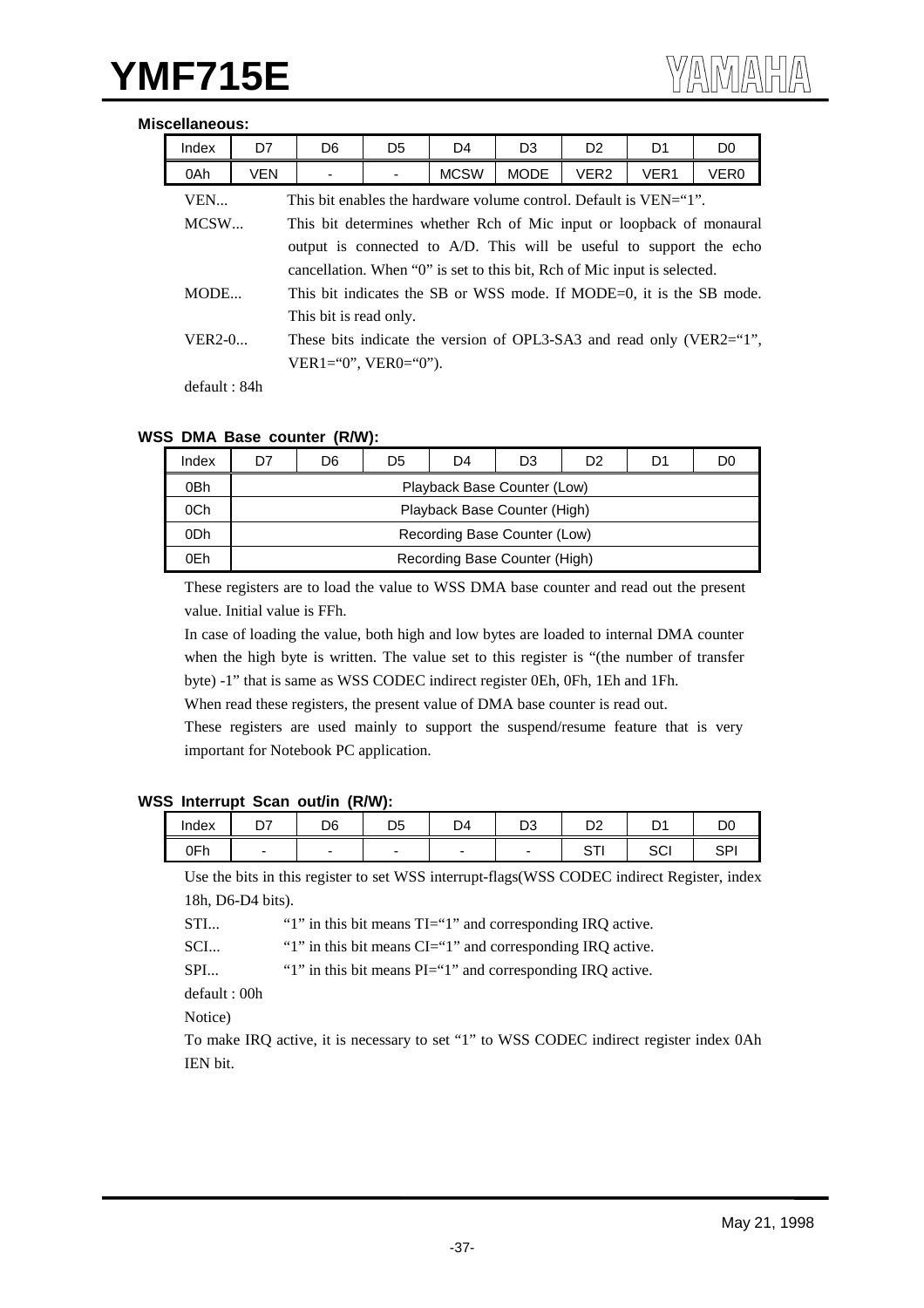# Index | D7 | D6 | D5 | D4 | D3 | D2 | D1 | D0 10h SBPDA - - - SS SM SE SBPDR SBPDA... Sound Blaster Power Down Acknowledgment: "1" in SBPDA acknowledges that OPL3-SA3 is ready for scanning internal state data in/out or for power down operation. This flag is read-only. SS... Scan Select : Set "1" in this bit when reading or writing internal state. Set "0" for normal operation. SM... Scan Mode : Setting "1" in this bit means the internal state's are read(out). Set "0" for write(in). SE... Scan Enable : "1" to "0" transition in this bit clocks the shifting internal state scan data out 1-bit at a time. SBPDR... Sound Blaster Power Down Request : "1" in this bit inhibits further DMA

#### **Sound Blaster compatibility Internal State Scan out/in (R/W):**

default : 00h

#### **Sound Blaster compatibility Internal State Scan Data (R/W):**

| Index | ້ | D6 | D <sub>5</sub> | D4               | n۵<br>υə | no.<br>∽ | n٠<br>ັ | D.<br>◡ |
|-------|---|----|----------------|------------------|----------|----------|---------|---------|
| 11h   |   |    |                | <b>SCAN DATA</b> |          |          |         |         |

SBPDA signals the shutdown procedure completion.

requests and have the internal state begin shutdown procedure. "1" in

SCAN DATA... Data port for internal state scan data in/out.

default : 00h

Notice)

The Sound Blaster compatibility internal state scan out/in sequence are shown in the following Fig.9-1.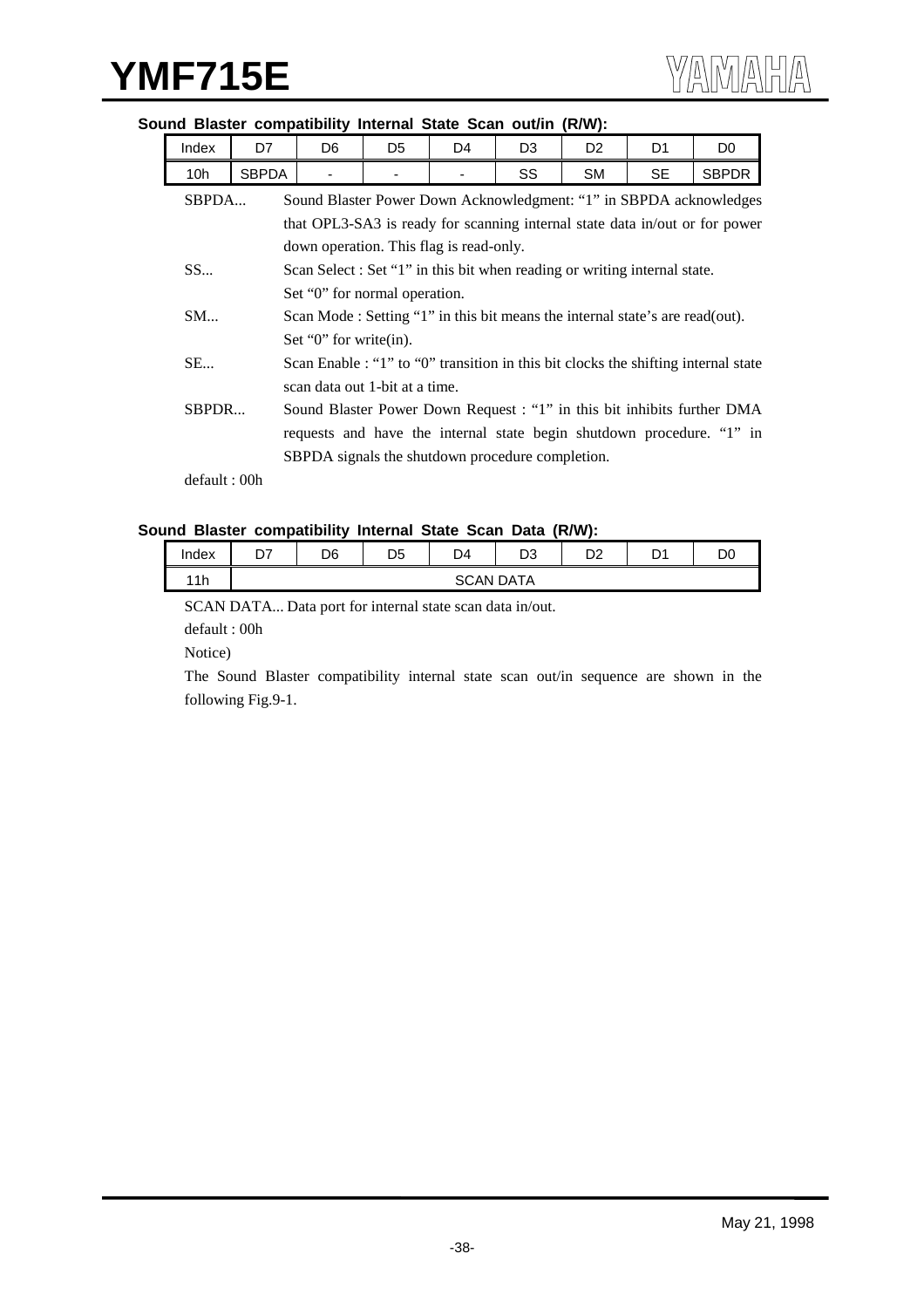$\langle \text{max}$ 

i) Scan Out

ii) Scan In





Fig. 9-1 Sound Blaster compatibility Internal State Scan out/in Sequence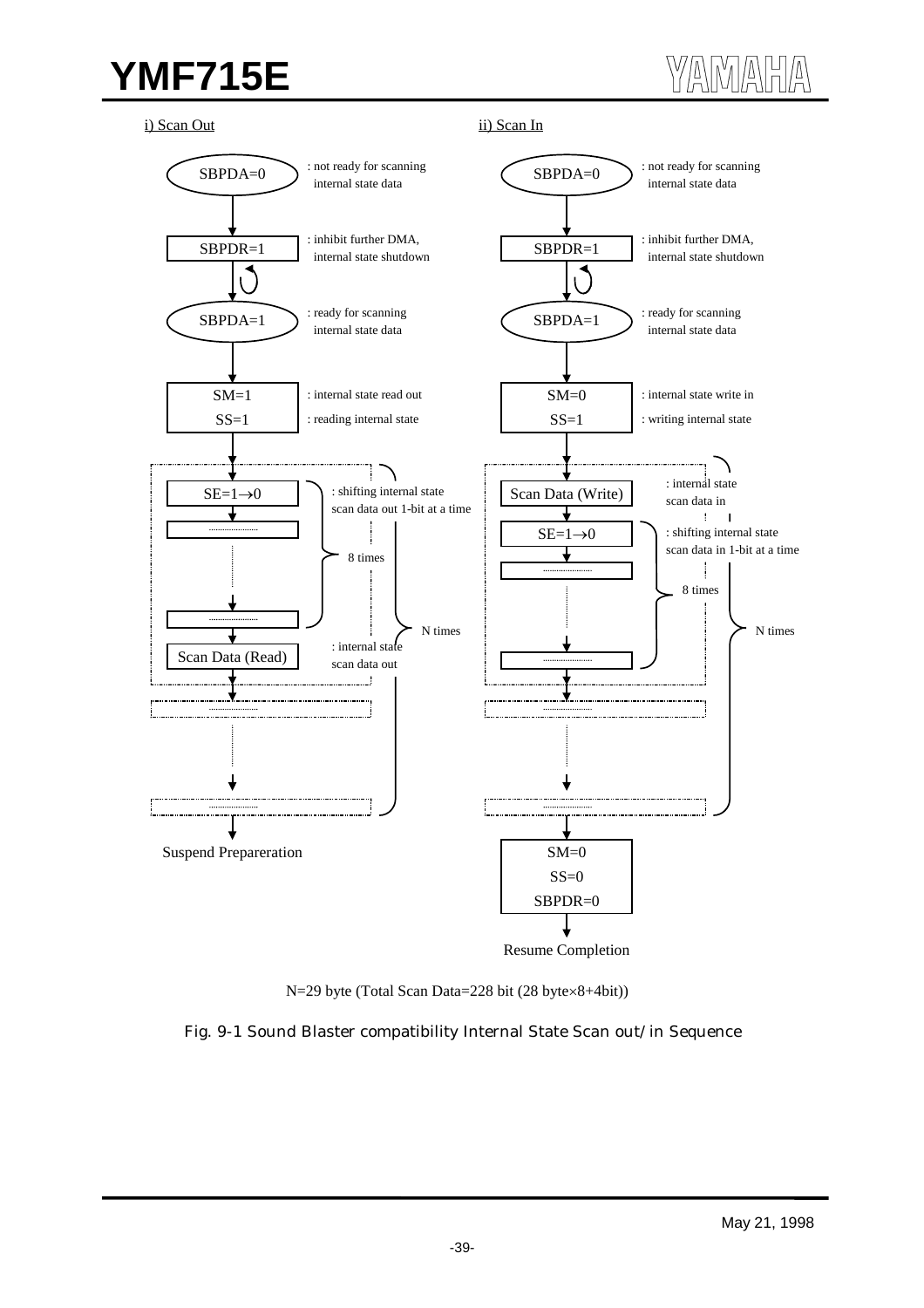| Index                                          | D7                                                                     | D6                                                                     | D <sub>5</sub> | D <sub>4</sub> | D <sub>3</sub> | D <sub>2</sub> | D <sub>1</sub>                                                         | D <sub>0</sub>                                                                                |  |
|------------------------------------------------|------------------------------------------------------------------------|------------------------------------------------------------------------|----------------|----------------|----------------|----------------|------------------------------------------------------------------------|-----------------------------------------------------------------------------------------------|--|
| 12h                                            | <b>JOY</b>                                                             | <b>MPU</b>                                                             | <b>MCLKO</b>   | <b>FM</b>      | WSS_R          | WSS_P          | <b>SB</b>                                                              | PnP                                                                                           |  |
|                                                |                                                                        |                                                                        |                |                |                |                |                                                                        | This register specifies the partial power management of the digital portion. This function is |  |
| to spare power dissipation in unneeded blocks. |                                                                        |                                                                        |                |                |                |                |                                                                        |                                                                                               |  |
| JOY                                            |                                                                        |                                                                        |                |                |                |                | Setting this bit to "1" makes the Joystick portion in power down mode. |                                                                                               |  |
| MPU                                            |                                                                        |                                                                        |                |                |                |                | Setting this bit to "1" makes the MPU401 portion in power down mode.   |                                                                                               |  |
| <b>MCLKO</b>                                   |                                                                        | when set to "1", Master Clock(33.8688MHz) is disable, which appears on |                |                |                |                |                                                                        |                                                                                               |  |
|                                                | the pin MP9(SEL=1,3,4,7). when set to "0", normal operation is active. |                                                                        |                |                |                |                |                                                                        |                                                                                               |  |
| FM                                             |                                                                        |                                                                        |                |                |                |                |                                                                        | Setting this bit to "1" makes the internal FM(OPL3) portion in power down                     |  |
|                                                |                                                                        | mode.                                                                  |                |                |                |                |                                                                        |                                                                                               |  |
| $WSS_R$                                        |                                                                        |                                                                        |                |                |                |                |                                                                        | Setting this bit to "1" makes the WSS recording portion in power down                         |  |
|                                                |                                                                        | mode.                                                                  |                |                |                |                |                                                                        |                                                                                               |  |
| $WSS_P$                                        |                                                                        |                                                                        |                |                |                |                |                                                                        | Setting this bit to "1" makes the WSS playback portion and the digital                        |  |
|                                                |                                                                        | loopback portion in power down mode.                                   |                |                |                |                |                                                                        |                                                                                               |  |
| SB                                             |                                                                        |                                                                        |                |                |                |                |                                                                        | Setting this bit to "1" makes the Sound Blaster compatible portion in power                   |  |
|                                                |                                                                        | down mode.                                                             |                |                |                |                |                                                                        |                                                                                               |  |
| PnP                                            |                                                                        |                                                                        |                |                |                |                | Setting this bit to "1" makes the PnP portion in power down mode.      |                                                                                               |  |
| default: 00h                                   |                                                                        |                                                                        |                |                |                |                |                                                                        |                                                                                               |  |

#### **Digital Block Partial Power Down (R/W):**

#### **Analog Block Partial Power Down (R/W):**

| Index        | D7 | D <sub>6</sub>                                                             | D <sub>5</sub> | D <sub>4</sub> | D <sub>3</sub> | D <sub>2</sub> | D1           | D <sub>0</sub>                                                                             |
|--------------|----|----------------------------------------------------------------------------|----------------|----------------|----------------|----------------|--------------|--------------------------------------------------------------------------------------------|
| 13h          |    |                                                                            |                | <b>FMDAC</b>   | A/D            | D/A            | <b>SBDAC</b> | <b>WIDE</b>                                                                                |
|              |    |                                                                            |                |                |                |                |              | This register specifies the partial power management of the analog portion. The respective |
|              |    | outputs of the blocks which are to be disabled should be muted beforehand. |                |                |                |                |              |                                                                                            |
| FMDAC        |    |                                                                            |                |                |                |                |              | Setting this bit to "1" makes the FMDAC portion for the internal FM(OPL3)                  |
|              |    |                                                                            |                |                |                |                |              | or external synthesizer(OPL4-ML/ML2) or ZV port etc. in power down                         |
|              |    |                                                                            |                |                |                |                |              | mode. AUX2 should be muted via register before setting the FMDAC                           |
|              |    | portion to power down.                                                     |                |                |                |                |              |                                                                                            |
| A/D          |    |                                                                            |                |                |                |                |              | Setting this bit to "1" makes the A/D portion for the WSS recording in                     |
|              |    | power down mode.                                                           |                |                |                |                |              |                                                                                            |
| D/A          |    |                                                                            |                |                |                |                |              | Setting this bit to "1" makes the D/A portion for the WSS playback in power                |
|              |    |                                                                            |                |                |                |                |              | down mode. WSS CODEC indirect register, index 06h and 07h, LOM and                         |
|              |    | ROM bits must be "1", before doing this.                                   |                |                |                |                |              |                                                                                            |
| SBDAC        |    |                                                                            |                |                |                |                |              | Setting this bit to "1" makes the SBDAC portion in power down mode. SB                     |
|              |    |                                                                            |                |                |                |                |              | master volume should be muted via register before setting the SBDAC                        |
|              |    | portion to power down.                                                     |                |                |                |                |              |                                                                                            |
| WIDE         |    |                                                                            |                |                |                |                |              | Setting this bit to "1" makes the Wide Stereo(3D Enhanced Control) portion                 |
|              |    |                                                                            |                |                |                |                |              | in power down mode. The 3D Enhanced parameter registers at index 14, 15,                   |
|              |    | and 16h must be 00h, when doing this.                                      |                |                |                |                |              |                                                                                            |
| default: 00h |    |                                                                            |                |                |                |                |              |                                                                                            |
| Notice)      |    |                                                                            |                |                |                |                |              |                                                                                            |

In the partial power down mode, master volume is not muted, so all analog input sources and enabled digital sources (i.e. FM, SB, WSS etc.) can be heard. Note that AUX2 inputs are exceptions in this regard since setting FMDAC bit inhibits the inputs altogether.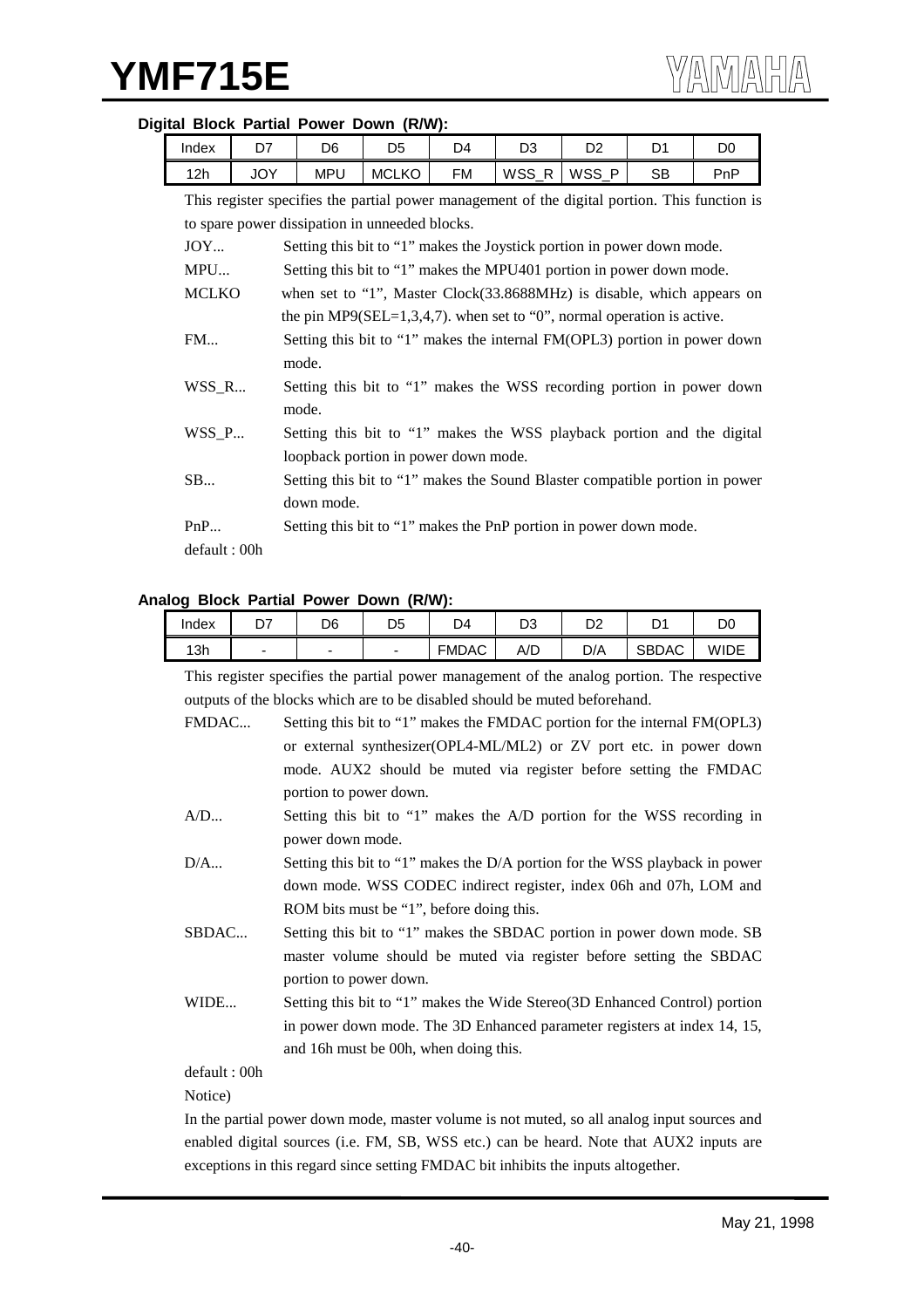#### **3D Enhanced control(WIDE) (R/W):**

| Index                                                              | D7                                                                               | D6 | D5                   | D4 | D <sub>3</sub>           | D <sub>2</sub> | D1     | D0                                                                 |
|--------------------------------------------------------------------|----------------------------------------------------------------------------------|----|----------------------|----|--------------------------|----------------|--------|--------------------------------------------------------------------|
| 14h                                                                |                                                                                  |    | WIDER2 WIDER1 WIDER0 |    | $\overline{\phantom{a}}$ | WIDEL2         | WIDEL1 | <b>WIDELO</b>                                                      |
| This register specifies the wide level of the 3D enhanced control. |                                                                                  |    |                      |    |                          |                |        |                                                                    |
|                                                                    | $WDER2-0$<br>These bits determine the wide level of 3D enhanced control on Right |    |                      |    |                          |                |        |                                                                    |
| Channel by 8 step (if WIDER2-0=0, 0%, and WIDER2-0=7, 100%).       |                                                                                  |    |                      |    |                          |                |        |                                                                    |
| $WIDEL2-0$                                                         |                                                                                  |    |                      |    |                          |                |        | These bits determine the wide level of 3D enhanced control on Left |
|                                                                    | Channel by 8 step (if WIDEL2-0=0, 0%, and WIDEL2-0=7, 100%).                     |    |                      |    |                          |                |        |                                                                    |

default:00h

#### **3D Enhanced control(BASS) (R/W):**

| Index | ◡                        | D6 | D5            | D4            | D3 | D2                 |                    | DC            |
|-------|--------------------------|----|---------------|---------------|----|--------------------|--------------------|---------------|
| 15h   | $\overline{\phantom{a}}$ |    | BASSR2 BASSR1 | <b>BASSR0</b> |    | BASSL <sub>2</sub> | BASSL <sub>1</sub> | <b>BASSL0</b> |

This register specifies the bass level of the 3D enhanced control.

| BASSR2-0        | These bits determine the bass level of 3D enhanced control on Right |
|-----------------|---------------------------------------------------------------------|
|                 | Channel by $1.5dB$ step(Max. $10.5dB$ ).                            |
| <b>BASSL2-0</b> | These bits determine the bass level of 3D enhanced control on Left  |
|                 | Channel by $1.5dB$ step(Max. $10.5dB$ ).                            |

default : 00h

### **3D Enhanced control(TREBLE) (R/W):**

| Index | D7 | D6             | D <sub>5</sub> | D4                | מח<br>υs | n o<br>ဟ∠         | n,<br>◡      | DC    |
|-------|----|----------------|----------------|-------------------|----------|-------------------|--------------|-------|
| 16h   |    | TDED?<br>\LI\4 | TRFR1          | TRER <sub>0</sub> |          | TDEL<br>. .<br>∼∽ | TREI.<br>◝┕┕ | TRELL |

This register specifies the treble level of the 3D enhanced control.

| <b>TRER2-0</b> | These bits determine the treble level of 3D enhanced control on Right          |
|----------------|--------------------------------------------------------------------------------|
|                | Channel by $1.5dB$ step(Max. $10.5dB$ ).                                       |
| $T$ DEI $20$   | These hits determine the tuple level of 2D enhanced control on $I$ of $\theta$ |

TREL2-0... These bits determine the treble level of 3D enhanced control on Left Channel by 1.5dB step(Max. 10.5dB).

default : 00h

Notice)

The 3D Enhanced control parameter registers at index 14h, 15h and 16h must be 00h, when doing the Wide Stereo portion in power down mode (setting SA3 control register, index 13h, WIDE bit to "1").

#### **Hardware Volume Interrupt Channel Configuration (R/W):**

| Index               | ~~<br>- 1 | nr<br>טע | n r<br>٦r<br>◡ | 4ר             | n o<br>ບບ | ◡ | D.<br>ັ | D0 |
|---------------------|-----------|----------|----------------|----------------|-----------|---|---------|----|
| $\rightarrow$<br>7h |           |          | IRQ-B MV       | <b>IRQ-AMV</b> |           |   |         |    |

The Hardware Volume can source interrupt. This register indicates which interrupt channel will be used. If IRQ-A MV="1", assigned to IRQ-A.

default : 00h

Notice)

Writing to the other bit positions is invalid, though the bits remarked \* (D2-D0) will retain written values. D3, D6 and D7 will always returns "0" when read.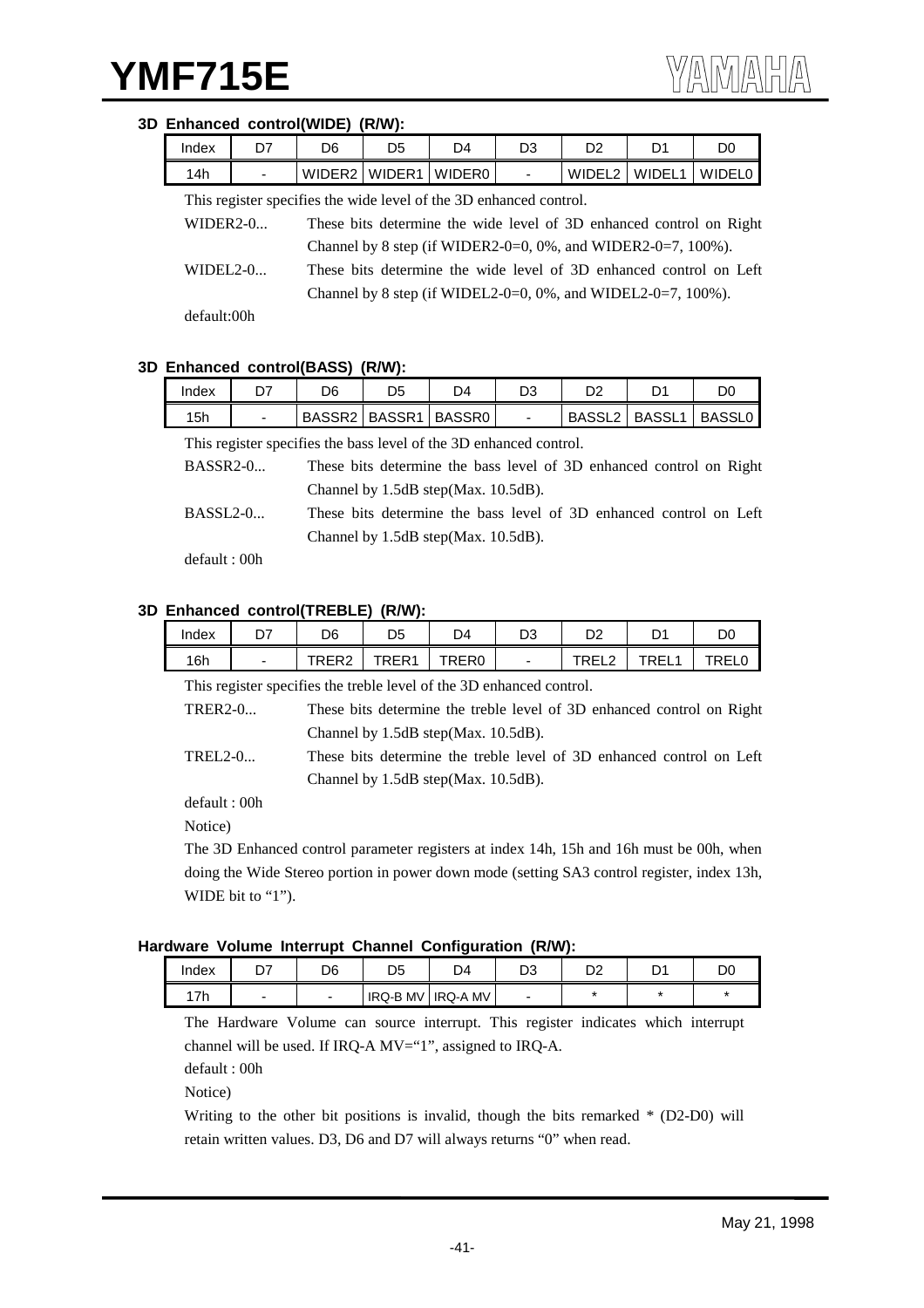#### **Multi-purpose Select Pin Status (RO):**

| Index | --<br>، ب | D <sub>6</sub>        | D <sub>5</sub> | D4                 | no.<br>υs | no.<br>◡▵ | D.<br>ັ | D <sub>0</sub>           |
|-------|-----------|-----------------------|----------------|--------------------|-----------|-----------|---------|--------------------------|
| 18h   | 33.433    | $\cap$ $\Box$<br>◡∟∟∠ | ᅌᄃ<br>ᆜᆜᄓ      | <b>SEI</b><br>◡∟∟∪ |           | -         | -       | $^{\prime\prime}$ $\cap$ |

This is a status register that indicates the state of multi-purpose pin.

SEL2-0... The state of SEL2-0 pins is reflected to these bits. The multi-purpose function of YMF715E (OPL3-SA3) can be confirmed by reading the bits. These bits are read only.

default:  $(1xxx0000)_b$ 

### 9-2. Joystick

| Port | D7   | D6   | D5   | D4               | D3          | מח<br>⊃∠    | Dʻ          | D0          |
|------|------|------|------|------------------|-------------|-------------|-------------|-------------|
| Xxh  | JBB2 | JBB1 | JAB2 | JAB <sup>1</sup> | <b>JBCY</b> | <b>JBCX</b> | <b>JACY</b> | <b>JACX</b> |

JACX... Joystick A, Coordinate X

JACY... Joystick A, Coordinate Y

JBCX... Joystick B, Coordinate X

JBCY... Joystick B, Coordinate Y

JAB1... Joystick A, Button 1

- JAB2... Joystick A, Button 2
- JBB1... Joystick B, Button 1
- JBB2... Joystick B, Button 2

## 9-3. MODEM

The following pins are for MODEM interface with PnP supported.

/MCS... chip select (eight consecutive byte I/O)

MIRQ... interrupt signal

And MIN is the analog input to mix the telephone line.

MIN... analog input

### 9-4. CD-ROM

The following pins are for IDE CD-ROM interface with PnP supported.

/CDCS0... chip select for CD-ROM

/CDCS1... chip select for CD-ROM

CDIRQ... interrupt signal

Other signals needed for CD-ROM must be generated by the external PALs, which is described in section 1-3.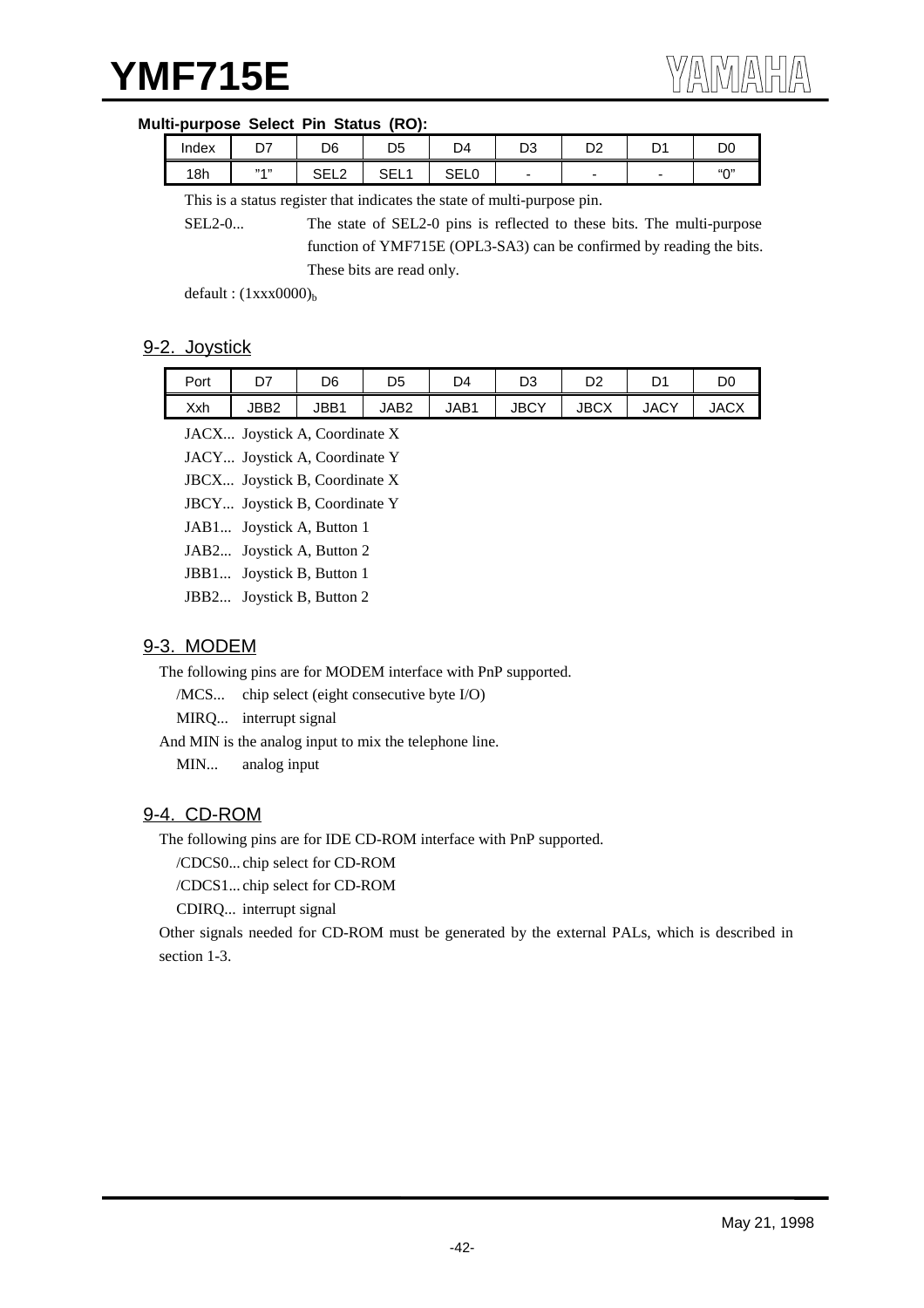# **ELECTRICAL CHARACTERISTICS**

# Absolute Maximum Ratings

| Item                                  | Symbol        | Minimum       | Maximum      | Unit   |
|---------------------------------------|---------------|---------------|--------------|--------|
| Power Supply Voltage (Analog/Digital) | $\rm V_{DD}$  | $V_{SS}$ -0.5 | $V_{SS}+7.0$ |        |
| <b>Input Voltage</b>                  | $\rm V_{IN}$  | $V_{ss}$ -0.5 | $V_{DD}+0.5$ |        |
| <b>Output Voltage</b>                 | $\rm V_{OUT}$ | $V_{SS}$ -0.3 | $V_{DD}+0.3$ |        |
| <b>Input Current</b>                  | $\rm I_{IN}$  | $-20$         | 20           | mA     |
| <b>Storage Temperature</b>            | $T_{STG}$     | $-50$         | 125          | $\sim$ |

 $Note: V_{DD} = DV_{DD} = AV_{DD}$ ,  $V_{SS} = DV_{SS} = AV_{SS} = 0[V]$ 

# Recommended Operating Conditions

| Item                                 | Symbol           | Min. | Typ. | Max. | Unitl  |
|--------------------------------------|------------------|------|------|------|--------|
| Power Supply 1<br>(Analog)           | $AV_{DD}$        | 4.75 | 5.00 | 5.25 |        |
| 5.0V Spec.<br>(Digital)              | $DV_{DD}$        | 4.75 | 5.00 | 5.25 |        |
| Power Supply 2<br>(Analog)           | AV <sub>DD</sub> | 4.75 | 5.00 | 5.25 |        |
| 3.3V Spec.<br>(Digital)              | $DV_{DD}$        | 3.00 | 3.30 | 3.60 |        |
| <b>Operating Ambient Temperature</b> | $T_{OP}$         |      | 25   | 70   | $\sim$ |

Note :  $DV_{SS} = AV_{SS} = 0[V]$ 

# DC Characteristics 1  $(DV_{DD} = 5.0 \pm 0.25[V])$

| Item                         | Symbol            | Condition                      | Min.         | Typ. | Max.         | Unit      |
|------------------------------|-------------------|--------------------------------|--------------|------|--------------|-----------|
| <b>TTL-Input Pins</b>        |                   |                                |              |      |              |           |
| High Level Input Voltage 1   | $V_{\text{III}}$  | Except                         | 2.0          |      |              | V         |
| Low Level Input Voltage 1    | $\rm V_{II}$      | schmitt inputs                 |              |      | 0.8          | V         |
| <b>CMOS-Input Pins</b>       |                   |                                |              |      |              |           |
| High Level Input Voltage 2   | $V_{I H2}$        |                                | $0.7DV_{DD}$ |      |              | V         |
| Low Level Input Voltage 2    | $V_{IL2}$         |                                |              |      | $0.2DV_{DD}$ | V         |
| Schmitt<br>$Vt-$ (H to L)    | $V_t$ -           |                                | 0.8          |      | 1.5          | V         |
| $Vt+ (L to H)$<br>Schmitt    | $V_t +$           |                                | 1.3          |      | 2.1          | V         |
| Schmitt<br>Hysteresis        | $V_{h1}$          | $*1$                           | 0.3          |      |              | V         |
|                              | $V_{h2}$          | $*2$                           | 0.1          |      |              | V         |
| <b>Input Leakage Current</b> | $I_{L}$           | $V_{IN} = DV_{SS}$ , $DV_{DD}$ | $-10$        |      | 10           | μA        |
| <b>Input Capacitance</b>     | $C_I$             |                                |              |      | 10           | pF        |
|                              | $R_{U1}$          | <b>RXD</b>                     | 20           | 50   | 100          | $k\Omega$ |
| Pull up Register             | $R_{U2}$          | $GP7 \sim 4$                   | 30           | 100  | 200          | $k\Omega$ |
|                              | $R_{U_3}$         | Otherwise                      | 50           | 200  | 400          | $k\Omega$ |
| <b>TTL-Output Pins</b>       |                   |                                |              |      |              |           |
| High Level Output Voltage 1  | $V_{OH1}$         |                                | 2.4          |      |              | V         |
| Low Level Output Voltage 1   | $\rm V_{OL1}$     | $*3$                           |              |      | 0.4(0.5)     | V         |
| <b>TTL Output Current</b>    | $I_{\text{OHL1}}$ | $D7 \sim 0$ pins *3            | 16(24)       |      |              | mA        |
|                              | $I_{\text{OHL2}}$ | IRQn, DRQn pins *3             | 8(12)        |      |              | mA        |
|                              | I <sub>OHL3</sub> | TXD pin                        | 4            |      |              | mA        |
|                              | $I_{\text{OHL}}$  | $MP9 \sim 0$ pins              | 2            |      |              | mA        |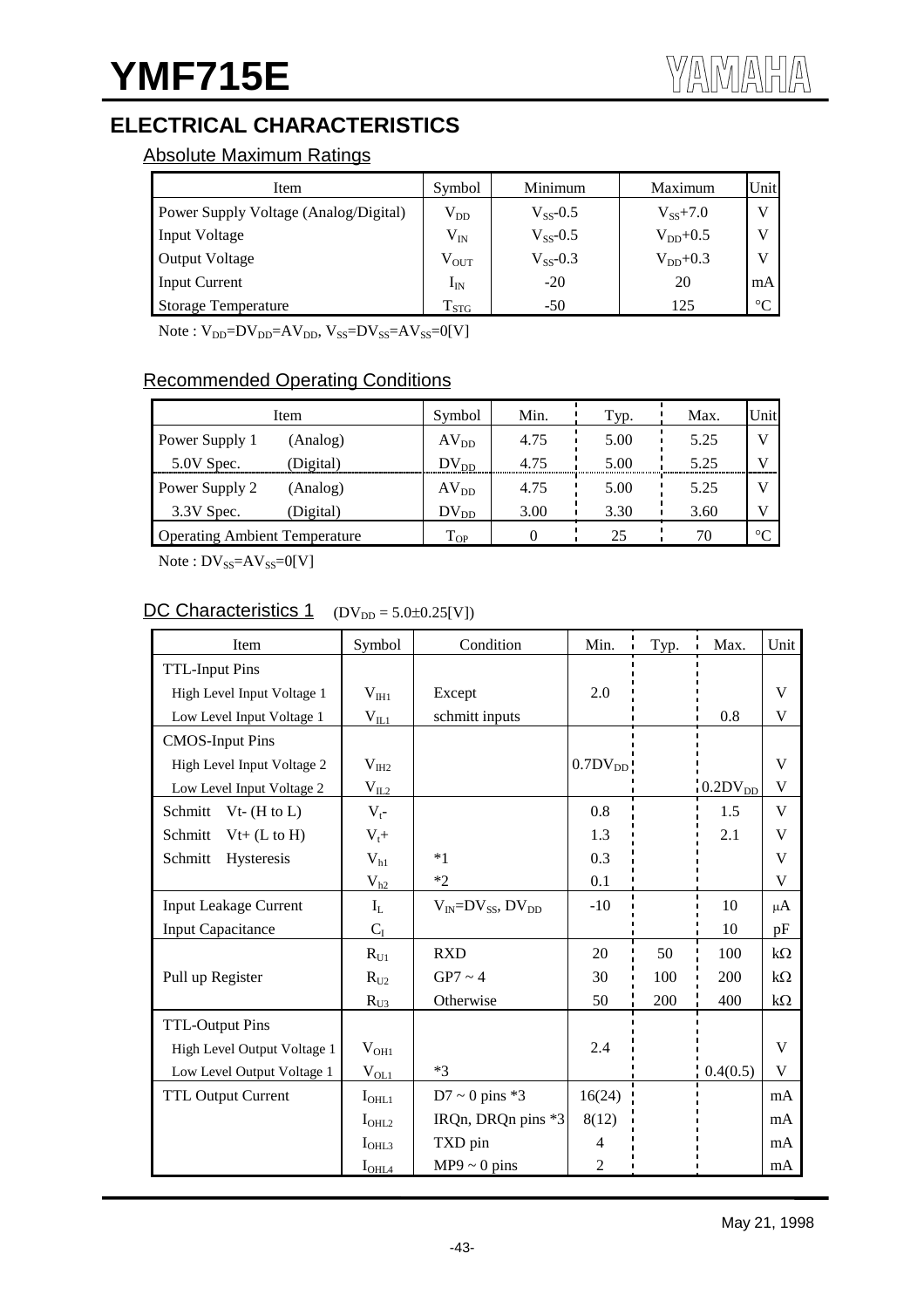| Item                          | Symbol                  | Condition                        | Min.                   | Typ. | Max. | Unit |
|-------------------------------|-------------------------|----------------------------------|------------------------|------|------|------|
| CMOS Output pins              |                         |                                  |                        |      |      |      |
| High Level Output Voltage 2   | $\rm V_{OH2}$           | $I_{OH} = 2mA$                   | $0.8$ DV <sub>DD</sub> |      |      |      |
| Low Level Output Voltage 2    | $\rm V_{OL2}$           | $I_{OL} = 2mA$                   |                        |      | 0.4  |      |
| <b>Output Leakage Current</b> | $O_L$                   | Hi $Z:V_{N}=DV_{SS}$ , $DV_{DD}$ | $-10$                  |      | 10   | μA   |
| <b>Output Capacitance</b>     | $\mathrm{C}_\mathrm{O}$ |                                  |                        |      | 10   | pF   |

Note :  $DV_{SS} = AV_{SS} = 0[V]$ ,  $T_{OP} = 0 \sim 70^{\circ}C$ ,  $AV_{DD} = 5.0[V]$ 

\*1 : Applicable to schmitt input pins without /VOLUP, /VOLDW.

\*2 : Applicable to /VOLUP and /VOLDW pins.

 $*3$ : When V<sub>OL1</sub>=max. 0.5V, the value into the brackets is specified at I<sub>OHL1, 2</sub>.

# DC Characteristics 2  $(DV_{DD} = 3.3 \pm 0.30[V])$

| Item                          | Symbol                  | Condition                         | Min.                       | Typ. | Max.         | Unit      |
|-------------------------------|-------------------------|-----------------------------------|----------------------------|------|--------------|-----------|
| <b>TTL-Input Pins</b>         |                         |                                   |                            |      |              |           |
| High Level Input Voltage 1    | $V_{III}$               | Except                            | 2.0                        |      |              | V         |
| Low Level Input Voltage 1     | $V_{IL1}$               | schmitt inputs                    |                            |      | 0.8          | V         |
| <b>CMOS-Input Pins</b>        |                         |                                   |                            |      |              |           |
| High Level Input Voltage 2    | $V_{I H2}$              |                                   | $0.7DV_{DD}$               |      |              | V         |
| Low Level Input Voltage 2     | $V_{IL2}$               |                                   |                            |      | $0.2DV_{DD}$ | V         |
| Schmitt<br>$Vt-$ (H to L)     | $V_t$ -                 |                                   | 0.8                        |      | 1.5          | V         |
| Schmitt<br>$Vt+ (L to H)$     | $V_t +$                 |                                   | 1.3                        |      | $2.2*$       | V         |
| Schmitt<br>Hysteresis         | $\mathbf{V}_\mathrm{h}$ |                                   | $0.3 *$                    |      |              | V         |
| <b>Input Leakage Current</b>  | $I_L$                   | $V_{IN} = DV_{SS}$ , $DV_{DD}$    | $-10$                      |      | 10           | μ $A$     |
| <b>Input Capacitance</b>      | $C_I$                   |                                   |                            |      | 10           | pF        |
|                               | $R_{U1}$                | <b>RXD</b>                        | 20                         | 50   | 100          | $k\Omega$ |
| Pull up Register              | $R_{U2}$                | $GP7 \sim 4$                      | 30                         | 100  | 200          | $k\Omega$ |
|                               | $R_{U3}$                | Otherwise                         | 50                         | 200  | 400          | $k\Omega$ |
| <b>TTL-Output Pins</b>        |                         |                                   |                            |      |              |           |
| High Level Output Voltage 1   | $V_{OH1}$               |                                   | 2.4                        |      |              | V         |
| Low Level Output Voltage 1    | $V_{OL1}$               |                                   |                            |      | 0.4          | V         |
| <b>TTL Output Current</b>     | $I_{\text{OHL1}}$       | $D7 \sim 0$ pins                  | $2 *$                      |      |              | mA        |
|                               | $I_{OHL2}$              | IRQn, DRQn pins                   | $2*$                       |      |              | mA        |
|                               | I <sub>OHL3</sub>       | TXD pin                           | $2*$                       |      |              | mA        |
|                               | $I_{\text{OHL4}}$       | $MP9 \sim 0$ pins                 | $\overline{2}$             |      |              | mA        |
| CMOS Output pins              |                         |                                   |                            |      |              |           |
| High Level Output Voltage 2   | $V_{OH2}$               | $I_{OH} = 2mA$                    | $0.8\text{DV}_{\text{DD}}$ |      |              | V         |
| Low Level Output Voltage 2    | $V_{OL2}$               | $I_{OL} = 2mA$                    |                            |      | 0.4          | V         |
| <b>Output Leakage Current</b> | $O_L$                   | $Hi_Z: V_{IN} = DV_{SS}, DV_{DD}$ | $-10$                      |      | 10           | μ $A$     |
| <b>Output Capacitance</b>     | C <sub>O</sub>          |                                   |                            |      | 10           | pF        |

Note :  $DV_{SS} = AV_{SS} = 0[V]$ ,  $T_{OP} = 0 \sim 70^{\circ}C$ ,  $AV_{DD} = 5.0[V]$ 

The specifications marked "\*" are different from the value at  $DV_{DD} = 5.0 \pm 0.25[V]$ .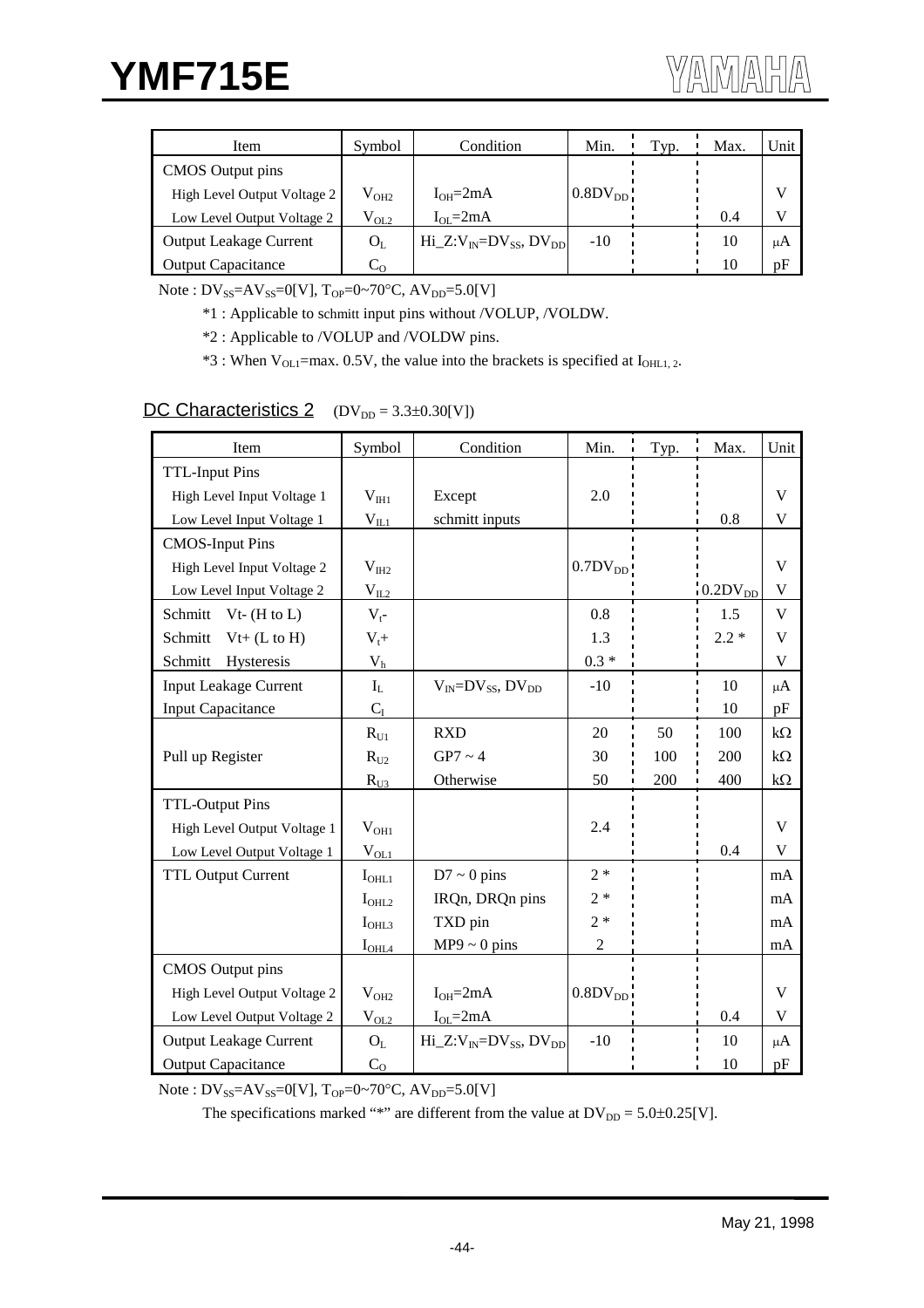# **AC Characteristics**

## **CPU Interface & DMA BUS Cycle :Fig.1,2,3,4,5,6,7,8**

| Item                                             | Symbol        | Min.     | Typ. | Max.       | Unit    |
|--------------------------------------------------|---------------|----------|------|------------|---------|
| /DACK inactive to /IOW, /IOR falling edge        | $t_{AKS}$     | 50       |      |            | ns      |
| /DACK active from /IOW, /IOR rising edge         | $t_{AKH}$     | 10       |      |            | ns      |
| Address set up to /IOW, /IOR active              | $t_{AS}$      | 40       |      |            | ns      |
| Address hold to /IOW, /IOR inactive              | $t_{AH}$      | 10       |      |            | ns      |
| <b>TOW Write Pulse Width</b>                     | $t_{WW}$      | 90       |      |            | ns      |
| Write Data set up to /IOW active                 | $t_{WDS}$     | 20       |      |            | ns      |
| Write Data hold to /IOW inactive                 | $t_{WDH}$     | 10       |      |            | ns      |
| <b>JOR Read Pulse Width</b>                      | $t_{RW}$      | 90       |      |            | ns      |
| Read Data access time                            | $t_{ACC}$     |          |      | 80         | ns      |
| Read Data hold from /IOR inactive                | $t_{RDH}$     | $\Omega$ |      |            | ns      |
| DRQ hold from /IOW, /IOR falling edge            | $t_{\rm DGH}$ | $\Omega$ |      | 20         | ns      |
| /DACK set up to /IOW, /IOR falling edge          | $t_{\rm SF}$  | 25       |      |            | ns      |
| /DACK hold to /IOW, /IOR rising edge             | $t_{HR}$      | 25       |      |            | ns      |
| Time between rising edge of /IOW, /IOR to next   |               |          |      |            |         |
| falling edge of /IOW, /IOR                       | $t_{\rm NX}$  | 100      |      |            | ns      |
| Valid Address from /SYNCS or /MCS or /CDCS1-0    | $t_{EX1}$     |          |      | $70(90)$ * | ns      |
| /SYNCS or /MCS or /CDCS1-0 hold to Valid Address | $t_{EX2}$     |          |      | $70(90)$ * | ns      |
| <b>RESET Pulse Width</b>                         | $t_{RST}$     | 90       |      |            | $\mu$ S |

Note :  $DV_{SS} = AV_{SS} = 0[V]$ ,  $T_{OP} = 0.70^{\circ}C$ ,  $DV_{DD} = 5.0 \pm 0.25[V]$  or 3.3 $\pm 0.30[V]$ ,  $AV_{DD} = 5.0[V]$ 

\*... The value into the brackets is specified at  $DV_{DD}=3.3\pm0.30[V]$ .

### **Serial Audio (Zoomed Video) Interface Input :Fig.9**

| Item                  | Symbol              | Condition            | Min.   | Typ.    | Max. | Unit       |
|-----------------------|---------------------|----------------------|--------|---------|------|------------|
| <b>BCLK</b> Cycle     | $f_{\rm BCK}$       |                      | 32fs   | 48fs    | 64fs | kHz        |
| <b>BCLK Duty</b>      | $D_{\text{BCLK}}$   |                      | 40     | 50      | 60   | %          |
| <b>LRCK Hold Time</b> | $t_{LRH}$           | <b>BCLK 1 /LRCK</b>  | $-120$ |         | 120  | ns         |
| SIN Set up Time       | $t_{DS}$            | BCLK 1/SIN           | 20     |         |      | ns         |
| SIN Hold Time         | $t_{\rm DH}$        | BCLK $\uparrow$ /SIN | 20     |         |      | ns         |
| <b>CLKO</b> Frequency | $f_{\text{CLKO}33}$ |                      |        | 33.8688 |      | <b>MHz</b> |
| <b>CLKO</b> Duty      | $D_{CLKQ33}$        | $f_{33} = 50\%$      | 40     | 50      | 60   | %          |

Note :  $DV_{SS} = AV_{SS} = 0[V]$ ,  $T_{OP} = 0.70^{\circ}C$ ,  $DV_{DD} = 5.0 \pm 0.25[V]$  or 3.3±0.30[V],  $AV_{DD} = 5.0[V]$ Duty Search Point is  $1/2$  DV<sub>DD</sub>.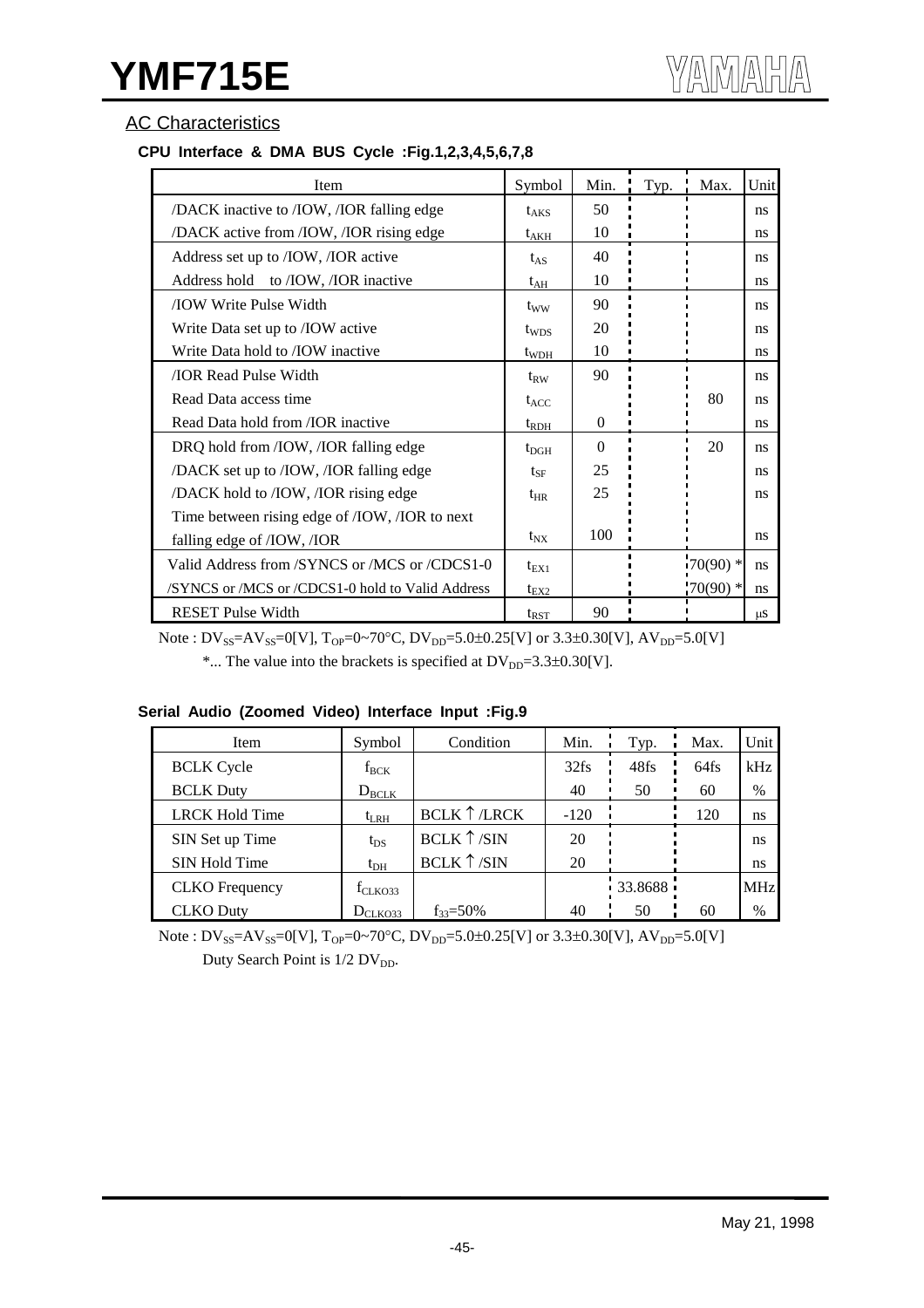#### **Miscellaneous**

| Item                          | Symbol                | Condition                    | Min. | Typ.     | Max. | Unit            |
|-------------------------------|-----------------------|------------------------------|------|----------|------|-----------------|
| <b>Master Clock Frequency</b> | $f_{33}$              | $\ast$                       |      | 33.8688  |      | MH <sub>z</sub> |
| $(X'$ tal 33) Duty            | $D_{\underline{f33}}$ |                              | 40   | 50       | 60   | $\%$            |
| <b>Master Clock Frequency</b> | $f_{24}$              | $\ast$                       |      | 24.5760  |      | <b>MHz</b>      |
| $(X'$ tal 24)<br>Duty         | $D_{f24}$             |                              | 40   | 50       | 60   | $\%$            |
| Power Consumption 1           | $P_{OP1}$             | $DV_{DD} = 5.0 \pm 0.25$ [V] |      | 40       | 50   | mA              |
| (Normal)                      |                       | $AVDD=5.0±0.25[V]$           |      | 50       | 60   | mA              |
|                               | $P_{OP2}$             | $DV_{DD} = 3.3 \pm 0.30[V]$  |      | 25       | 35   | mA              |
| Power Consumption 2           |                       | $DV_{DD} = 5.0 \pm 0.25$ [V] |      | 100      |      | μ $A$           |
| (Power Save 1)                |                       | $AV_{DD} = 5.0 \pm 0.25[V]$  |      | 5        |      | mA              |
|                               |                       | $DV_{DD} = 3.3 \pm 0.30[V]$  |      | 80       |      | μA              |
| Power Consumption 3           |                       | $DV_{DD} = 5.0 \pm 0.25$ [V] |      | 10       |      | mA              |
| (Power Save 2)                |                       | $AV_{DD} = 5.0 \pm 0.25[V]$  |      | 5        |      | mA              |
|                               |                       | $DV_{DD} = 3.3 \pm 0.30[V]$  |      | 7        |      | mA              |
| Power Consumption 4           |                       | $DV_{DD} = 5.0 \pm 0.25$ [V] |      | 20       |      | mA              |
| (Partial Power Down)          |                       | $AVDD=5.0±0.25[V]$           |      | 15       |      | mA              |
|                               |                       | $DV_{DD} = 3.3 \pm 0.30[V]$  |      | 10       |      | mA              |
| Power Consumption 5           |                       | $DV_{DD} = 5.0 \pm 0.25$ [V] |      | 10       | 40   | μA              |
| (Power Down)                  |                       | $AV_{DD} = 5.0 \pm 0.25[V]$  |      | $\Omega$ | 10   | μA              |
|                               |                       | $DV_{DD} = 3.3 \pm 0.30[V]$  |      | 10       | 30   | μ $A$           |

Note :  $DV_{SS} = AV_{SS} = 0[V]$ ,  $T_{OP} = 0 \sim 70^{\circ}C$ 

Duty Search Point is 1/2 DV<sub>DD</sub>.

\*...  $DV_{DD} = 5.0 \pm 0.25[V]$  or  $3.3 \pm 0.30[V]$ ,  $AV_{DD} = 5.0 \pm 0.25[V]$ 

Power Save1 : SA3 Control Register, index 01h, PSV=PDX=1

Power Save2 : SA3 Control Register, index 01h, PSV=1, PDX=0

Partial power down : SA3 Control Register, index 12h=FFh, index 13h=1Fh

Power Down : SA3 Control Register, index 01h, PDN=PDX=1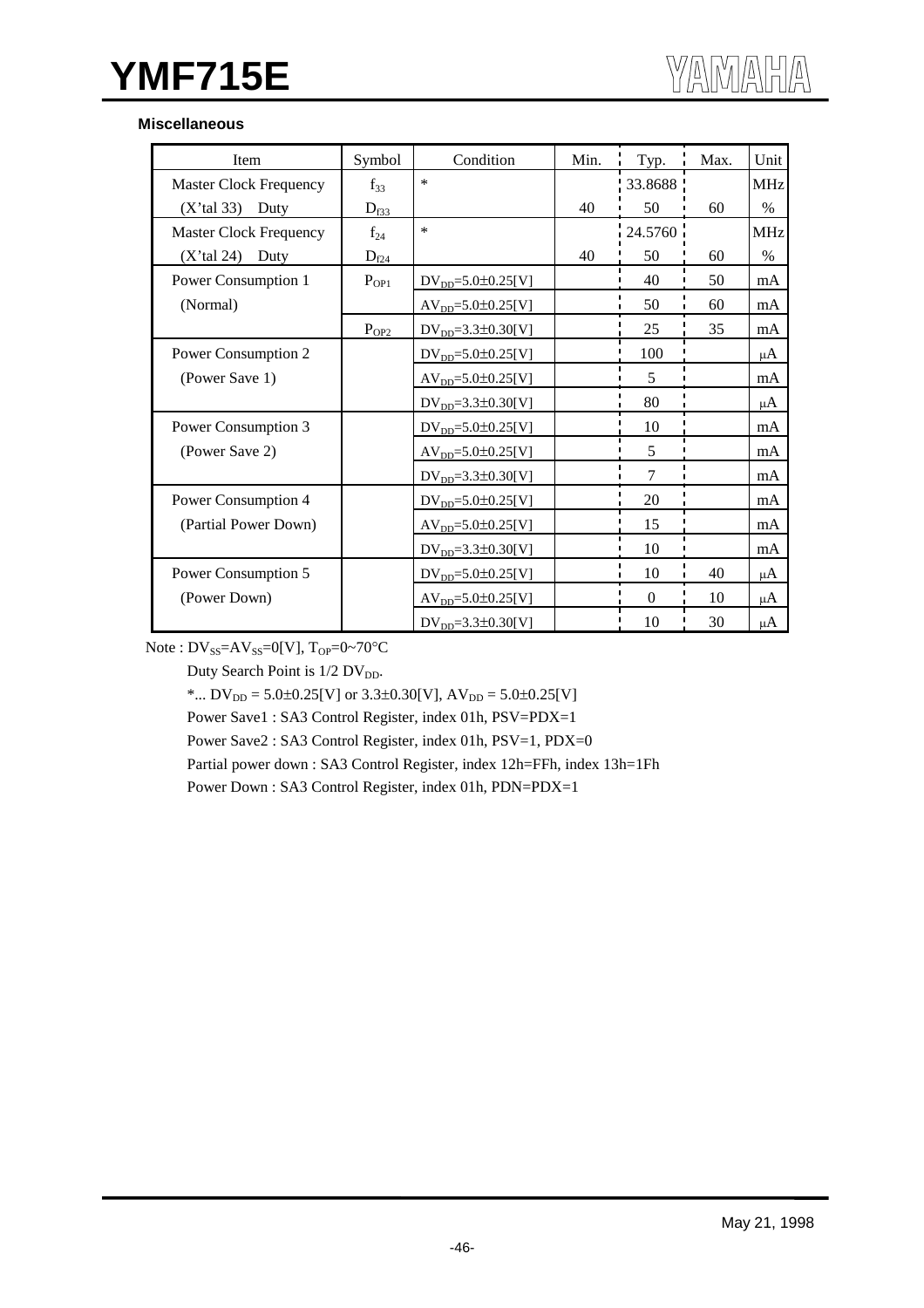I/O Write Cycle





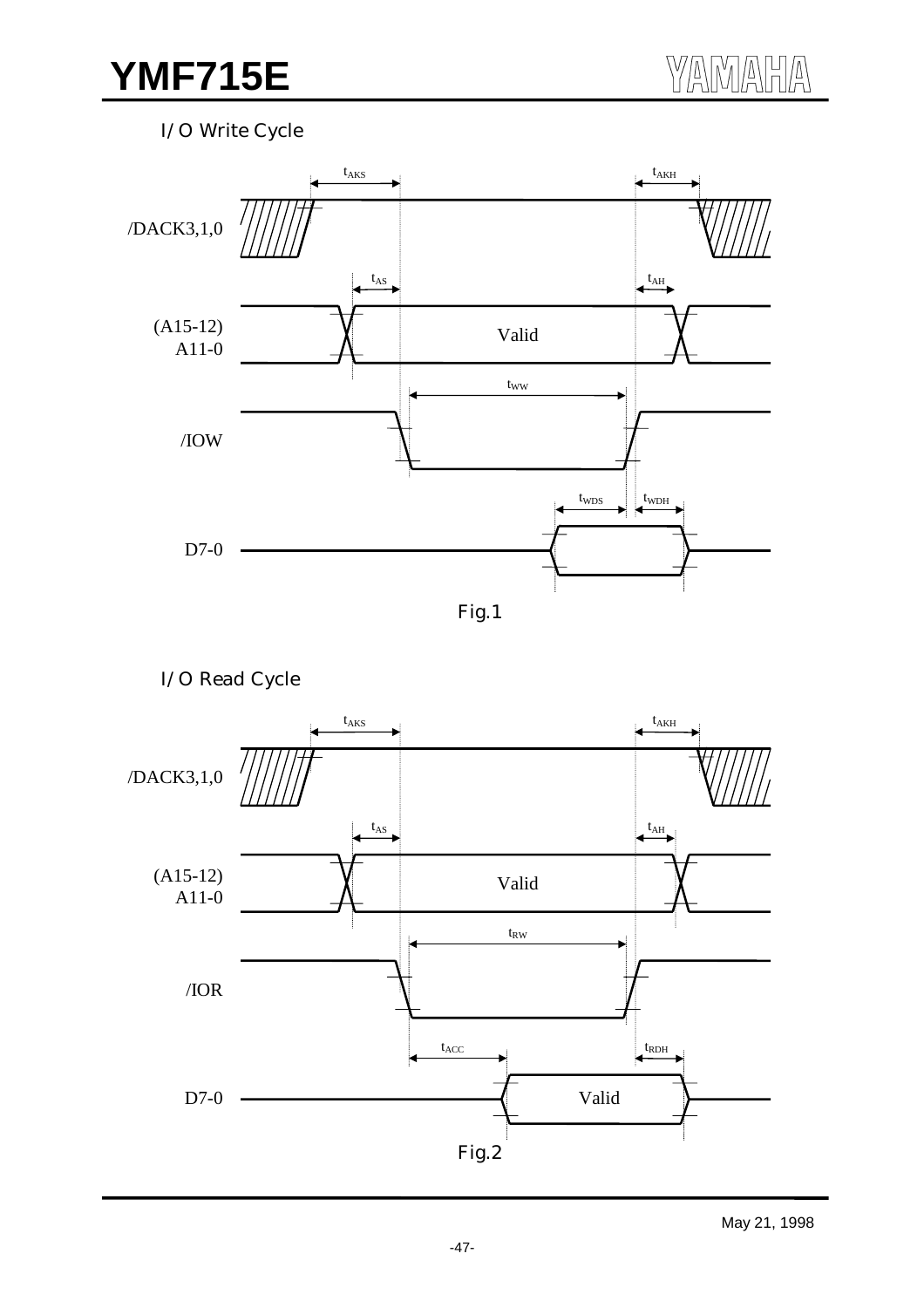8bit Mono & ADPCM DMA Write Cycle



8bit Mono & ADPCM DMA Read Cycle

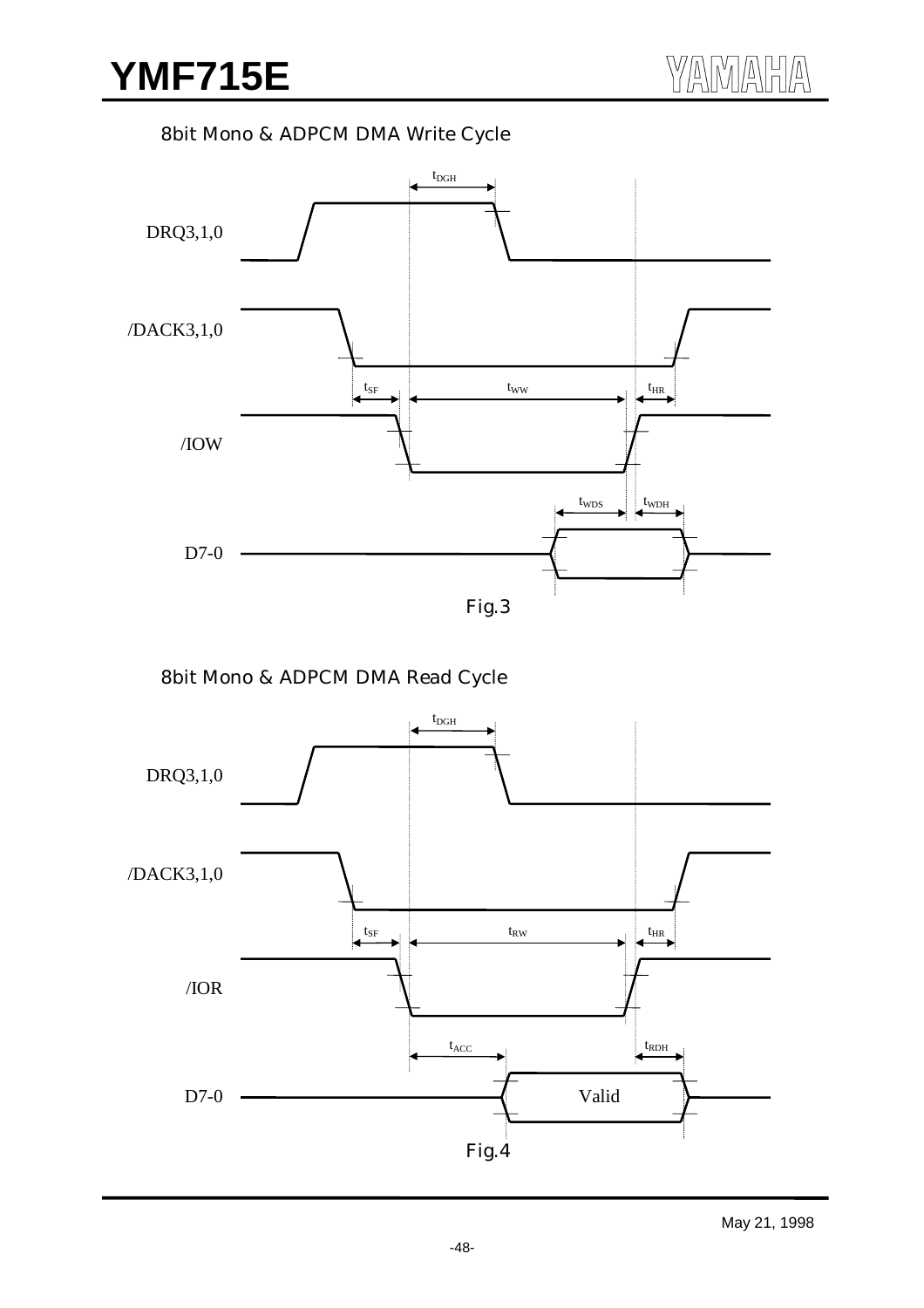8bit Stereo or 16bit Mono DMA Cycle



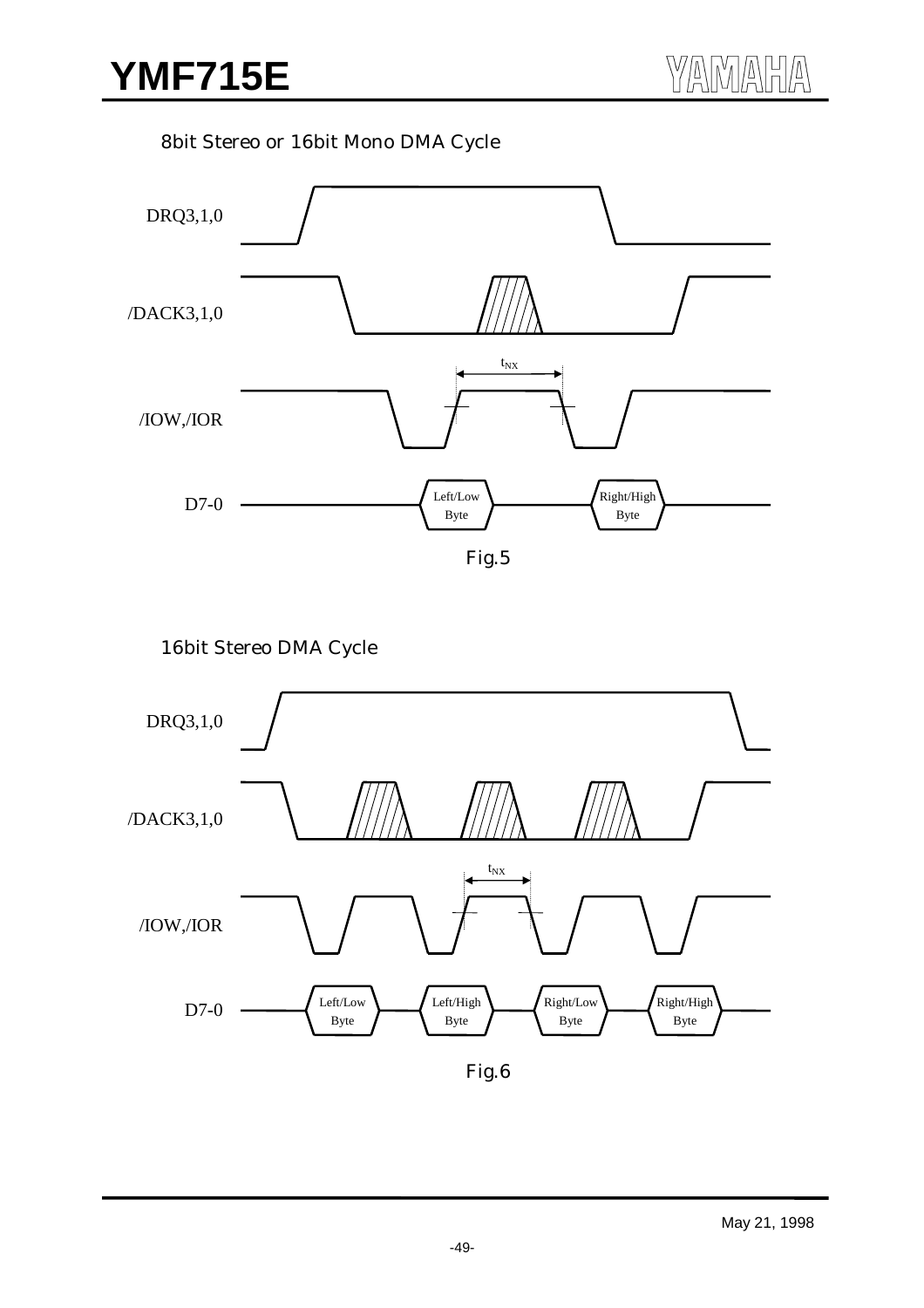# External Interface (External Synthesizer, CD ROM, Modem)



Reset Pulse Width



Serial Audio Interface

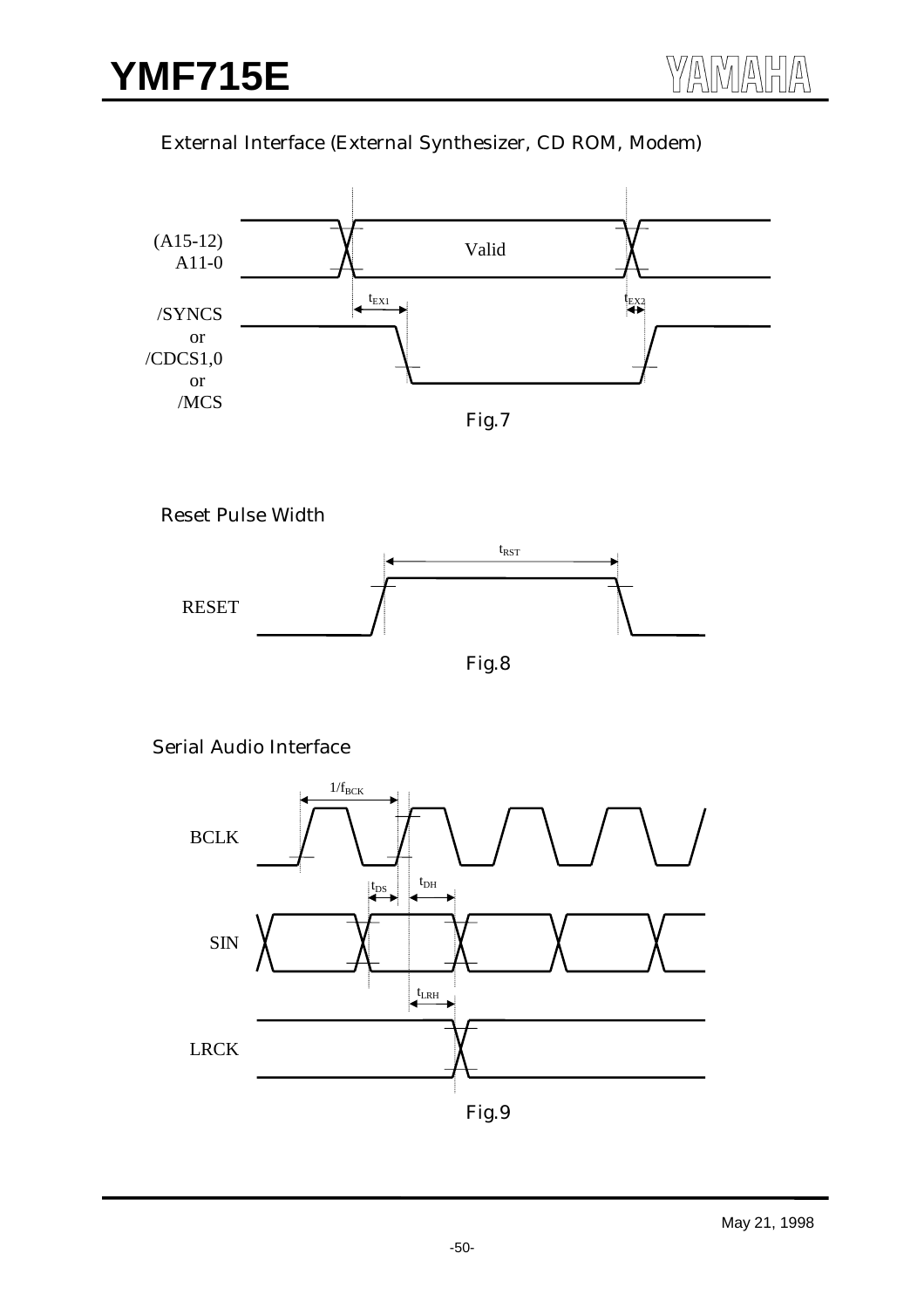## Analog Characteristics

### **Analog Input Characteristics**

| Item                               | Condition      | Min.   | Typ. | Max. | Unit      |
|------------------------------------|----------------|--------|------|------|-----------|
| Full Scale V_Input                 |                |        |      |      |           |
| • LINE/AUX1,2/MIN/MIC              |                | 2.5    | 2.8  | 3.1  | Vpp       |
| $\cdot$ MIC                        | $+20dB$        | 0.25   | 0.28 | 0.31 | Vpp       |
| <b>ADC</b> Resolution              |                | 16     |      |      | bit       |
| Recording Path (ADC)               |                |        |      |      |           |
| Signal to Noise ratio              |                |        |      |      |           |
| • LINE/AUX1,2/MIC                  |                | 78     | 82   |      | dB        |
| $\cdot$ MIC                        | $+20dB$        | 75     | 80   |      | dB        |
| <b>Distortion</b>                  |                |        | 0.05 | 0.1  | $\%$      |
| Interchannel Isolation             |                | 70     |      |      | dB        |
| L/R Channel Separation             |                | 70     |      |      | dB        |
| Gain Mismatch<br>$0 \sim +22.5$ dB | from Spec.     | $-0.5$ |      | 0.5  | dB        |
| <b>Frequency Response</b>          | 20 to 17.6 kHz | $-3.0$ |      | 0.5  | dB        |
| <b>Input Resistance</b>            |                | 20     |      | 100  | $k\Omega$ |
| <b>Input Capacitance</b>           |                |        |      | 15   | pF        |

Note :  $DV_{SS} = AV_{SS} = 0[V]$ ,  $T_{OP} = 25°C$ ,  $DV_{DD} = AV_{DD} = 5.0[V]$ , fs=44.1kHz, 3D Wide=0%, Bass, Treble=0dB

### **Analog Output Characteristics**

| Item                          | Condition       | Min.   | Typ.  | Max.  | Unit          |
|-------------------------------|-----------------|--------|-------|-------|---------------|
| Full Scale Line Output        |                 |        |       |       |               |
| $\cdot$ OLB=1                 |                 | 2.4    | 2.8   | 3.1   | Vpp           |
| $\cdot$ OLB=0                 |                 | 1.7    | 2.0   | 2.2   | Vpp           |
| DAC Resolution (WSS_DAC)      |                 | 16     |       |       | bit           |
| Frequency Response (WSS_DAC)  | 20 to 17.64 kHz | $-1.0$ |       | 0.5   | dB            |
| Mix_path Total                |                 |        |       |       |               |
| Signal to Noise ratio         |                 |        |       |       |               |
| • from Input (LINE, AUX1)     |                 | 85     | 90    |       | $\rm dB$      |
| • from Input (AUX2, MIC)      |                 | 82     | 87    |       | dB            |
| • from Input (MIC)            | $+20dB$         | 75     | 80    |       | dB            |
| • from WSS_DAC                |                 | 82     | 84    |       | $\rm dB$      |
| <b>Distortion</b>             |                 |        |       |       |               |
| • from Input                  |                 |        | 0.003 | 0.02  | $\frac{0}{0}$ |
| • from Input (MIC)            | $+20dB$         |        | 0.01  | 0.05  | $\%$          |
| • from WSS_DAC                |                 |        | 0.05  | 0.1   | $\%$          |
| <b>Interchannel Isolation</b> |                 | 70     |       |       | dB            |
| L/R Channel Separation        |                 | 70     |       |       | dB            |
| Gain Mismatch                 | from Spec.      |        |       |       |               |
| $\cdot$ +12 ~ -19.5dB         |                 | $-0.5$ |       | 0.5   | dB            |
| $\cdot$ -21dB or less         |                 | $-1.0$ |       | 1.0   | dB            |
| Mute Attenuation              |                 |        |       | $-80$ | dB            |
| <b>VREFO</b> Voltage output   |                 | 2.3    | 2.5   | 2.7   | V             |

Note :  $DV_{SS} = AV_{SS} = 0[V]$ ,  $T_{OP} = 25°C$ ,  $DV_{DD} = AV_{DD} = 5.0[V]$ ,  $fs = 44.1kHz$ , 3D Wide=0%, Bass, Treble=0dB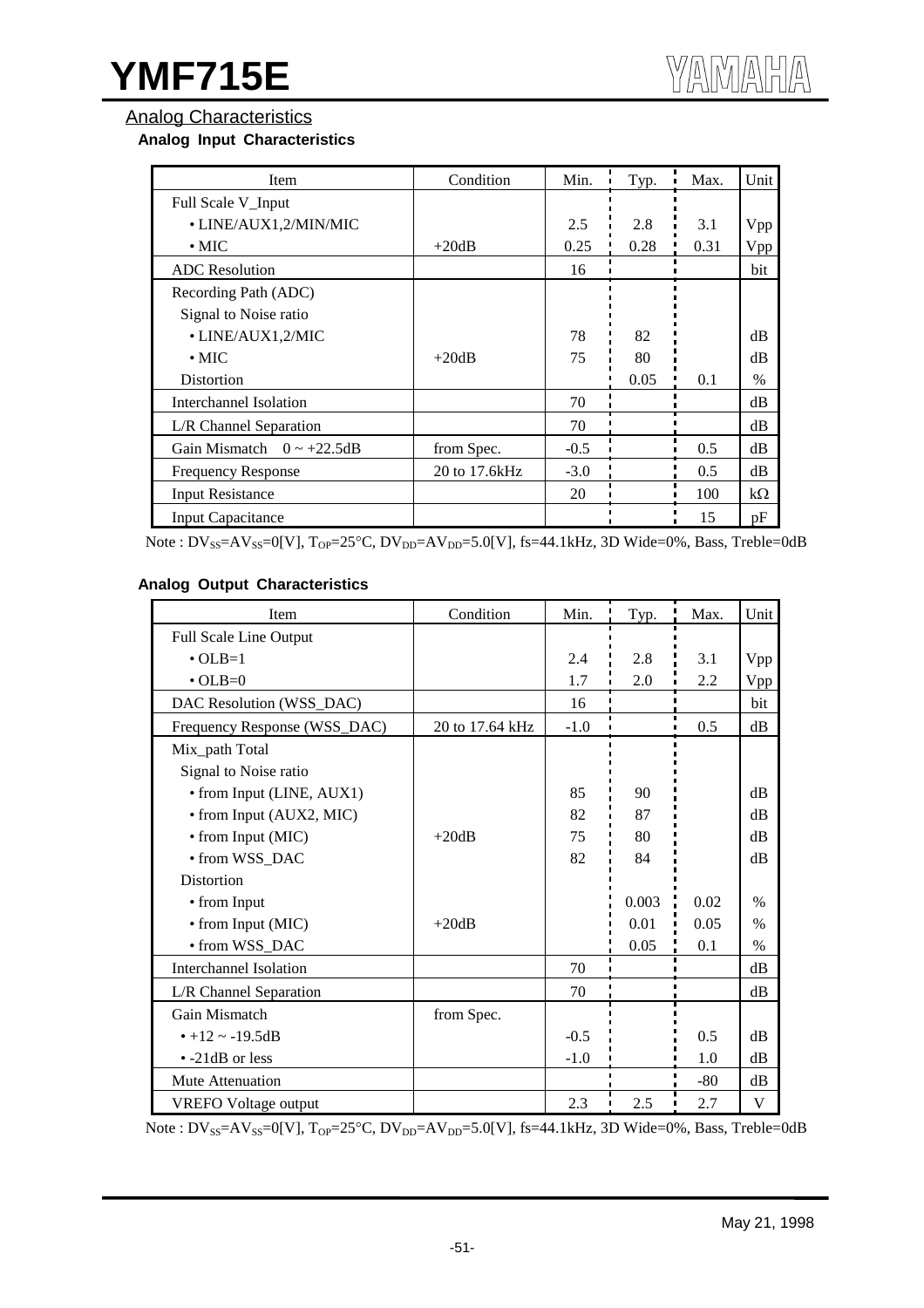# **EXTERNAL DIMENSIONS**



The figure in the parenthesis ( ) should be used as a reference. Plastic body dimensions do not include burr of resin. UNIT : mm

Note : The LSIs for surface mount need especial consideration on storage and soldering conditions. For detailed information, please contact your nearest agent of Yamaha.